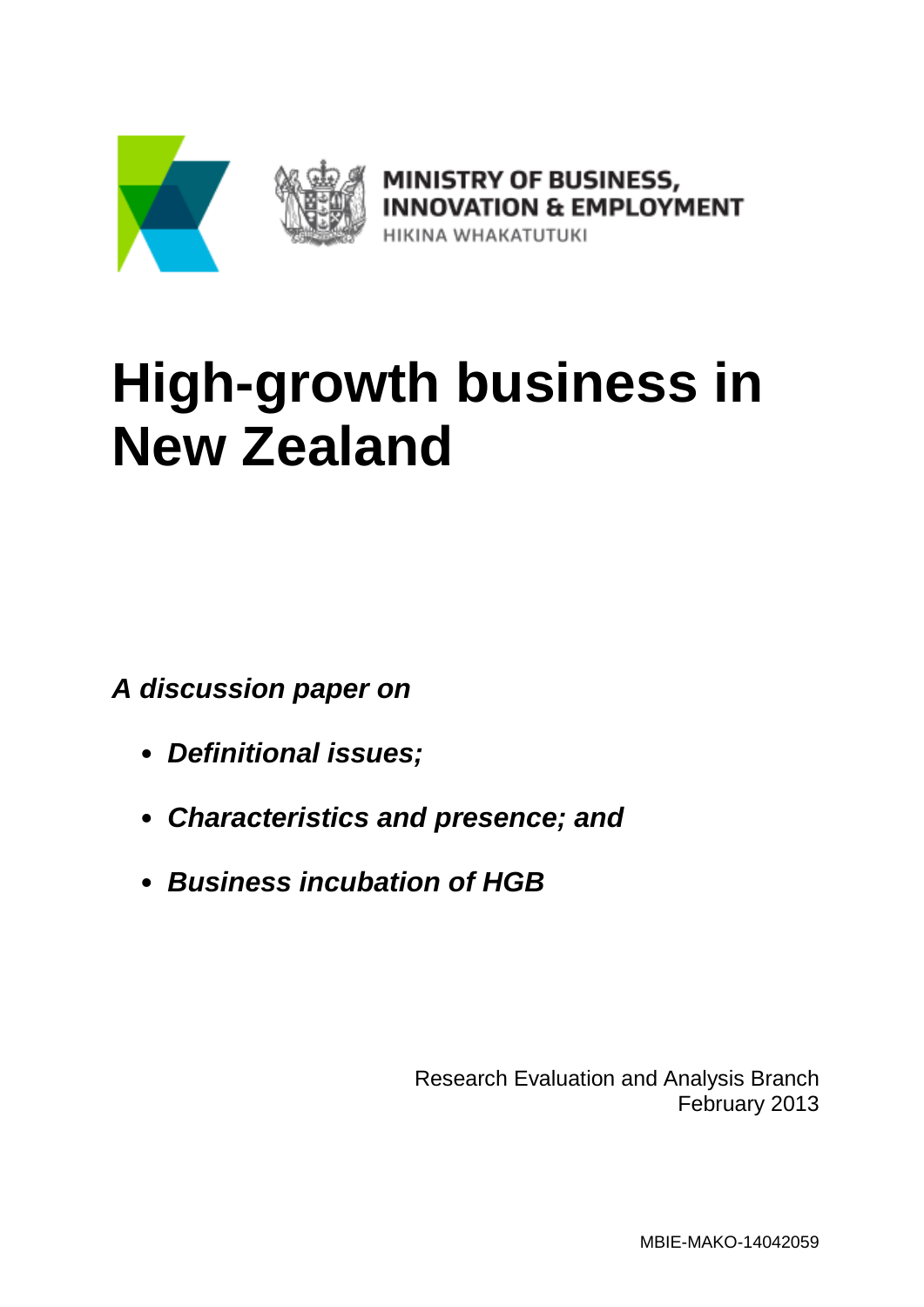# **Contents**

| 1. |                                                                                          |  |
|----|------------------------------------------------------------------------------------------|--|
| 2. |                                                                                          |  |
| 3. |                                                                                          |  |
|    | There is a conceptual rationale for intervention to increase the impact of high-growth   |  |
|    |                                                                                          |  |
|    | but interventions that attempt to identify and stimulate potential-high-growth           |  |
|    |                                                                                          |  |
|    | Alternative ways that governments might seek to leverage high-growth businesses  6       |  |
| 4. |                                                                                          |  |
|    |                                                                                          |  |
|    |                                                                                          |  |
|    | Stylised fact three: High-growth businesses are widely dispersed across the economy  12  |  |
|    |                                                                                          |  |
|    | Stylised fact five: High-growth is unsustainable, volatile and unpredictable 18          |  |
|    | Stylised fact six: High-growth businesses thrive in specialised factor markets 19        |  |
|    | Stylised fact seven: High-growth businesses are about individuals rather than the number |  |
|    |                                                                                          |  |
| 5. |                                                                                          |  |
| 6. |                                                                                          |  |
|    |                                                                                          |  |
|    | New Zealand's previous policy experience in seeking to leverage high-growth  32          |  |
| 7. | Measuring the effectiveness of policies targeting high-growth: NZTE's incubator          |  |
|    |                                                                                          |  |
|    |                                                                                          |  |
|    |                                                                                          |  |
|    |                                                                                          |  |
|    |                                                                                          |  |
|    |                                                                                          |  |
|    |                                                                                          |  |
|    |                                                                                          |  |

*The evidence for different countries suggests that around 4 to 6 per cent of high-growth businesses produce half to three quarters of all new jobs. Two common features to highgrowth businesses are that they are prevalently young and small, with age being a stronger determinant of rapid growth than size. However, they are not disproportionally present in any sector, including technology-based ones, and their incidence is in fact far stronger in services than in manufacturing.*

#### OECD 2013

**The OECD defines high-growth businesses as all enterprises with 10 or more employees at the beginning of a three-year period that record average annualised growth (in employment or turnover) greater than 20 per cent per annum over the three-year period.**

#### Acknowledgement

This discussion paper was prepared by Ministry of Business Innovation and Employment staff and has been peer reviewed both internally and by staff at the New Zealand Productivity Commission.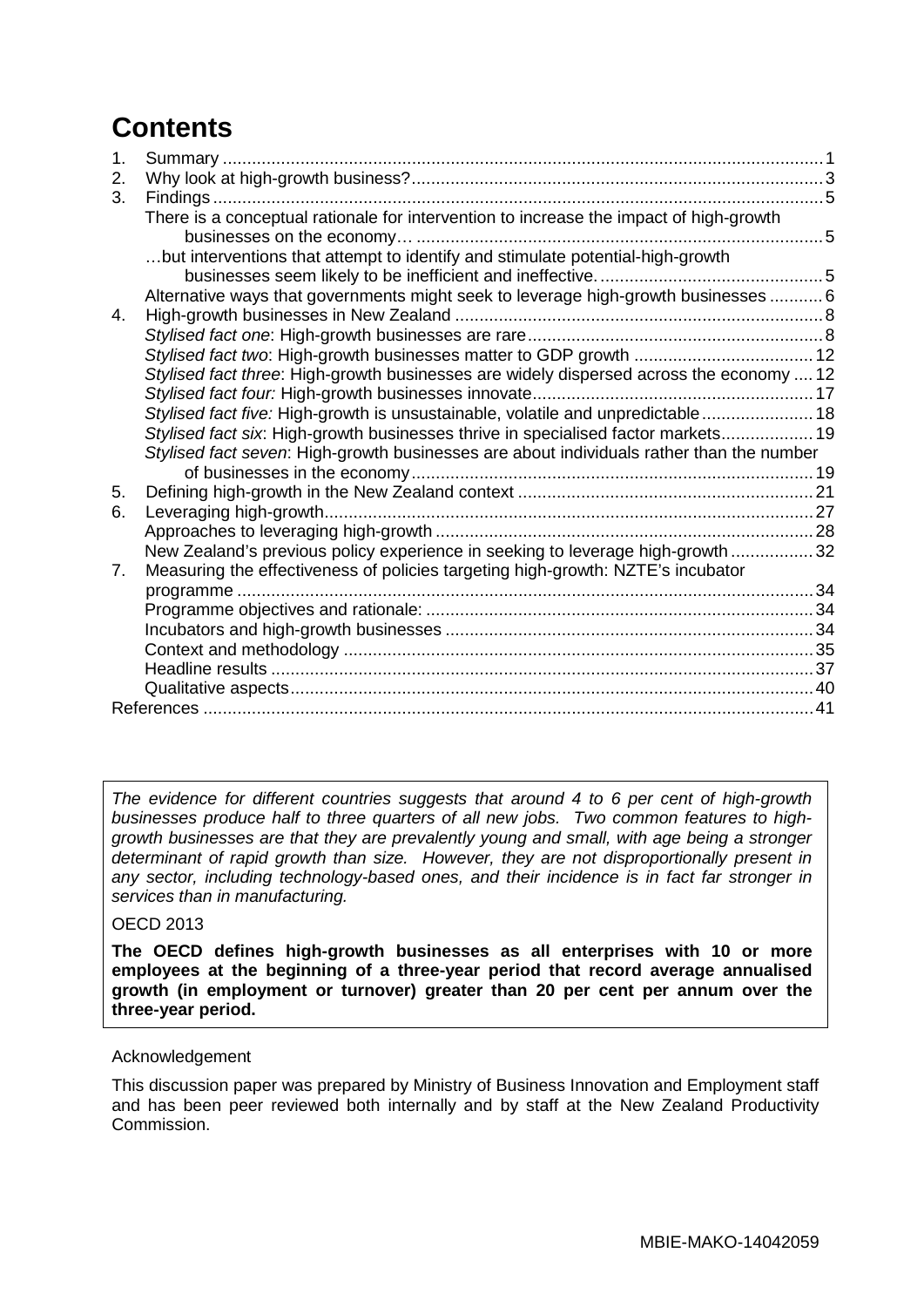# **Disclaimer**

This report was undertaken while the lead author was on secondment to Statistics New Zealand and was funded by the Ministry of Business, Innovation and Employment, Organisational Evaluation.

The opinions, findings, recommendations and conclusions expressed in this report are those of the author(s). Statistics NZ take[s] no responsibility for any omissions or errors in the information contained here.

Access to the data used in this study was provided by Statistics NZ in accordance with security and confidentiality provisions of the Statistics Act 1975. Only people authorised by the Statistics Act 1975 are allowed to see data about a particular business or organisation. The results in this paper have been confidentialised to protect individual businesses from identification.

The results are based in part on tax data supplied by Inland Revenue to Statistics NZ under the Tax Administration Act 1994. This tax data must be used only for statistical purposes, and no individual information must be published or disclosed in any other form, or provided to Inland Revenue for administrative or regulatory purposes. Any person who has had access to the unit-record data has certified that they have been shown, have read, and have understood section 81 of the Tax Administration Act 1994, which relates to privacy and confidentiality. Any discussion of data limitations or weaknesses is not related to the data's ability to support Inland Revenue's core operational requirements.

Statistics NZ protocols were applied to the data sourced from the Ministry of Social Development, the New Zealand Customs Service; the Ministry of Science and Innovation; New Zealand Trade and Enterprise; and Te Puni Kokiri. Any discussion of data limitations is not related to the data's ability to support these government agencies' core operational requirements.

Any table or other material in this report may be reproduced and published without further licence, provided that it does not purport to be published under government authority and that acknowledgement is made of this source.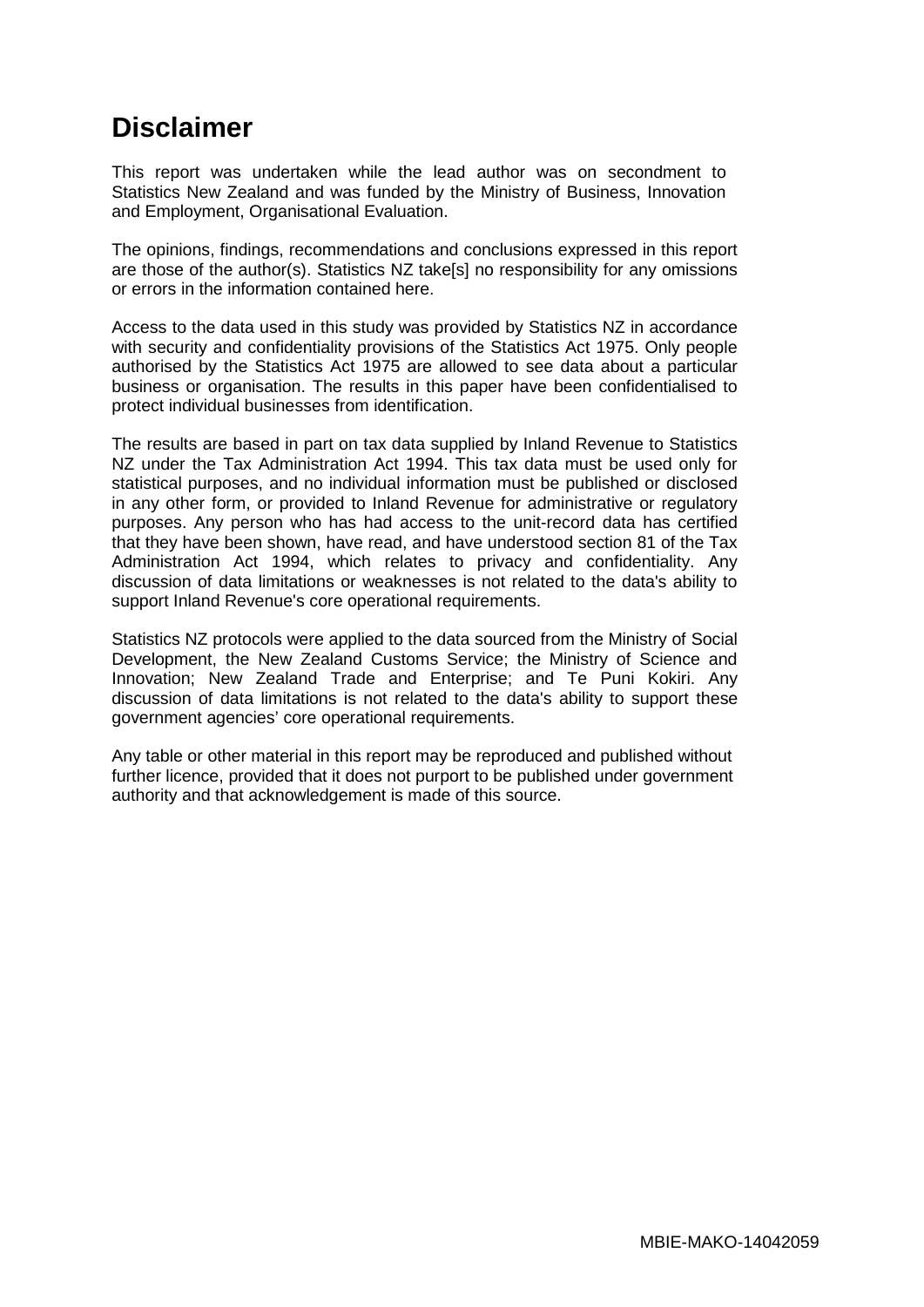## <span id="page-3-0"></span>**1. Summary**

## **Aim and scope**

This research seeks to inform and stimulate discussion on high-growth business in New Zealand. It involved, firstly, reviewing published research and, secondly, examining the dynamics of growth (measured in turnover and in employment) for all New Zealand businesses using data held at Statistics NZ.

We were particularly interested in identifying those businesses that have achieved exceptional growth. The OECD defines high-growth businesses as all enterprises with 10 or more employees at the beginning of a three-year period that record average annualised growth (in employment or turnover) *greater than 20 per cent per annum over the three-year period*. Many businesses achieve high growth in short bursts. But very few (in any jurisdiction) meet the OECD definition. Such businesses are of interest because they tend to be extraordinary innovators, challenging other businesses and enhancing competition and productivity.

The work complements an evaluation of *business incubators*, a government supported initiative, instrument used to support the establishment of businesses with high growth potential.

## **Findings**

#### **Most businesses achieve modest growth including periods of negative growth**

Our analysis shows that the median annual growth rate for New Zealand business was negative; i.e. for any one year, half of all businesses experienced a drop in sales.

#### **High growth businesses**

We applied the OECD definition of high-growth to the New Zealand business demography dataset. This indicates that in terms of GST sales, 5.8 per cent of businesses were high-growth in the three years to 2009. In terms of employment levels, 2.5 per cent of businesses were highgrowth in the period to 2010. These measures do not reflect growth in exports and other aspects of business growth.

These businesses generally have relatively high profit to capital ratios, R&D spend and export presence (table 8, page 25).

#### **The presence of high growth businesses has been declining**

Both the absolute number and proportion of high-growth businesses in New Zealand appear to have been declining (figure 5, page 10). While there are some obvious considerations such as our size, geographic isolation and the risks associated with small/young firms seeking to internationalise, it is unclear what factors underlie these figures.

#### **There are few consistent insights on the sources of high-growth business**

International research offers a set of stylised facts on high-growth business (Autio & Hölzl, 2008). These are broadly consistent with the New Zealand evidence and are as follows:

- High-growth businesses derive from individual entrepreneurship and innovation;
- They are rare and are widely disbursed across the economy;
- Their growth is volatile, unpredictable and seldom sustained; and
- They tend to thrive in specialised factor markets.
- <span id="page-3-1"></span>• However, there is no clear consensus on what causes high-growth – barring the fact that the 'intention to grow' is a necessary condition.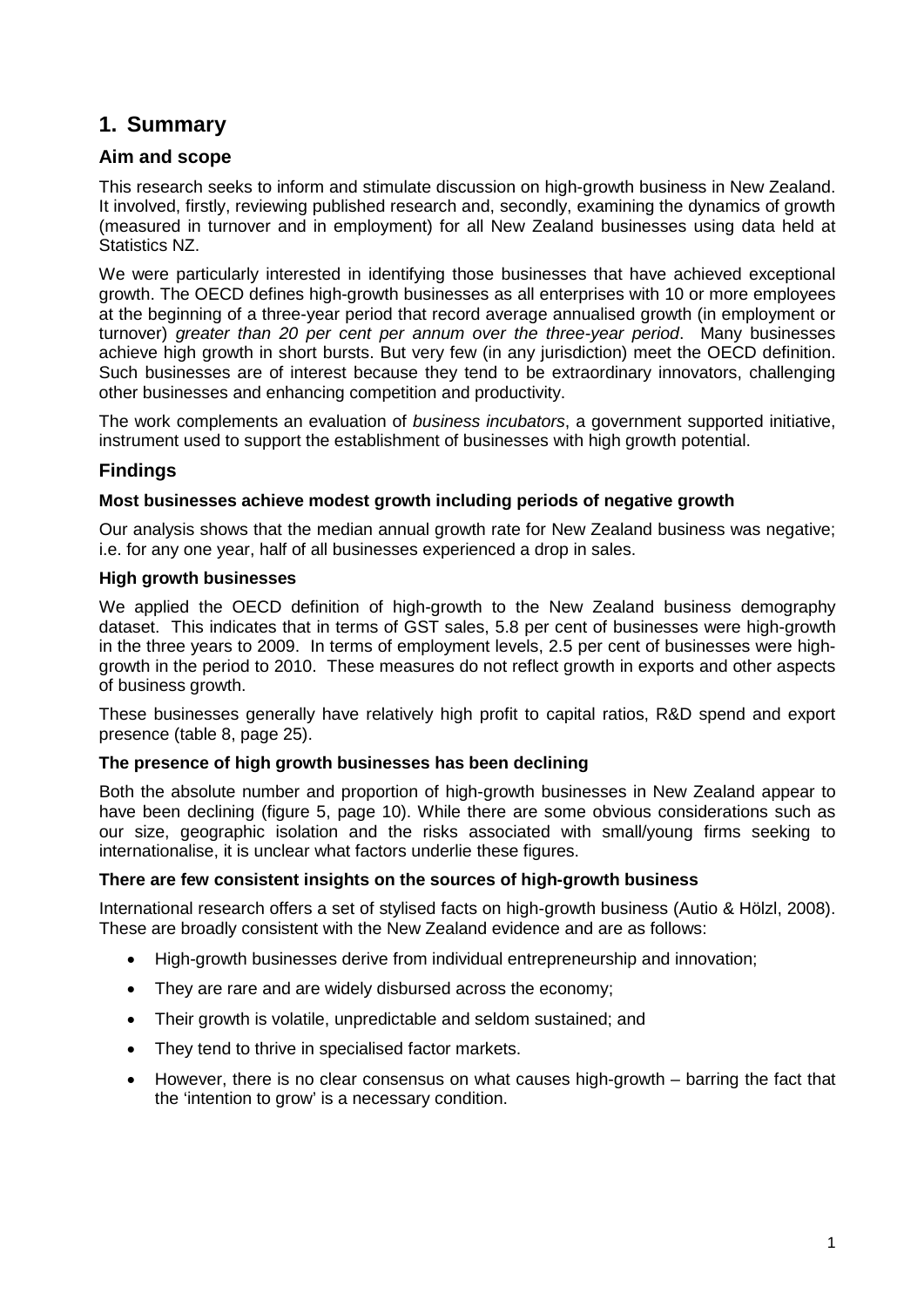#### **Strategies to support and enhance high-growth business**

At the outset, we don't know what high-growth-potential looks like. This calls into question the rationale behind policies based on *directly* selecting and/or developing high-growth-potential businesses. Moreover, some policies to stimulate rapid growth may (inadvertently) increase the volatility of firm performance. All businesses experience volatility and most experience periods of negative growth.

There is an obvious rationale for policy interventions to try to increase high-growth business numbers and size and hence their economic impact. But interventions that attempt to identify and *directly* stimulate potential-high-growth businesses may not be effective. It may be better to seek to leverage them through focusing on:

- Existing high-growth businesses, so as to help them to grow fast for a longer period (and become larger). High-growth businesses are more often small and/or young than old/large. In New Zealand, as elsewhere, high growth tends to be in very short spurts.
- Creating a business environment that is conducive to rapid growth for a wide spectrum of businesses may be more effective than narrowly targeting specific businesses or groups.
- Managers with a mix of business acumen and growth aspiration are needed to lead highgrowth businesses through different stages and it may be important to encourage this through networks and public recognition.

#### **Current support**

Certain programmes in New Zealand have successfully engaged high growth businesses, ranging from 17.2 per cent of clients of the Beachheads programme to 4.5 per cent of Tech NZ (table 10, page 33). We do not yet have sufficient evidence to indicate whether they are enhancing high-growth.

#### **Business incubators**

We present the results of an econometric analysis of the NZTE incubator programme. The results are inconclusive regarding the programme's impact on firm performance; i.e. there is no clear evidence of a positive effect (see pages 37-40).

Compared to businesses of a similar age there is no statistically significant difference in their performance.

The mean value added of incubated businesses is below that of other NZ businesses.

While this is consistent with international research on incubators, there are substantial data limitations that mean that we cannot be conclusive. In addition incubators can have an important role to play as part of the wider innovation ecosystem, particularly at the early commercialisation stage of supporting entrepreneurs to establish and grow a business.

#### **Further work**

This paper proposes a definition of high-growth relevant to New Zealand that may assist future evaluation. This uses the top performers within the economy in both percentage growth terms and absolute growth terms. Rapid entries to and exits from this group (appearing as 'spikes') may be an indicator of businesses that are having a (positive) disruptive effect on the rest of the economy.

Further analysis into the factors leading to high-growth and the characteristics of the businesses that exhibit it could consider attempting to differentiate between businesses using the different modes of growth (e.g. growth via acquisition, 'organic' domestic growth, overseas growth). The various modes are likely to have different drivers and this may be muddying the overall picture.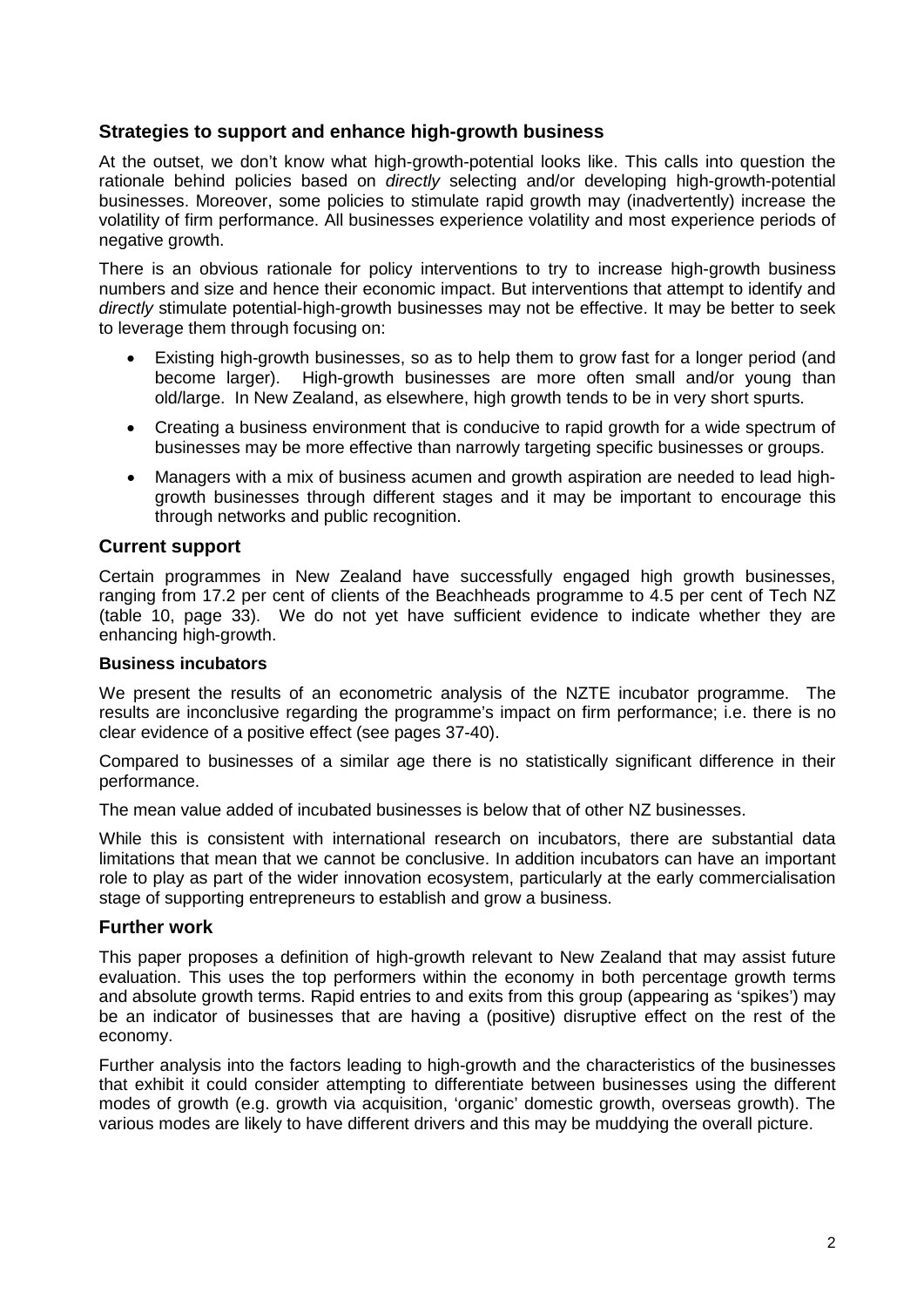## <span id="page-5-0"></span>**2. Why look at high-growth business?**

High-growth businesses can contribute a disproportionate amount to economic growth and job creation. They are likely to have creative approaches that grow their market share through innovative products or services.

High-growth businesses that enter new markets often increase the level of competition in that market, sector or niche with a consequent *disruptive effect*. High-growth businesses that do not enter new markets may merely take market shares from competitors and there is a risk of lower competition and increased concentration, in particular when the market size is stagnating.

High-growth businesses often introduce new products, technologies and ways of doing things, giving businesses in the rest of the market no option but to respond by lifting their own productivity (Parham, 2012). Low productivity businesses (relative to others in their sector or market) who cannot "keep up" are forced out of the market. High-growth businesses therefore have a role to play in improving the productivity of the domestic market. This is known as Schumpeterian innovation, or creative destruction. Productivity improvements could nevertheless be low if high-growth businesses use their market power to drive competitors out of the market.

These disruptive forces will appear as spikes in individual businesses' growth performance and can be observed by tracking the entries and exits among the businesses captured by the definition of high-growth businesses proposed for use in New Zealand in section [5.](#page-23-0)

Recent research by MBIE has found that New Zealand has "a long tail of very low performers that may be able to survive because of weak competitive forces. While there are businesses that can compete with the best in the world, many low productivity businesses are able to continue" (Briefing No. 12-13/0803).

High growth businesses that add dynamic, competitive pressure within the economy are therefore particularly important for New Zealand.

This paper assumes that high-growth businesses are of benefit to the economy regardless of the sector which they are in and the specific activities (such as R&D) which they undertake. Some businesses – for example those in high-productivity sectors – obviously contribute more relative to their size, than others. However, high-growth businesses are able to contribute to productivity enhancements and economic growth regardless of the underlying productivity of their sector.

High-growth businesses are therefore of particular interest to economic development. As demonstrated below, New Zealand operates a number of policies that touch on high-growth businesses. While not all of these policies have high-growth as an objective *per se*, but they are all concerned with overcoming barriers to growth.

Despite these interventions the number and proportion of high growth businesses in New Zealand is declining over time (see for instance [Figure 5](#page-12-0) and Figure 9). Given that high-growth businesses potentially make a positive contribution to productivity growth within the economy, it would appear to be beneficial for New Zealand's productivity to generate more high-growth businesses.

New Zealand's interest in high-growth businesses is articulated in the Business Growth Agenda (2012). This states that: "not enough innovative high-growth businesses are being created in New Zealand and staying located here, and growing to the point where they generate significant economic benefits as well as stimulate innovation in other businesses." The Business Growth Agenda specifically includes actions targeted at potential high-growth businesses. In particular, this involves encouraging business innovation by identifying and implementing improvements to incubator settings.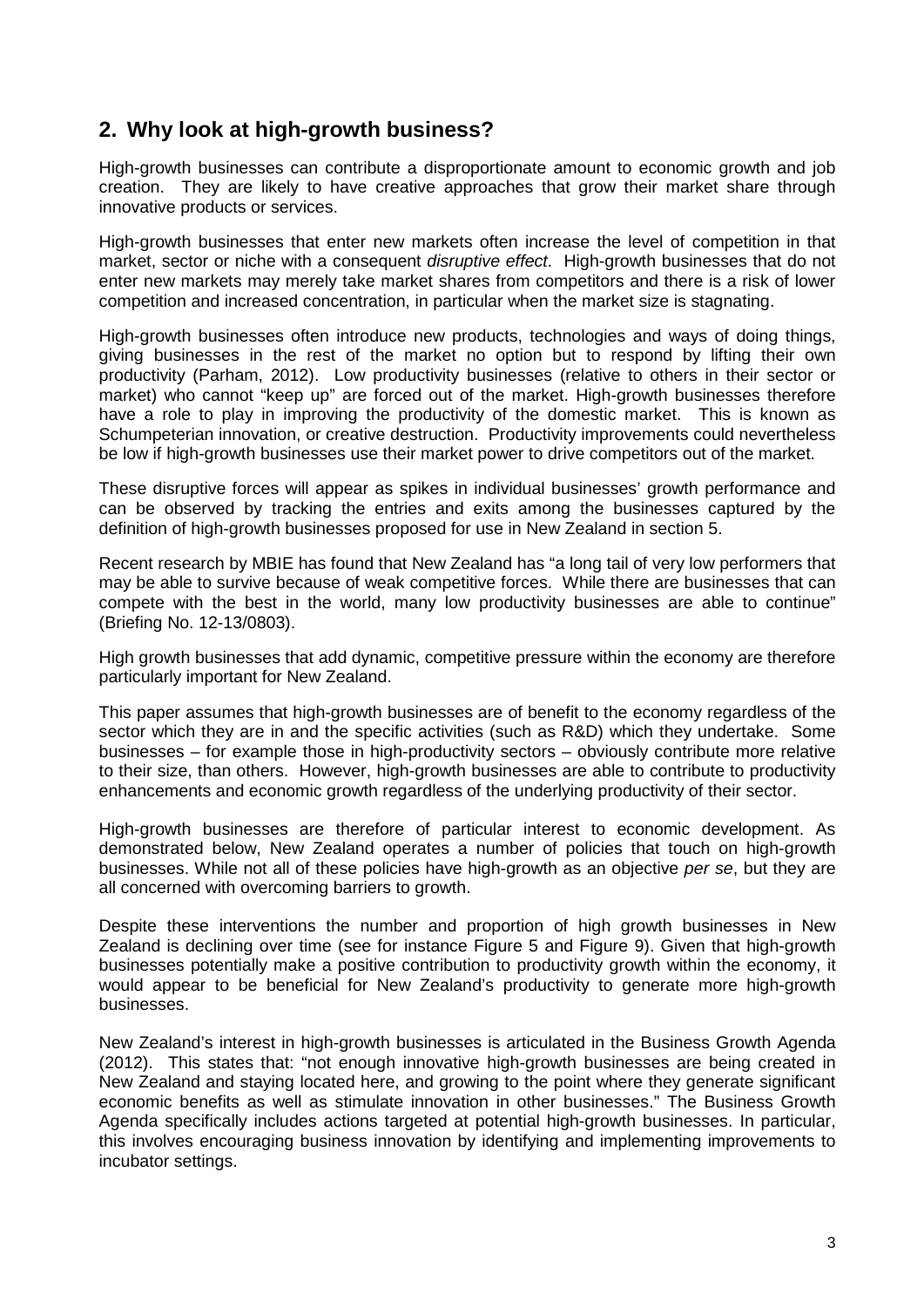Current programmes that touch on or support high growth are set out in figure 1.





Source: Figures from 2011/12 budgeted funding

As discussed in section 7, below, econometric analysis of incubated businesses has been inconclusive regarding the incubator programme's impact on firm performance. However, the proportion of incubated businesses that have been high-growth at some stage does not appear to be significantly higher than the economy average. Given that the primary objective of incubators is to "enhance the survival and growth of early-stage high-growth businesses", this has led us to examine high-growth businesses in more detail.

Research on growth (and particularly high-growth) involves studying the exception rather than the rule – most businesses do not grow very rapidly or at all, let alone fast (MYOB, 2009; Storey, 1992). Factors influencing the desire to grow are discussed in more depth in section 6, but in particular, high-growth is associated with high risk and may not involve *sustained* growth in productivity or employment. Although there is a considerable literature on the subject, there are still many unanswered questions and conflicting pieces of evidence. For instance,

- How should high-growth be defined?
- What causes high-growth?
- Is it possible to pick high-growth potential?
- What can governments do to maximise the economic benefits from high-growth businesses?

Given the economic significance of high-growth businesses, the interest that New Zealand currently has in this area, and the fact that none of these crucial questions have definitive answers, this paper suggests some initial steps. In particular, it examines the characteristics of high-growth businesses in New Zealand, proposes a specific definition of high-growth businesses for the New Zealand context and considers New Zealand's incubator programme.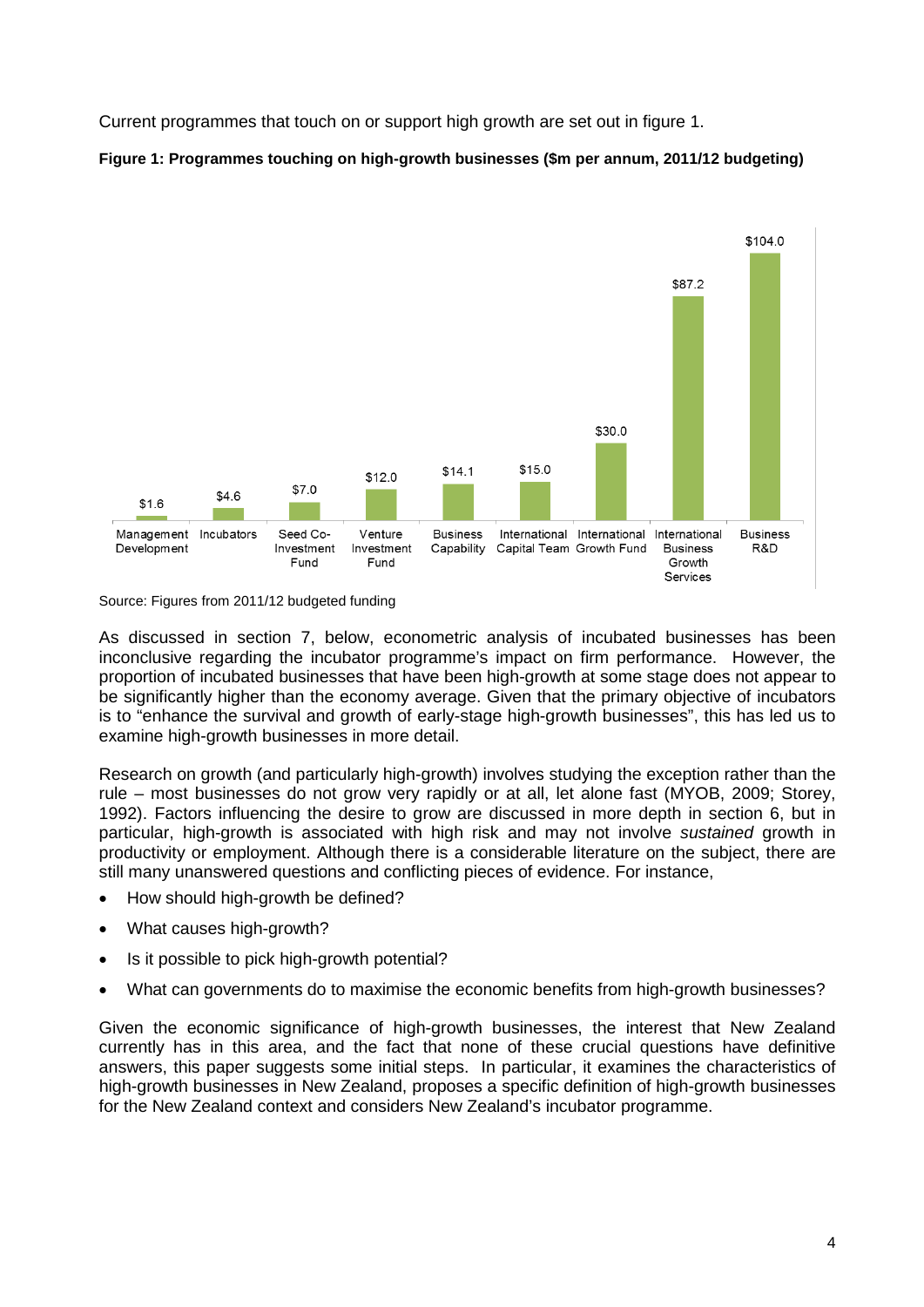## <span id="page-7-0"></span>**3. Findings**

#### <span id="page-7-1"></span>**There is a conceptual rationale for intervention to increase the impact of highgrowth businesses on the economy…**

High-growth businesses can contribute a disproportionate amount (relative to their size) to economic growth, job creation, innovation and productivity improvements (for example through disruptive Schumpeterian innovation) compared to non-high-growth businesses. Focusing on this small subset of businesses has the potential to have a significant effect on the economy in a highly efficient manner.

However, the numbers and proportion of high-growth businesses in the New Zealand economy is declining and New Zealand has a relatively low percentage of high-growth businesses compared to other OECD countries.

If high-growth businesses enter new markets they can contribute to competitive forces and overall productivity improvements. Given that these wider economic benefits are not objectives pursued by individual businesses, it is unlikely that the market is delivering the level of highgrowth businesses that is optimal for the economy as a whole. In addition to more competition high-growth businesses, in particular innovative businesses can have a positive knowledge spillover. Once an innovation is discovered or made more easily accessible, other businesses benefit by exploiting the innovation or information. There is therefore a conceptual rationale for intervention to increase the numbers of high-growth businesses and maximise their impact on the economy. For example, using incubators to increase the number of potential high-growth businesses is one of the actions in the Innovation stream of the Business Growth Agenda.

#### <span id="page-7-2"></span>**…but interventions that attempt to identify and stimulate potential-high-growth businesses seem likely to be inefficient and ineffective.**

The rareness of high-growth businesses and the unpredictable and volatile nature of growth make it very difficult to accurately identify potential high-growth businesses (the selection problem).

There is very little consensus in the international literature regarding what causes high-growth – at this stage it appears to largely be due to chance (although this may simply be because there are unknown variables in the data that are not being controlled for, such as type of growth). This implies that policy makers should be wary of developing specific interventions designed to encourage the characteristics of businesses or managers that will lead to high-growth because simply put, they don't know what these characteristics are. This makes it challenging to make efficient policies in this space and calls into question the rationale for policies based on selecting and developing high growth businesses.

New Zealand's Incubator policy has as its stated primary objective to "enhance the survival and growth of early-stage high-growth businesses" (MBIE, 2012). NZTE's performance measures for the programme address this objective. However, the uncertainty regarding what causes highgrowth, the lack of persistent high-growth and the fact that incubators do not yet appear to be producing proportionally more high-growth businesses than the rest of the economy implies that the current primary objective of incubators is misplaced. Note that this does not imply that the incubator programme is of no value: incubators have a role to play as part of the innovation ecosystem – particularly at the commercialisation stage.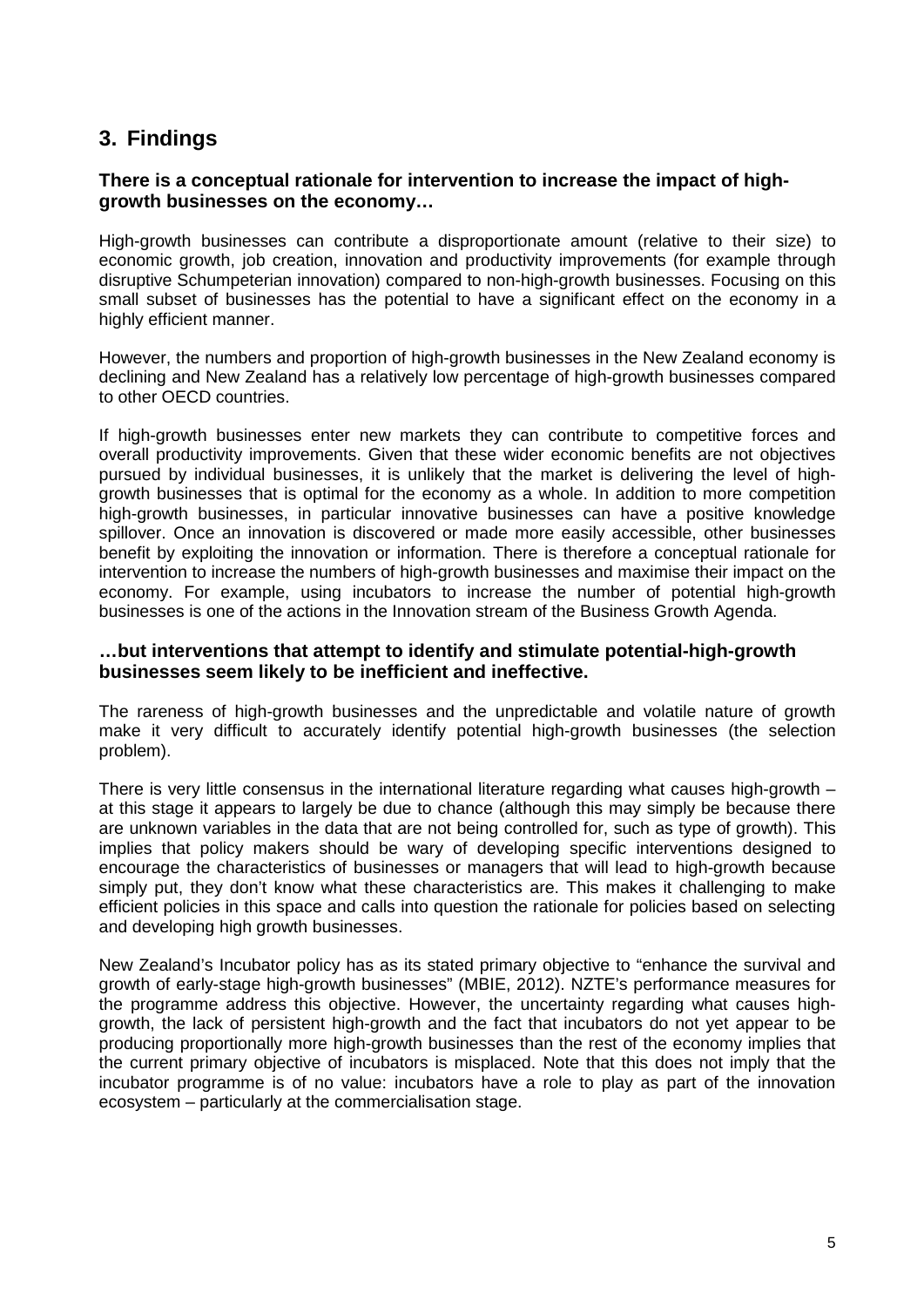#### <span id="page-8-0"></span>**Alternative ways that governments might seek to leverage high-growth businesses**

1. It may to be more efficient for assistance to target existing high-growth businesses, to sustain their growth and increase in size, rather than attempting to increase the numbers of new high-growth businesses.

It is possible to identify businesses that are experiencing high-growth. This is apparent from private equity funds' success in picking high-growth businesses to invest in and the fact that certain assistance programmes are working with above-average numbers of high-growth businesses. Targeted and tailored specialist support can be effective as shown, for example, in the recent evaluation of support provided to selected businesses by expert mentors/advisors through the Beachheads programme, published on the MED website.

Investors and mangers generally seek to sustain growth of high-growth businesses, rather than create new business with future high-growth potential. This can also have the greatest impact on the economy.

This approach to leveraging high-growth is quite different from that taken by (for example) incubator policy; it requires a portfolio of businesses to invest in and is similar to the approach NZTE is taking with their Focus 500 businesses.

Since the sustainability of high-growth businesses is an issue, rewarding businesses that become high performers over a sustained period would address a gap in the suite of interventions that New Zealand currently runs (as suggested in NZIER, 2012).

However, working only with businesses that are currently high-growth is not a long run solution. In order to sustain the benefits to the economy from high-growth businesses there needs to be a pipeline of businesses coming through with the potential to experience high-growth. This is where the business environment becomes important.

2. Policies focused on creating a business environment that is conducive to rapid growth for a wide spectrum of businesses may be more effective than narrowly targeting specific businesses or groups.

High-growth businesses are dispersed across all sectors, ages and sizes of businesses. Focusing attention solely on high-tech or R&D intensive sectors is likely to result in missing many businesses with high-growth potential. Policies should support innovative diversity – recognising that while R&D is important, innovation is wider than R&D and high-tech (for example process innovation) and makes a positive contribution to productivity through its disruptive effect.

High-growth businesses are often small or young businesses. There are also larger and older ones that may have a significant effect due to their absolute size. Policies aimed at reaping the benefits from high-growth should therefore consider slightly larger businesses too.

Given the difficulty in identifying potential high-growth businesses, policies should focus on the business environment within which businesses exist (framework conditions) to ensure that it both enables and encourages the efficient development of high-growth businesses. This is one area where incubators have a valuable role to play – they can encourage unviable businesses to fail fast, thereby improving overall productivity and freeing up resources that potential-high-growth businesses can use.

Incubators also have an important role to play as part of the innovation ecosystem as places where developing ideas can be commercialised. This shifts the objective of incubators to being a link in the chain and a part of the economic environment rather than hotbeds for potential highgrowth businesses.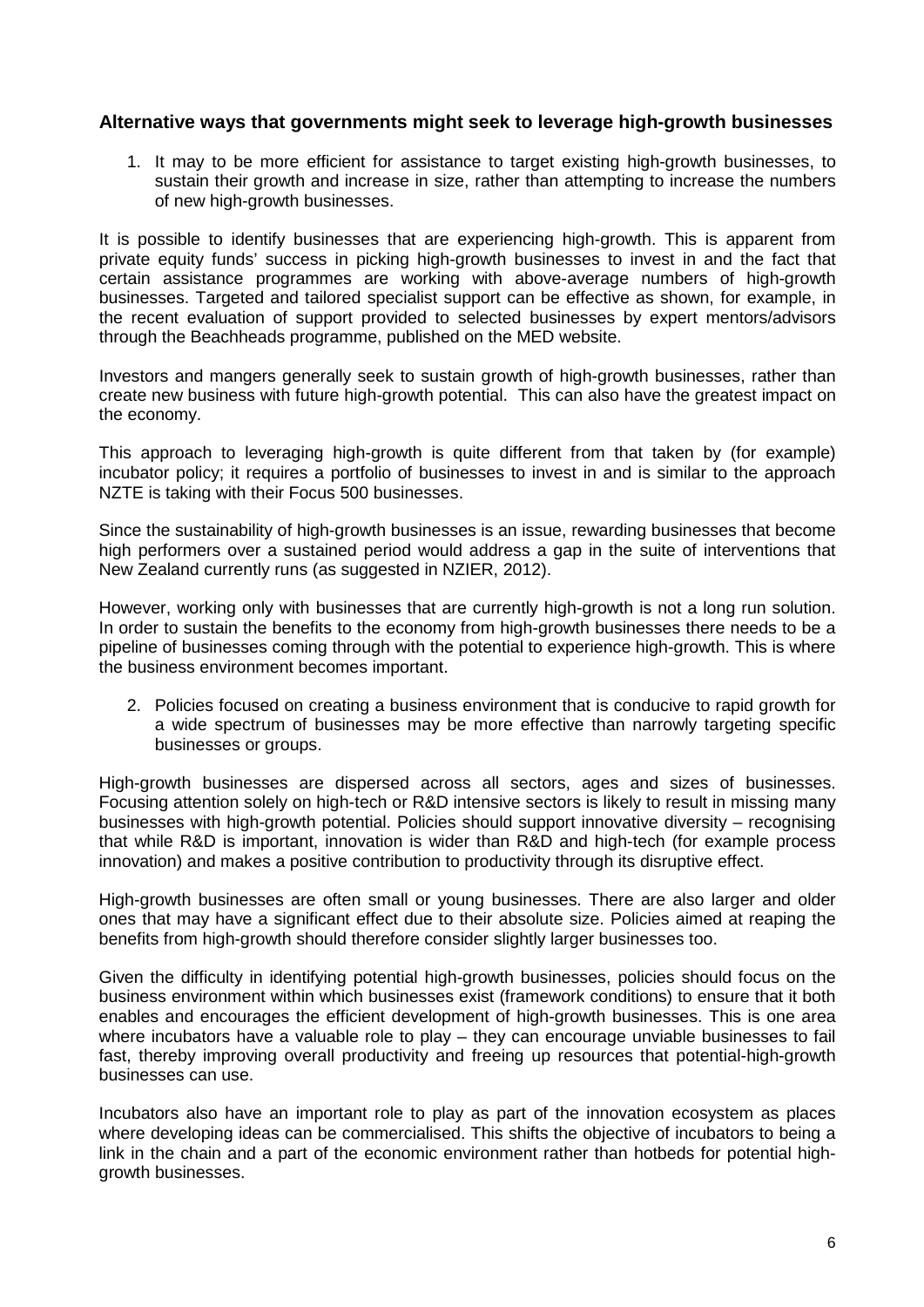3. Managers with growth aspirations are a necessary condition for high-growth and encouraging this mind-set is an area where intervention might be beneficial.

Although there is little consensus around what causes high-growth, it is clear that individual managers' motivations/aspirations are critical and should be a key part of criteria in high-growth policies. Growth may be limited by managers' attitudes towards it. Considering the factors that reduce New Zealand managers' desire and ability to lead their businesses through periods of high-growth may be a profitable area for research and one where intervention may be beneficial. This is one area where incubators can contribute to developing potential high-growth businesses.

For a small firm to grow to a medium or large firm, it must either grow extremely fast for a short period of time or maintain steady growth over a number of years. New Zealand's small domestic market means that internationalisation is an important way in which this can occur. The barriers to internationalisation (either real or perceived) faced by small businesses may limit their ability to experience high-growth. The sporadic nature of growth (and exporting) implies that there may be scope for an intervention that rewards sustained export performance (NZIER, 2012) for businesses that did not previously export or had a track record of intermittent exporting.

#### **Note that policies to stimulate rapid growth may increase volatility**

Rapid growth brings new challenges to businesses and increases volatility of turnover. Policies aimed at increasing rapid growth are therefore also likely to increase volatility.

The risks associated with high-growth may not always be the best thing for a particular company – policy makers should be aware that while high-growth policies may result in remarkable successes, these are likely to be tempered by spectacular failures.

#### **Areas for further research could include:**

- Separating the modes of growth in an effort to conclusively identify the drivers of growth
- Why is high-growth unsustainable? case studies and examination of the characteristics of businesses showing high-growth over longer periods of time
- Managers' attitudes to growth especially via internationalisation and compare to other countries
- Are the high-growth businesses in programmes selected as high-growth businesses or become high-growth businesses after the programme?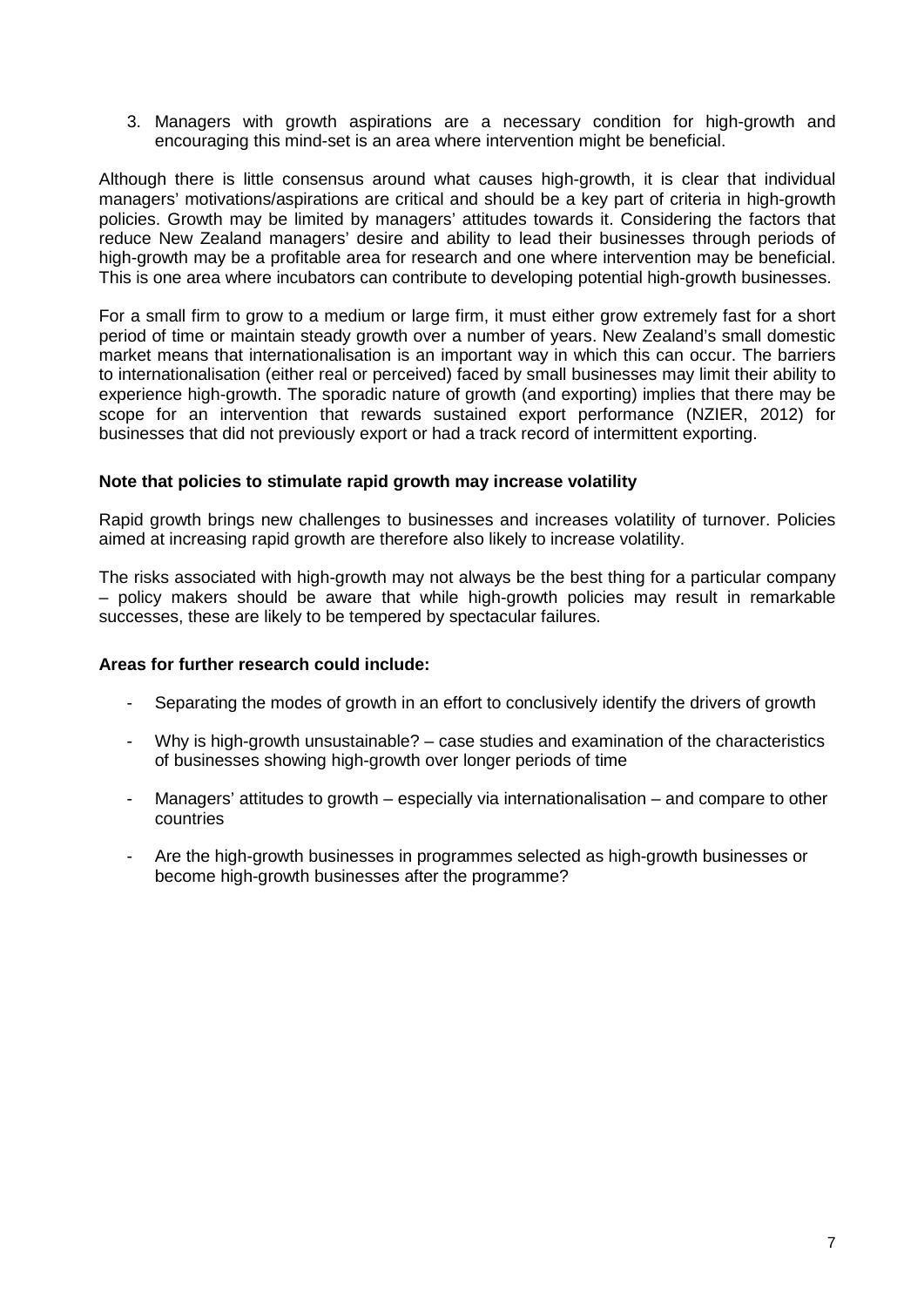## <span id="page-10-0"></span>**4. High-growth businesses in New Zealand**

Growth, let alone high-growth, is an uncommon occurrence. The population of businesses in New Zealand has a skewed growth distribution (something like [Figure 2\)](#page-10-2), as shown by the fact that in 2011 the median of growth (measured in sales revenues) was substantially lower than the mean and the median business actually experienced negative growth. This relationship has held since at least 2001.

<span id="page-10-2"></span>**Figure 2: Illustration of the distribution of growth (measured in sales revenues) across the New Zealand economy in 2011** 



Source: provisional figures from Statistics New Zealand's Integrated Data Infrastructure (IDI)

Further evidence was established by Hull & Arnold (2008), who found that over the five years from 2000 to 2005 only a tiny percentage of New Zealand businesses experienced an increase in turnover and the majority actually reduced in size. Recent unpublished research on business productivity growth suggests that New Zealand has "a long tail of very low performers".

If growth is uncommon in the first place, high-growth businesses have an important role to play as contributors to aggregate economic growth. It is therefore important to understand their characteristics as well as possible.

The international literature on high-growth businesses has established a number of stylised facts, which are set out by Autio & Hölzl (2008). Evidence presented below shows that these facts largely hold true in the New Zealand context. Many of the findings in the international literature on high-growth businesses are therefore also applicable to New Zealand.

One of the challenges faced when considering the literature on high-growth businesses is the lack of a consistent definition of what a high-growth firm is. The discussion in this paper recognises that not all studies are directly comparable by noting the particular definition used whenever "high-growth" is mentioned. A comparison of some of the definitions used within the paper for high-growth businesses is included in section 5, along with a proposed definition for use in the New Zealand context.

International research offers a set of stylised facts on high-growth business (Autio & Hölzl, 2008).

#### <span id="page-10-1"></span>*Stylised fact one***: High-growth businesses are rare**

If growth is uncommon, high-growth is even rarer, with high-growth businesses only making up a small proportion of the business population.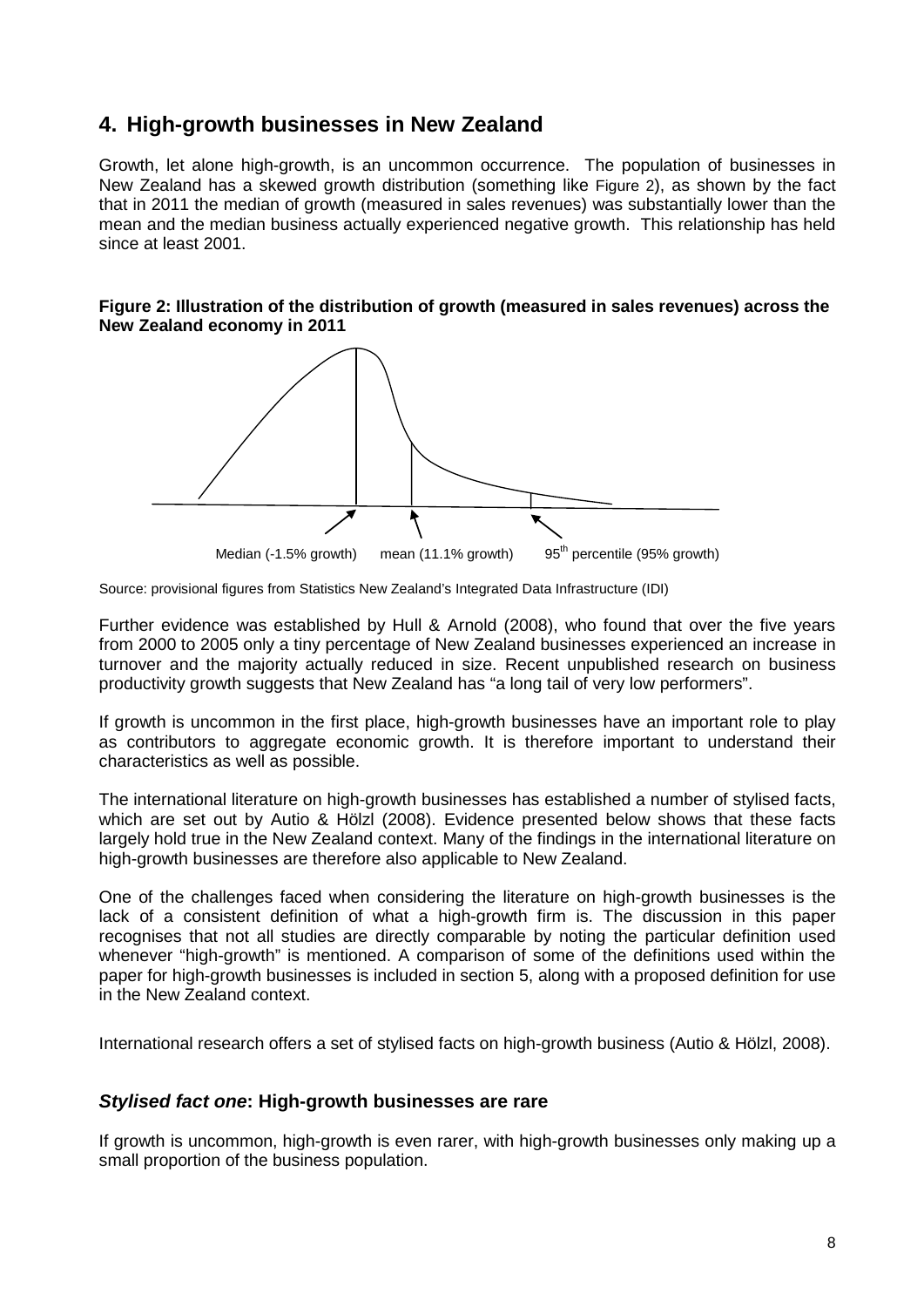The OECD definition of high-growth has been applied to the New Zealand business demography dataset [\(Figure 3\)](#page-11-0). This shows that in the three years to 2009, 5.8 per cent of active enterprises with at least 10 employees were high-growth in terms of GST sales and only 2.5 per cent of active enterprises with at least 10 employees were high-growth in terms of employment in the three years to 2010.

Both of these measures have shown a continuous decline since 2004 (Ministry of Economic Development, 2011). Further to this, it is interesting to note that of the Deloitte Top 200 for 2012, only 2[1](#page-3-1) recorded revenue growth of 20% or more for the year<sup>1</sup> (Deloitte/Management Magazine, 2012).

<span id="page-11-0"></span>

|       | Figure 3: Percentage of High-growth <sup>1</sup> Enterprises by GST Sales (2004-2009) and Employment (2004- |  |
|-------|-------------------------------------------------------------------------------------------------------------|--|
| 2010) |                                                                                                             |  |



Source: Ministry of Economic Development (2011)

Using the OECD definition, New Zealand is placed middle to bottom of the OECD for percentage of high-growth businesses (Figure 4), depending on whether the sales or employment aspect of the definition is applied.



**Figure 4 OECD Data – Rate of High-growth Enterprises by Turnover and Employment (2006)** 

<span id="page-11-1"></span>Source: MED, Treasury, Statistics New Zealand (2011)

1 This is growth in only one year – compare this with the OECD definition of high-growth, which is for growth across three years.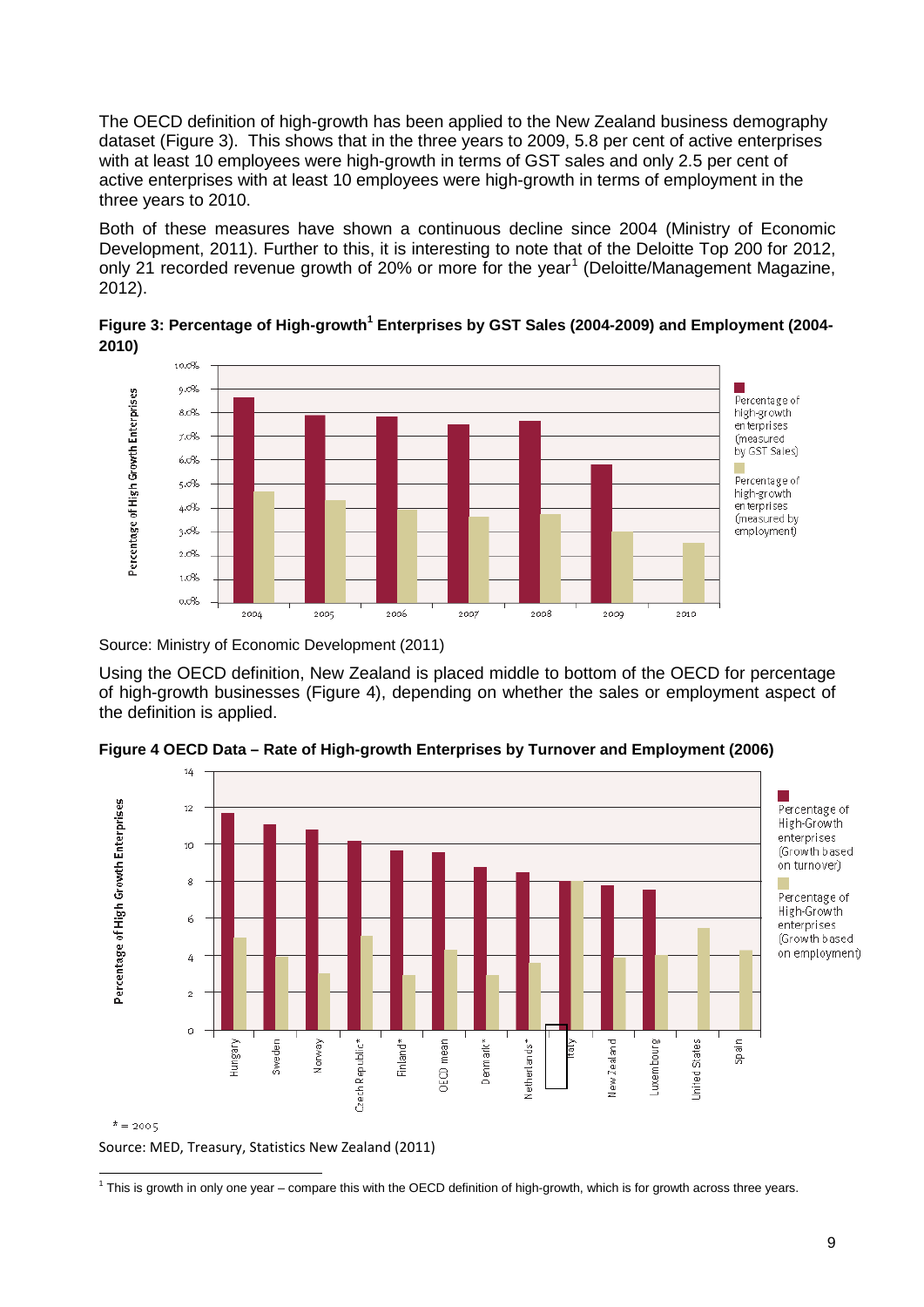One of the criticisms of using the OECD definition in the New Zealand context is that the 10 employee requirement may not adequately reflect the small *scale* of our smaller businesses, relative to other countries.

If high-growth is defined using the OECD definition, but the restrictions changed to allow any number of employees but a minimum of \$50,000 in sales in year one, there have been between 22,044 and 34,566 high-growth businesses in New Zealand each year from 2003-2011.

This definition places between 7.6% and 13.3% of New Zealand businesses with a minimum of \$50,000 sales in the high-growth category and between 4.7% and 8.8% of all New Zealand businesses, regardless of sales, in the high-growth category [\(Figure 5\)](#page-12-0). We found that there was a similar pattern when we considered growth in value added instead of sales.

The median of sales growth of all businesses with a minimum of \$50,000 in sales between 2001 and 2011 was negative (-2.5%). The mean growth of these businesses was 15.1%, meaning that New Zealand has a tail of substantial revenue growth businesses.

<span id="page-12-0"></span>





[Figure 5](#page-12-0) reiterates the fact that the proportion of high-growth businesses in the New Zealand economy has been declining in number and proportion.

It is unclear why this is occurring and it is difficult to present credible explanations of why highgrowth businesses are declining when, as examined in section 6, there is considerable uncertainty around what drivers of high-growth.

 $2$  Where high-growth is defined as all enterprises with a minimum of \$50,000 in sales at the beginning of a three-year period that record average annualised growth (in employment or turnover) greater than 20 percent per annum over the<br>three-year period.

<span id="page-12-1"></span> $3$  Where high-growth is defined as all enterprises with a minimum of \$50,000 in value-added at the beginning of a three-year period that record average annualised growth in value added greater than 20 percent per annum over the three-year period.<br><sup>4</sup> Sales and value added are derived from IR10 data and data is adjusted to exclude GST. Value added is defined as

<span id="page-12-3"></span><span id="page-12-2"></span>sales - purchases - change in stocks. All figures are in real dollars based on 2009 dollars. Note that the IR10 only contains data on sales that are taxable in New Zealand. Direct exports are taxed as New Zealand income and included in the IR10, but if income is derived in another country, then New Zealand generally has double tax agreements that allow that income to be taxed over there. For example, if a firm had an Australian division working in Australia, (or an Australian Subsidiary) then their income is not included in the IR10 as it is not New Zealand taxable income.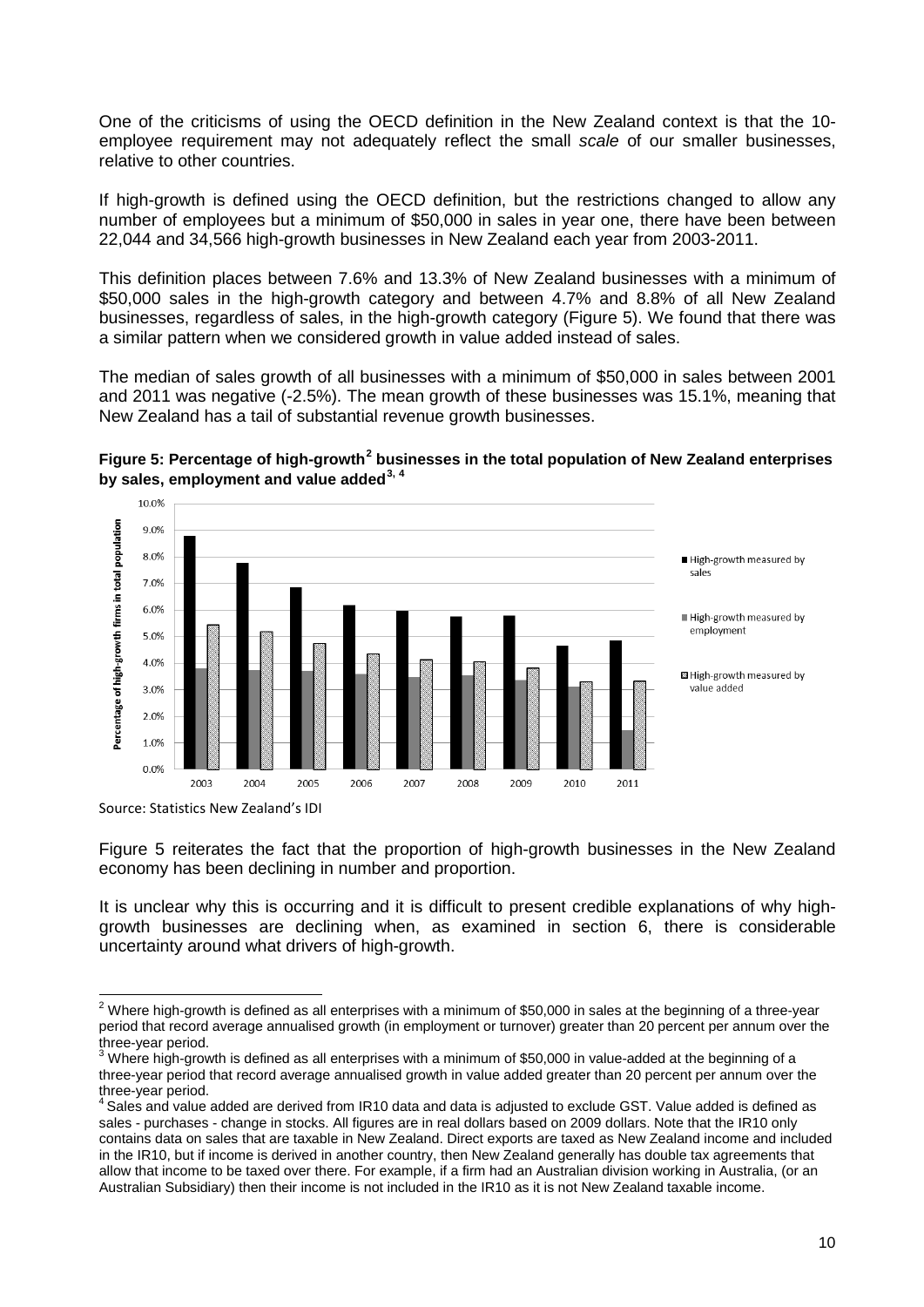One factor over this period may be the impact of the housing boom. While this offered growth opportunities for businesses in the construction sector on the other hand it drew resources away from other businesses in tradable sector where there were potentially larger international growth opportunities. In addition, the Global Financial Crisis certainly depressed growth perspectives.

However, despite their increasing rarity it appears th[at private investors are still able to](#page-13-0)  successfully pick high-performing<sup>[5](#page-12-3)</sup> businesses to invest in.

[Table 1](#page-13-0) shows data collected for \$675m of investments made by private equity fund managers into 74 New Zealand companies over 16 years and with an average holding period of 4 years. Returns have a median average of over 20% per annum. The difference between the pooled average and the median indicates that there is a positive skew in the returns data. A small number of investments generated spectacular returns, whereas 20 companies earned less than that invested.

<span id="page-13-0"></span>

|                                             | <b>Period</b>     | Pooled average<br>% p.a. | Median %<br>p.a. |
|---------------------------------------------|-------------------|--------------------------|------------------|
| NZ Private equity co. returns               | 1994-2010 33.6%   |                          | 22.0%            |
| NZ Private equity co. returns (excl. top 2) | 1994-2010   26.8% |                          | 21.7%            |

Source: Tregaskis (2010), NZ Venture Investment Fund

Possible policy implications:

- 1. The declining percentage of high-growth businesses in the New Zealand economy and the relatively low percentage of high-growth businesses in New Zealand compared to other OECD countries may imply that the current suite of interventions is not effective at stimulating high-growth or is at least offset by other factors. However, it is not apparent why this decline is occurring and it is important that a considered view on the reasons for the decline is reached before further policies are formulated to address the issue.
- 2. The rareness of high-growth businesses and our inability to predict high-growth (see section 4.5) makes them hard to identify before they experience high-growth (the selection problem). This means that targeting them is both difficult and expensive – making it challenging to make efficient policies in this space.
- 3. However, the apparent success of private equity funds and the prevalence of high-growth businesses in certain government programmes (see [Table 10](#page-35-0) in section 6.3) indicate that it is possible to identify those businesses that are currently experiencing high-growth. It may be more efficient to work with these businesses than attempt to identify businesses with highgrowth potential. In this case, a due-diligence approach similar to that applied by the private sector may be a good way of identifying both those businesses that are most likely to provide a significant economic return on government investment and where these businesses most need assistance to improve the chances that they will succeed.
- 4. The difficulty in selecting potential-high-growth businesses and their steady decline also implies that rather than trying to select potential high-growth businesses to work with, an economic approach should be taken to ensuring that the business environment is conducive to the development of these businesses.

<span id="page-13-1"></span> $5$ In terms of profit rather than turnover – see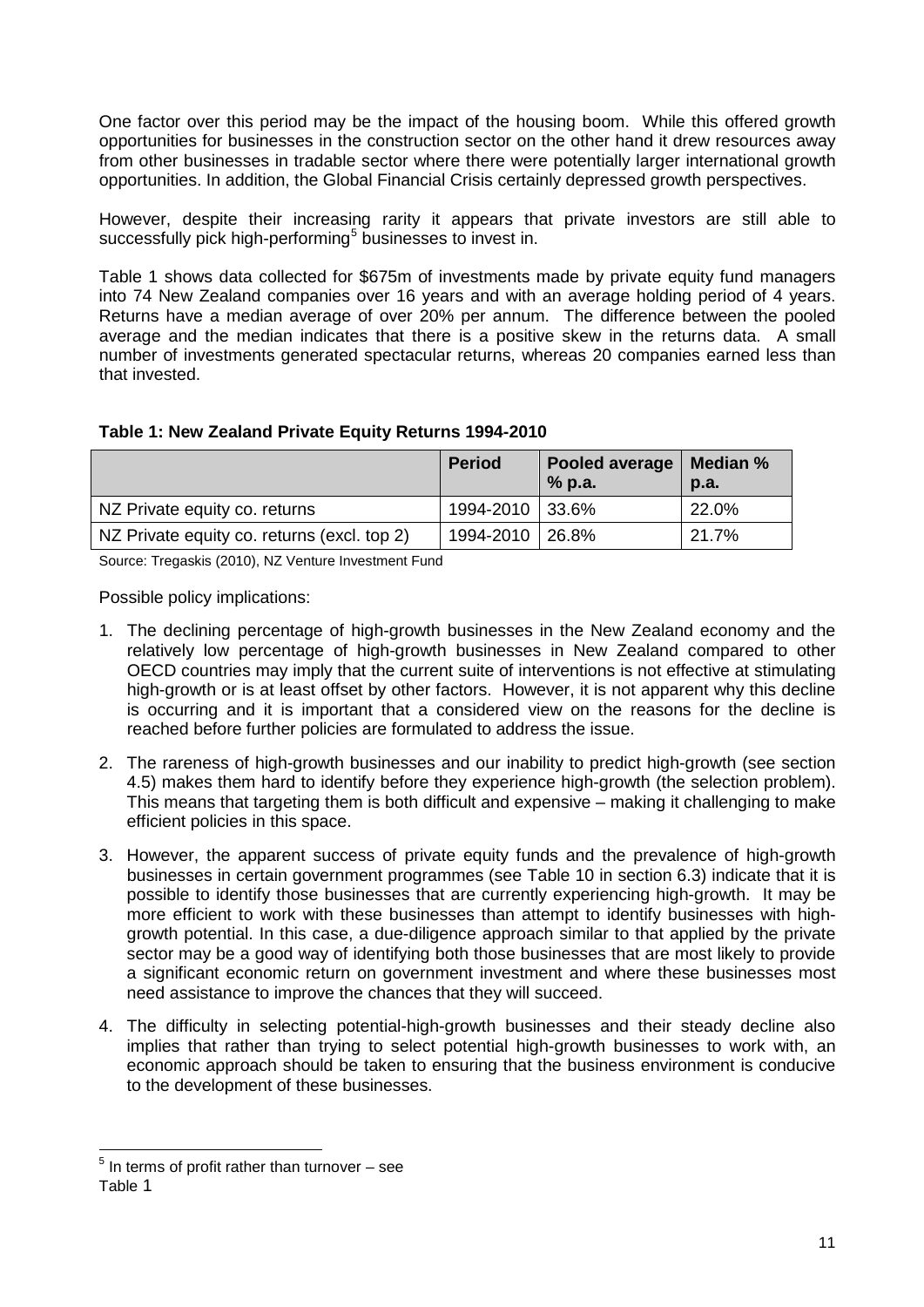#### <span id="page-14-0"></span>*Stylised fact two***: High-growth businesses matter to GDP growth**

While high-growth businesses are rare, it is well established in the international literature that they make a significant and disproportionate contribution to economic growth and job creation (Henrekson & Johansson, 2008). Storey (1992) found that over a decade, 4% of the UK businesses that started provided 50% of the new jobs created.

In New Zealand, "high-growth businesses… generate a majority of new jobs" (MED, Treasury, Statistics New Zealand, 2011).

As discussed in section 2, these businesses can also play a significant role in productivity improvements within the economy. This may occur through either organic growth, where businesses innovate and increase their competitiveness over time, or growth via acquisition, where either a more productive firm takes over a less productive one or innovative businesses are acquired to increase the innovative capacity of a firm. The latter form of growth via acquisition may be becoming more common, as indicated by the fact that "large corporate R&D laboratories increasingly rely on obtaining new technologies from small start-ups rather than developing them internally" (Butler & Anderson, 2012).

New businesses tend to have higher growth rates than older ones (although this is not exclusively the case – see section 4.3) and the coming and going of these businesses creates competitive pressures and churn in the market – a matter particularly important in New Zealand, where domestic competitive pressure is relatively low (see section 2). The rapid elimination of unproductive businesses is important for overall productivity growth and resource availability.

Possible strategic implications:

• Focusing on high-growth businesses has the potential to have a disproportionately large impact (and therefore a highly efficient effect) on the economy. If high-growth businesses matter – particularly for providing significant innovation and increasing competitive pressure – but are declining, then there may be a rationale for intervention to enhance productivity improvements within the economy. This would require a clear market failure to be identified and follows from the fact that individual businesses are welfare enhancing. Encouraging the development of high-growth businesses therefore has the potential to help address New Zealand's apparent lack of competitive pressure.

#### <span id="page-14-1"></span>*Stylised fact three***: High-growth businesses are widely dispersed across the economy**

#### **High-growth businesses occur in all sectors**

The figure below shows that high-growth $6$  businesses are present across all sectors in the New Zealand economy.

The international literature is mixed on whether high-growth businesses are more likely to occur in high-tech sectors than in others (Henrekson & Johansson, 2008; Storey & Greene, 2010) although there is consensus around the fact that high-growth businesses occur in all sectors. "The popular association between high-growth entrepreneurship and R&D intensity appears misplaced… formal R&D expenditure is not a necessary precondition for rapid growth" (Autio & Hölzl, 2008).

As shown in figure 6, New Zealand high growth businesses are widely scattered across sectors.

<span id="page-14-2"></span> $6$  Using the OECD definition with employment as the measure- A similar picture emerges when sales are used as the measure.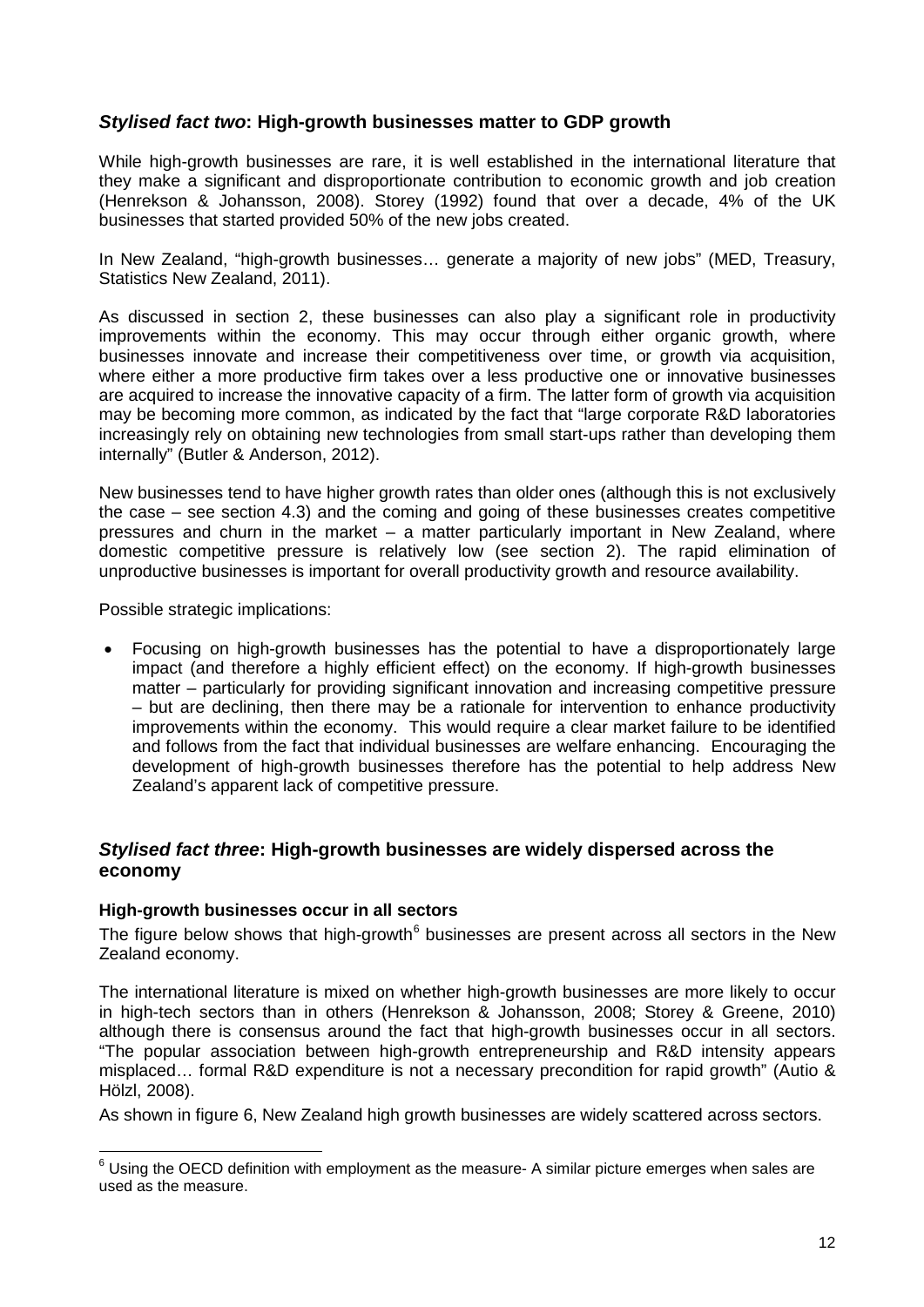



Source: Ministry of Economic Development (2011)

Recent studies cast some doubt on accepted causal links between innovation and R&D. For instance, half of the European businesses surveyed in the Community Innovation Survey do not conduct any R&D at all, (Arundel et al. 2008; Srholec and Verspagen, 2008). A recent British study shows that high-growth businesses are found across sectors (NESTA, 2009). High-growth businesses are almost equally present in the 'high-tech' and 'low-tech' sectors. And all major UK sectors contained between 4 and 10 per cent of high-growth businesses. High-growth businesses do appear to be slightly over represented in services (but are not in the New Zealand data). Limiting consideration to high technology sectors is therefore likely to miss many – "and perhaps the majority – of fast-growth businesses" (Storey & Greene, 2010).

This holds true in New Zealand. The sectors in New Zealand that have the most high-growth businesses<sup>[7](#page-14-2)</sup> are fairly stable from 2001-2011. However, none of the 11 industries with the highest relative number of high-growth businesses appear among the top 11 industries in absolute terms (for example in [Table 2](#page-15-0) and [Table 3\)](#page-16-0).

| <b>Sector</b>                                                                                                   | <b>Total number</b><br>of businesses | No. of high-<br>growth<br>businesses | % of total |
|-----------------------------------------------------------------------------------------------------------------|--------------------------------------|--------------------------------------|------------|
| Professional, Scientific and Technical Services (except<br><b>Computer Systems Design and Related Services)</b> | 28902                                | 168                                  | 0.6%       |
| Agriculture                                                                                                     | 35946                                | 162                                  | 0.5%       |

<span id="page-15-0"></span>

Construction Services 24108 24108 126 0.5% Property Operators and Real Estate Services | 30819 | 123 | 0.4% Building Construction **12918** 12918 96 0.7% Other Store-Based Retailing 13242 81 0.6% Medical and Other Health Care Services 10518 10518 72 0.7%

<span id="page-15-1"></span> $7$  Where high-growth is defined as growth over 3 years higher than 20% per annum and at least \$50,000 sales in the first year of the 3 year period.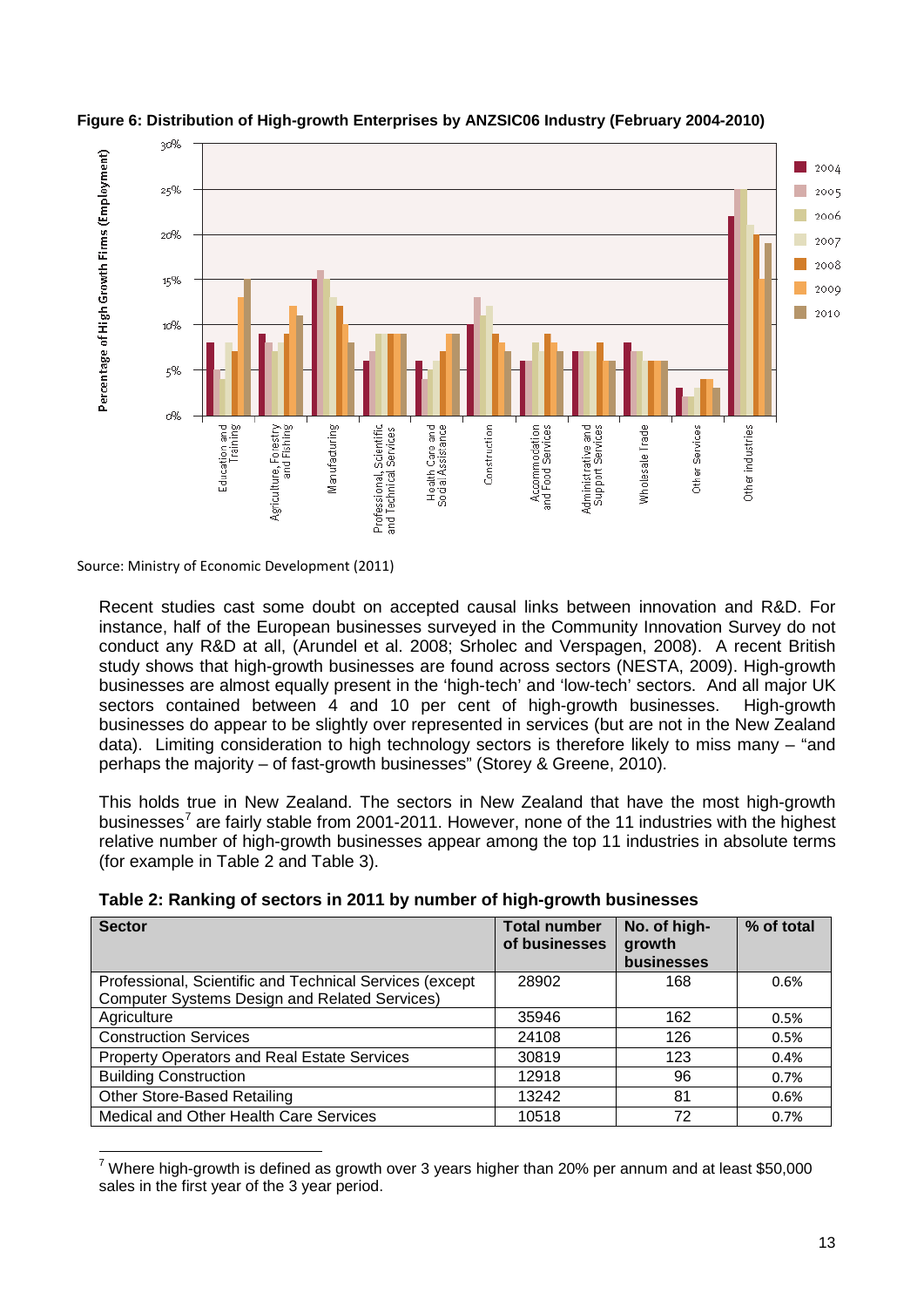| <b>Computer Systems Design and Related Services</b> | 6801 | 54 | 0.8% |
|-----------------------------------------------------|------|----|------|
| Repair and Maintenance                              | 8088 | 48 | 0.6% |
| <b>Administrative Services</b>                      | 5295 | 48 | 0.9% |
| Other Goods Wholesaling                             | 4728 | 48 | 1.0% |

Source: provisional figures from Statistics New Zealand's IDI

<span id="page-16-0"></span>

|  | Table 3: Ranking of sectors in 2011 by relative frequency of high-growth businesses |
|--|-------------------------------------------------------------------------------------|
|--|-------------------------------------------------------------------------------------|

| <b>Sector</b>                                           | Total no. of | No. of high- | <b>Relative</b> |
|---------------------------------------------------------|--------------|--------------|-----------------|
|                                                         | businesse    | growth       | frequency       |
|                                                         | s            | businesses   |                 |
| Oil and Gas Extraction                                  | 21           | 3            | 0.1429          |
| Petroleum and Coal Product Manufacturing                | 27           | 3            | 0.1111          |
| Internet Publishing and Broadcasting                    | 33           | 3            | 0.0909          |
| Internet Service Providers, Web Search Portals and Data | 315          | 9            | 0.0286          |
| <b>Processing Services</b>                              |              |              |                 |
| <b>Exploration and Other Mining Support Services</b>    | 114          | 3            | 0.0263          |
| <b>Water Transport</b>                                  | 126          | 3            | 0.0238          |
| Preschool and School Education                          | 405          | 9            | 0.0222          |
| Beverage and Tobacco Product Manufacturing              | 411          | 9            | 0.0219          |
| Non Store Retailing and Retail Commission Based Buying  | 906          | 18           | 0.0199          |
| and/or Selling                                          |              |              |                 |
| <b>Residential Care Services</b>                        | 501          | 9            | 0.018           |
| <b>Telecommunications Services</b>                      | 177          | 3            | 0.0169          |

Source: provisional figures from Statistics New Zealand's IDI

#### **High-growth businesses occur in all age and size categories**

Younger businesses tend to have higher growth than older businesses, especially in terms of employment (Henrekson & Johansson, 2008). This is true for New Zealand too. The table and graph below illustrate that businesses tend to have their first high-growth experience when they are relatively young.

<span id="page-16-2"></span>

| Table 4: Age of firm when first recorded as high-growth <sup>8</sup> |
|----------------------------------------------------------------------|
|----------------------------------------------------------------------|



Source: provisional figures from Statistics New Zealand

<span id="page-16-1"></span> $8$  Where high-growth is defined as growth of Value Added over a 3 year period higher than 20% per annum and with at least \$50,000 Value Added in the first year of the 3 year period. This definition is also used in tables 5 and 6.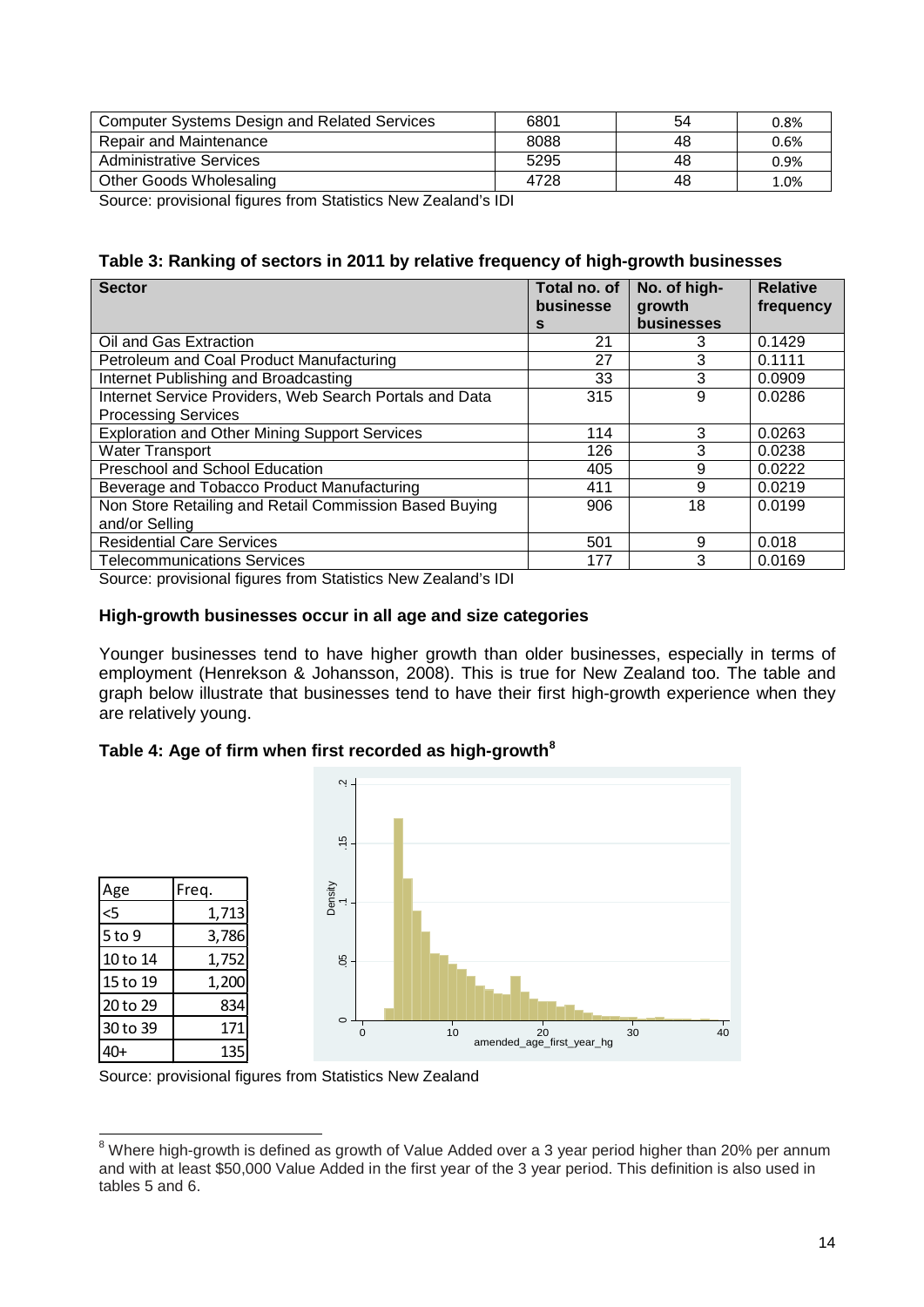However, "the gazelle phenomenon [i.e. high-growth] is not limited to young or small businesses" (Autio & Hölzl, 2008). This is also true for New Zealand although there are more high-growth businesses in the smaller size categories and fewer businesses in the larger size categories<sup>[9](#page-16-1)</sup> [\(Table 5](#page-17-0) and [Table 6,](#page-17-1) Hull & Arnold, 2008; Ministry of Economic Development, 2011 and 2012).

|               |                                      | Value added at the end of three year period |                          |                        |                        |                             |                                    |                                                                          |                                           |
|---------------|--------------------------------------|---------------------------------------------|--------------------------|------------------------|------------------------|-----------------------------|------------------------------------|--------------------------------------------------------------------------|-------------------------------------------|
| <b>RME</b>    | $50k$ $\geq$ $\vee$ a<br>$<$ 100 $k$ | $100k$ $=$ va<br>$<$ 250 $k$                | $250k>=v$<br>a<br>$500k$ | $500k>=v$<br>a<br>< 1m | $1m>=v$<br>a<br>$<$ 5m | 5m<br>$= va$<br>$<$ 10<br>m | $\vee$ a $\geq$<br>10 <sub>m</sub> | % of high-<br>growth<br>businesses<br>in each<br>employmen<br>t category | $%$ of<br>business<br>populatio<br>n 2012 |
| $\Omega$      | 0.0%                                 | 1.8%                                        | 1.9%                     | 1.7%                   | 2.7%                   | 0.4%                        | 0.5%                               | 9.0%                                                                     | 68.8%                                     |
| $0$ to 5      | 0.0%                                 | 11.9%                                       | 12.9%                    | 7.3%                   | 6.8%                   | 0.8%                        | 0.5%                               | 40.2%                                                                    | 20.7%                                     |
| 6 to 19       | 0.0%                                 | 2.5%                                        | 10.6%                    | 11.9%                  | 9.6%                   | 0.9%                        | 0.7%                               | 36.2%                                                                    | 7.6%                                      |
| 20 to 49      | $0.0\%$                              | $0.0\%$                                     | 0.3%                     | 1.3%                   | 6.3%                   | 1.0%                        | 0.8%                               | 9.7%                                                                     | 1.8%                                      |
| 50 to 79      | $0.0\%$                              | 0.0%                                        | $0.0\%$                  | 0.2%                   | 1.0%                   | 0.5%                        | 0.6%                               | 2.3%                                                                     |                                           |
| $80+$         | 0.0%                                 | 0.0%                                        | 0.0%                     | $0.0\%$                | 0.6%                   | 0.6%                        | 1.7%                               | 2.9%                                                                     | 1.0%                                      |
| <b>Totals</b> |                                      |                                             |                          |                        |                        |                             |                                    | 100.3%                                                                   | 99.9%                                     |

<span id="page-17-0"></span>**Table 5: Percentage of High-growth businesses by employment and value-added categories for the period 2003-2011** 

Source: provisional figures from Statistics New Zealand's IDI

<span id="page-17-1"></span>

| Table 6: Distribution of high-growth companies across different employment and age |
|------------------------------------------------------------------------------------|
| categories for the period 2003-2011                                                |

|                                      | Age         |        |          |          |          |          |       |                                                              |
|--------------------------------------|-------------|--------|----------|----------|----------|----------|-------|--------------------------------------------------------------|
| RME at the<br>end of<br>period three | $\mathbf 0$ | 5 to 9 | 10 to 14 | 15 to 19 | 20 to 29 | 30 to 39 | $40+$ | %of high-growth<br>businesses in each<br>employment category |
|                                      | 0.9%        | 3.3%   | 2.3%     | 1.4%     | 0.9%     | 0.2%     | 0.2%  | 9.2%                                                         |
| $0$ to 5                             | 5.7%        | 16.7%  | 7.4%     | 5.9%     | 3.7%     | 0.5%     | 0.3%  | 40.2%                                                        |
| 6 to 19                              | 6.3%        | 17.2%  | 6.1%     | 3.2%     | 2.4%     | 0.6%     | 0.4%  | 36.2%                                                        |
| 20 to 49                             | 1.5%        | 4%     | 1.9%     | 0.8%     | 1%       | 0.3%     | 0.3%  | 9.8%                                                         |
| 50 to 79                             | 0.3%        | 0.8%   | 0.5%     | 0.3%     | 0.2%     | 0.1%     | 0.1%  | 2.3%                                                         |
| $80+$                                | 0.3%        | 0.8%   | 0.5%     | 0.4%     | 0.4%     | 0.1%     | 0.3%  | 2.8%                                                         |
| Totals                               | 15.0%       | 42.8%  | 18.7%    | 12.0%    | 8.65     | 1.8%     | 1.6%  | 100.5%                                                       |

Source: provisional figures from Statistics New Zealand's IDI

The picture is slightly confused when the OECD definition is applied to New Zealand [\(Figure 7](#page-18-0) and 8): "under both measures [sales and employment], high-growth businesses are most likely to occur in the 20-49 employee size group. When measured by employment, the 50-99 employee size group is the next most likely to have high-growth businesses and, when measured by GST Sales, the 10-19 employee size group is the next most likely" (Ministry of Economic Development, 2011).

<span id="page-17-2"></span> $9$  Although note that the definition of high-growth businesess uses a minimum of \$50,000 value added at the start of the period, so proportions are not directly comparable with the percentage of the business population which doesn't have the \$50,000 minimum. It is therefore not clear whether there are relatively more high-growth businesess in the smaller categories compared to the larger categories.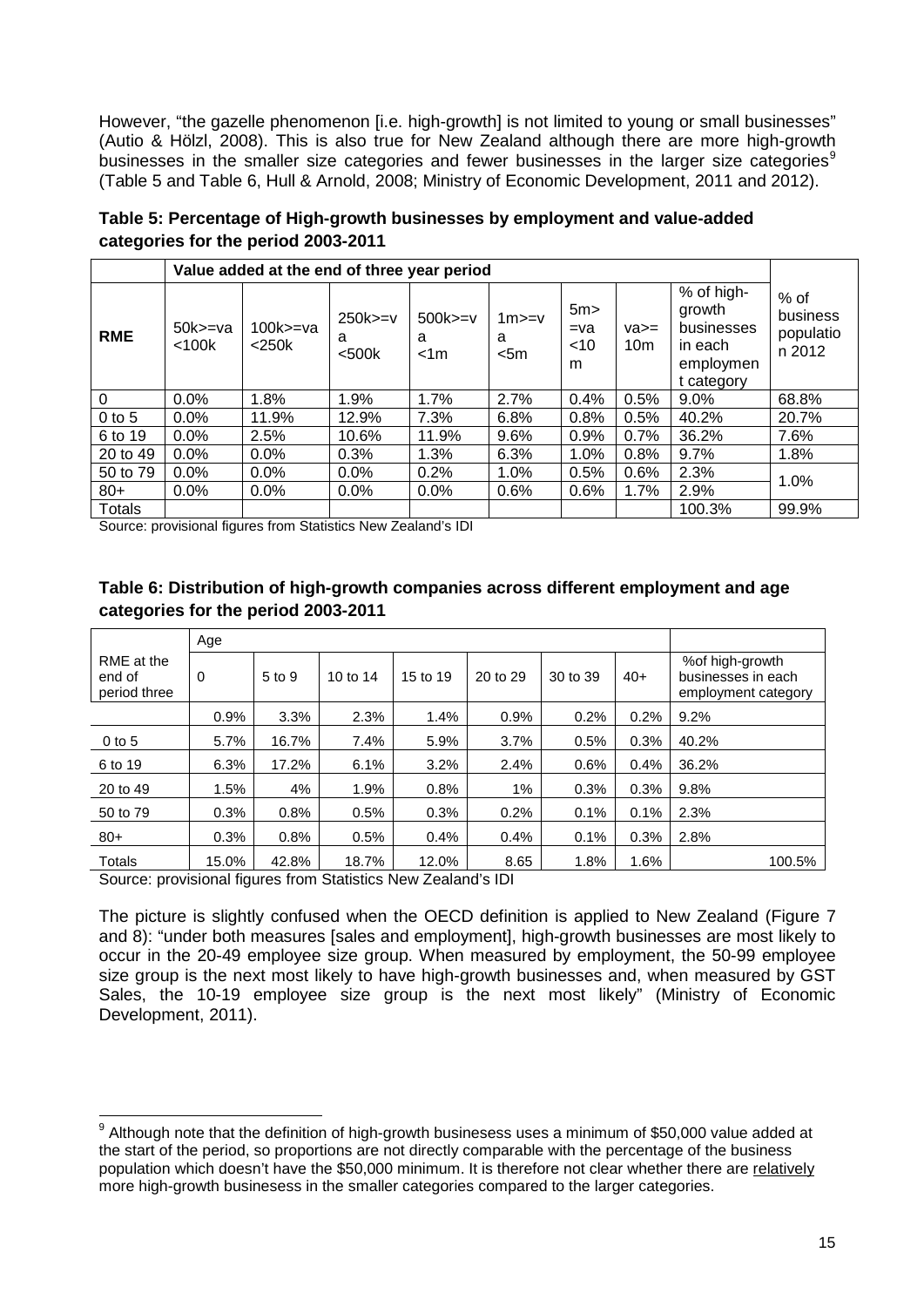

<span id="page-18-0"></span>

Source: MED (2011)





Source: MED (2011)

This picture serves to illustrate that high-growth businesses occur across all ages and sizes of businesses within New Zealand but that the definition used affects how we interpret the distribution of businesses.

The international literature finds that small businesses are over represented in the population of high-growth businesses, but that larger high-growth businesses are important contributors to job creation in absolute terms (Henrekson & Johansson, 2008). The vast majority of New Zealand SMEs are economically insignificant: only around 30% of New Zealand businesses generate more than \$200,000 turnover (Hull & Arnold, 2008) and 90% of the business population have 5 or fewer employees. It is therefore likely that a small number of medium to large businesses in New Zealand have a disproportionately large impact on the economy.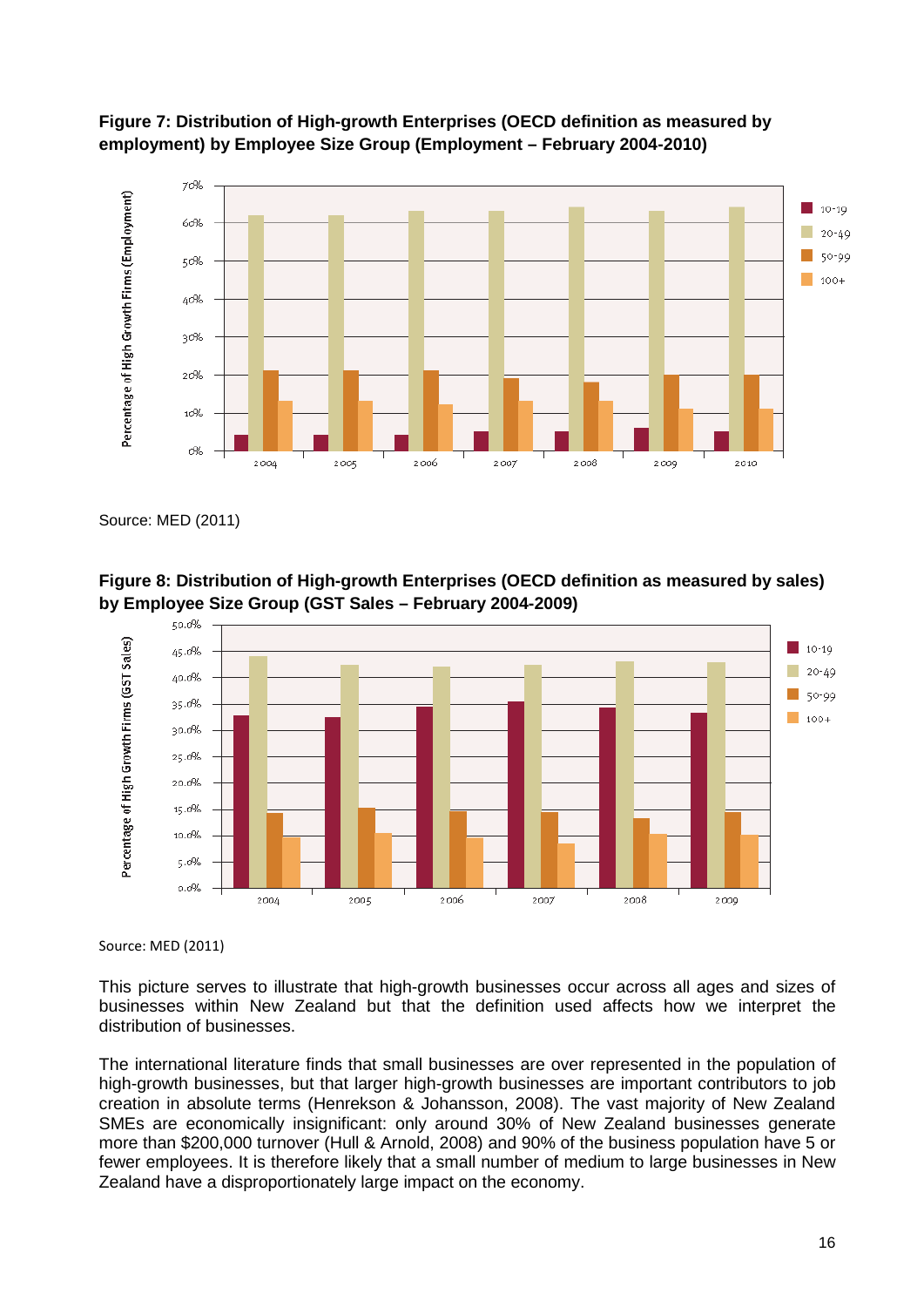Newness appears to be a more important factor in determining growth than size and employment (Henrekson & Johansson, 2008). This emphasises the importance of the process of 'creative destruction' working well. Creative destruction allows new and efficient businesses to attract resources from inefficient businesses that contract and release resources. Both organic growth and growth-via-acquisition are means by which creative destruction can work efficiently.

Possible strategic implications:

- It may be preferable to take a macro view right across the economy because high-growth businesses occur in all sectors, ages and sizes of businesses; including looking beyond R&D-intensive and high-tech sectors. This is not to deny the importance of R&D or the specific challenges that R&D and high-tech sectors face in relation to others. Instead, it recognises that R&D is only part of the picture. High-growth businesses can contribute to productivity increases in wider ways than R&D and high-tech innovation.
- Focusing on small businesses will capture many high-growth businesses, but there are larger ones that may have a significant effect due to their absolute size. Policies aimed at reaping the benefits from high-growth should therefore consider slightly larger businesses too. Approximately 15% of all high-growth businesses have 20 employees or more (see [Table 6\)](#page-17-1).
- To maximise the impacts of their policies, policy makers should also avoid restricting their attention to solely young businesses – high-growth occurs (albeit less frequently) in older businesses too.

## <span id="page-19-0"></span>*Stylised fact four:* **High-growth businesses innovate**

High-growth businesses grow because they are different in a way that adds value. This often means that they are innovative, although not necessarily R&D-intensive, businesses (Autio & Hölzl, 2008). They are more likely to conduct innovation activities leading to innovative products and services (Mitusch & Schimke, 2011).

According to Statistics New Zealand's *Innovation Survey* "innovating businesses were more likely to perform growth activities than non-innovators" (Statistics New Zealand,  $2011$ )<sup>[10](#page-17-2)</sup>.

As shown in [Table 7,](#page-19-1) in 2011 New Zealand high-growth businesses were more likely to be innovators than non-high-growth businesses and this did not necessarily involve R&D, although their average R&D spend per annum was substantially higher than that of non-high-growth businesses.

| Variable                        | High-growth <sup>11</sup><br>businesses | Non-high-growth <sup>12</sup><br>businesses |
|---------------------------------|-----------------------------------------|---------------------------------------------|
| Export indicator                | 3.0%                                    | 2.2%                                        |
| R&D indicator                   | 13.2%                                   | 11.5%                                       |
| Average R&D spend per annum     | 127,224                                 | 78,774                                      |
| Innovation indicator (BOS defn) | 48.1%                                   | 41.9%                                       |

#### <span id="page-19-1"></span>**Table 7: R&D and innovation activities of high-growth businesses in New Zealand, 2011**

Source: provisional figures from Statistics New Zealand's IDI

 $10$  Note that this is not explicit New Zealand evidence that "high-growth businesess innovate", but does draw a link between innovation and growth activities.

<span id="page-19-2"></span> $1$  High Growth = average annualised growth greater than 20% per annum, over a three year period, with a minimum of \$50,000 sales in year 1.

<span id="page-19-3"></span>All businesses with a minimum of \$50,000 sales in year 1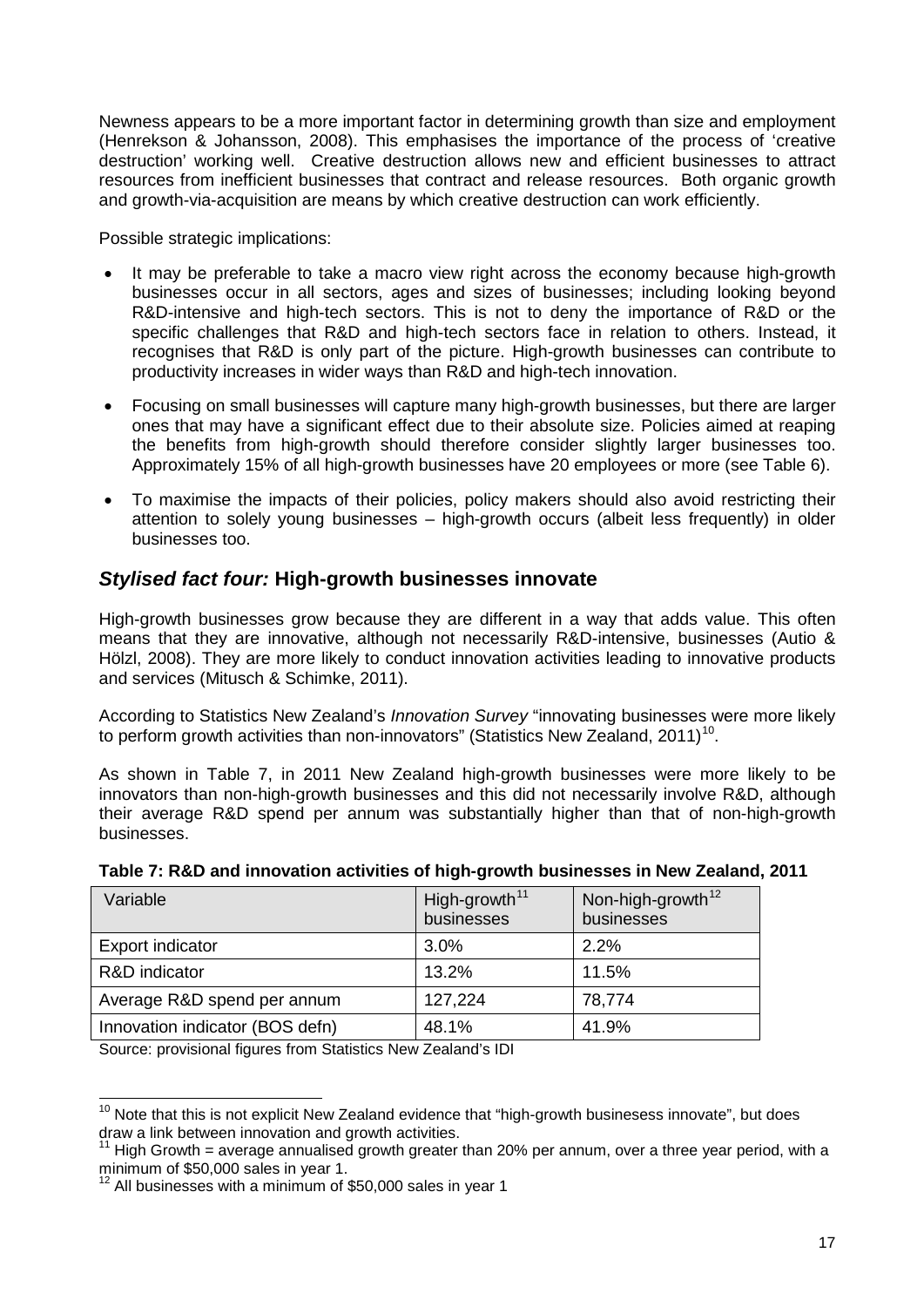There is, then, a link between high-growth and innovation although it is unclear whether this is because innovation leads to high-growth or because high-growth enables innovation (for example due to greater cash flow). It is plausible for the link to operate in both directions.

Possible strategic implications:

• High-growth businesses' innovation occurs in many ways – not just through hightechnology, and R&D. Policies should support innovative diversity.

#### <span id="page-20-0"></span>*Stylised fact five:* **High-growth is unsustainable, volatile and unpredictable**

Linear, stable growth is rarely sustainable over time. If growth is organic, it is constrained by factors such as physical limitations (for example those industries with production facilities) and by the fact that domestic markets can become saturated. In addition, some researchers suggested that the New Zealand internationalising businesses focus on niches can have limited growth opportunities (Simmons). If growth is by acquisition it cannot reasonably be expected to be sustained for extended periods of time.

In New Zealand, there is considerable fluctuation among the businesses counted as high-growth and there is a new cohort every year. For the period 2000-2011 there are roughly 11,500 companies in the IDI that can be classified as "high-growth". Out of these, roughly 9,500 are unique once or, to express it another way, only about 2,000 companies (over 2001-2011) have managed to sustain high-growth for more than a 3 year period. Previous work has identified that growth is rarely sustained over extended periods, with only approximately 2% of New Zealand businesses achieving growth in turnover over ten years (Hull & Arnold, 2008). Similar results are found in other countries, e.g. in Sweden (Daunfeldt & Halvarsson, 2012)

This raises the question of why high-growth is unsustainable and whether high-growth businesses strike a barrier that government can address. Case study research could be fruitful for investigating why these businesses' high-growth was unsustainable and whether there is something that government can do to extend periods of high-growth.

New Zealand has a small domestic market. Businesses that want to grow often have to internationalise. Many New Zealand businesses only export intermittently (Fabling & Sanderson, 2008) and this may contribute to volatile and unsustainable growth. Note that the proportion of high-growth businesses that are exporters (3%) appears to be higher than the rest of the business population (2.2%, see table 7). However, it remains unclear whether this difference is significant. If the small domestic economy and the risks associated with growth via internationalisation are significant barriers to exporting, then encouraging growth via internationalisation may be a means by which New Zealand can increase its number of highgrowth businesses.

Perhaps most importantly, high-growth is unpredictable. This is elaborated in section 6.1. A clear and proven consensus on the drivers of high-growth does not exist in the international literature.

Possible strategic implications:

The selection problem: the unpredictable nature of high-growth makes it difficult to identify winners before they succeed (although avoiding 'losers' is a good start). However, it is possible to create an environment within which businesses are able to grow rapidly. "The policy implications are in line with the OECD's (2007) recent assessment that the evidence of favourable policy impact is more clear-cut for macro/institutional policies than for various types of targeted micro policies" (Henrekson & Johansson, 2008). Rapid growth increases volatility – at least in turnover (Hull & Arnold, 2008). If policies aimed at enhancing rapid growth are successful, then they are also likely to increase volatility. Policy makers should be aware that while high-growth policies may result in remarkable successes, these are likely to be accompanied by spectacular failures.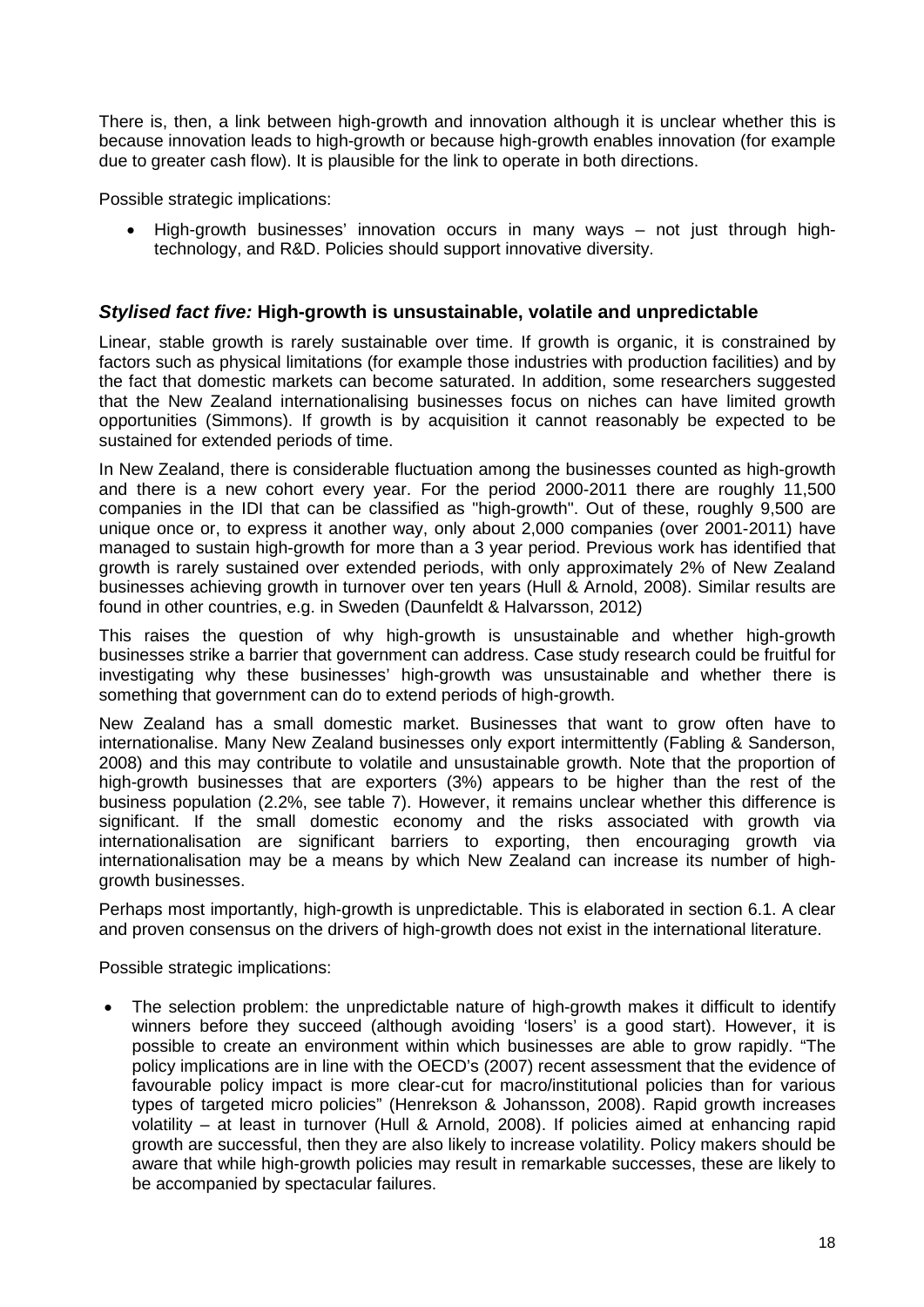- For a small firm to grow to a medium or large firm, it must either grow extremely fast for a short period of time or maintain steady growth over a number of years. New Zealand's small domestic market means that internationalisation is an important way in which this can occur. The barriers to internationalisation (either real or perceived) faced by small businesses may limit their ability to experience high-growth. The sporadic nature of growth (and exporting) implies that there may be scope for an intervention that rewards sustained export performance (NZIER, 2012) for businesses that did not previously export or had a track record of intermittent exporting.
- As discussed in section [5,](#page-23-0) it appears to be the medium-sized businesses that make the biggest absolute contribution to economic growth. Supporting businesses to steadily grow to this size may be an effective stimulus to economic growth.

#### <span id="page-21-0"></span>*Stylised fact six***: High-growth businesses thrive in specialised factor markets**

Many high-growth businesses exploit value-adding differentiation. For instance, Storey (1998) finds that they occur "most frequently in particular niches which are experiencing rapid growth, and where they have sought to differentiate themselves from the competition in a variety of different ways." The focus on differentiation means that businesses are dependent on specialised factor markets such as specialised skills, business services and funding. They also require managers with experience of handling the particular challenges of high-growth (Autio & Hölzl, 2008).

There is evidence that New Zealand businesses seeking to grow via internationalisation tend to differentiate themselves by specialising in niches (Simmons, 2002). There is also research suggesting that there is room for improvement in New Zealand managerial practices (Green, Agarwal, Brown, Tan, & Randhawa, 2010), implying that managers may not have the requisite specialised skills to manage the pressures of high-growth.

Possible policy implications:

- Growth may be limited by managers' capabilities, particularly in New Zealand where the small size of the economy means that specialised factor markets sometimes do not exist (for example, it may be difficult to find angel funding, managers with growth experience etc.).
- The selection problem remains, but where possible, targeted and tailored specialist support can be highly effective (e.g. that provided by Beachheads via expert mentors, cluster-specific policies, sector experts etc.). Incubators have a role to play here too, in helping to develop managers with growth experience and abilities.

#### <span id="page-21-1"></span>*Stylised fact seven***: High-growth businesses are about individuals rather than the number of businesses in the economy**

It is the individuals with the qualities likely to start high-growth businesses and not the generation of sheer numbers of new businesses that are important (Autio & Hölzl, 2008).

New Zealand does not appear to have a problem with generating new businesses: we sit toward the top end of the OECD for firm start up and closure rates (MED, Treasury, Statistics New Zealand, 2011).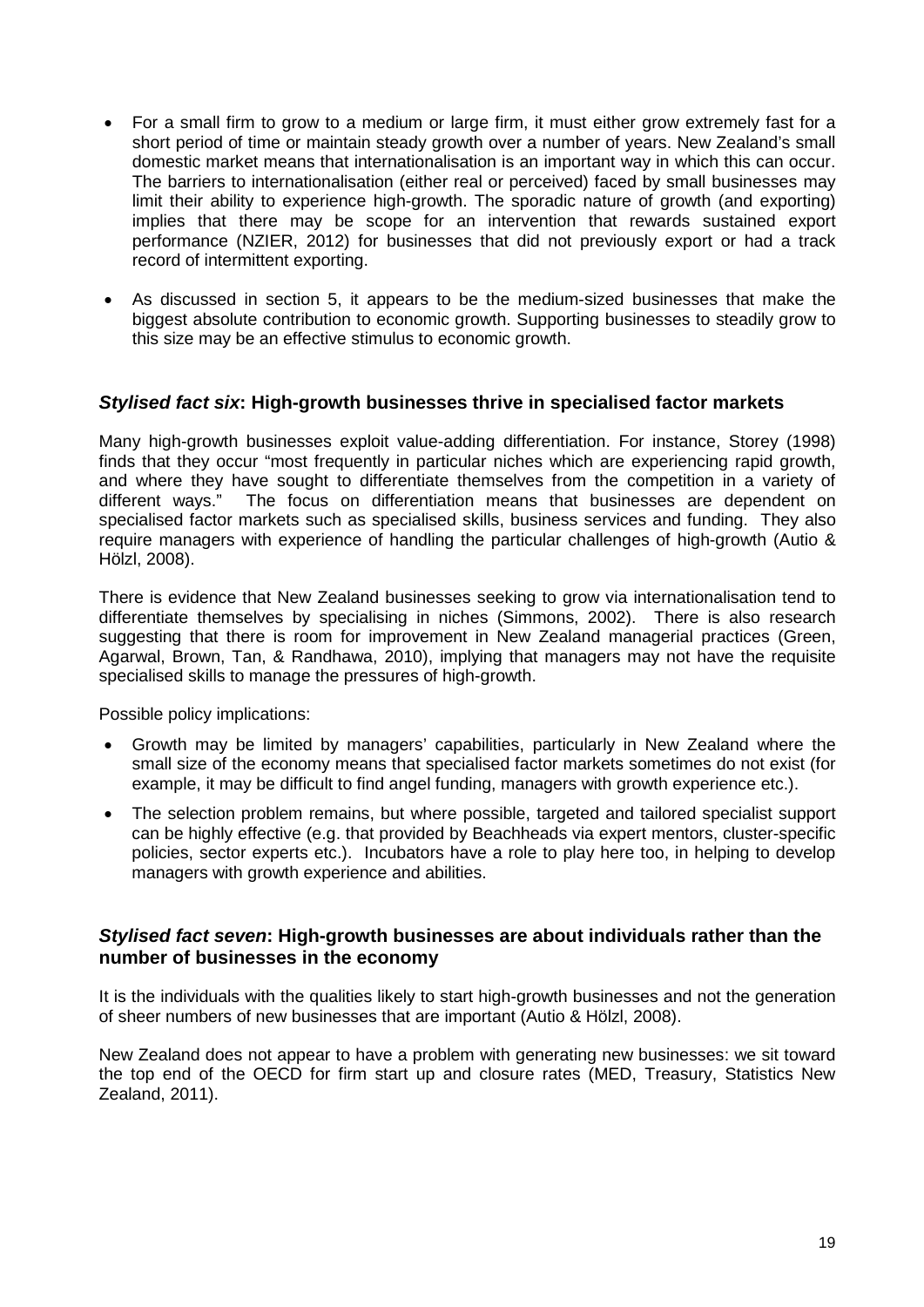On the "who" side of things, it is not clear whether New Zealand managers generally have the desire and capability (gained, for example, through experience) to start and develop high-growth businesses. This is discussed in more detail in section 6 and is an area where more research is required.

Possible strategic implications:

• Business management acumen and individual motivations/aspirations are critical for highgrowth. It is important to find out if New Zealand managers have the desire and ability to lead their businesses through a period of high-growth. Manager/owner objectives should be a key determinant in choosing high-growth businesses to support and is discussed in more detail in section [6.](#page-28-0)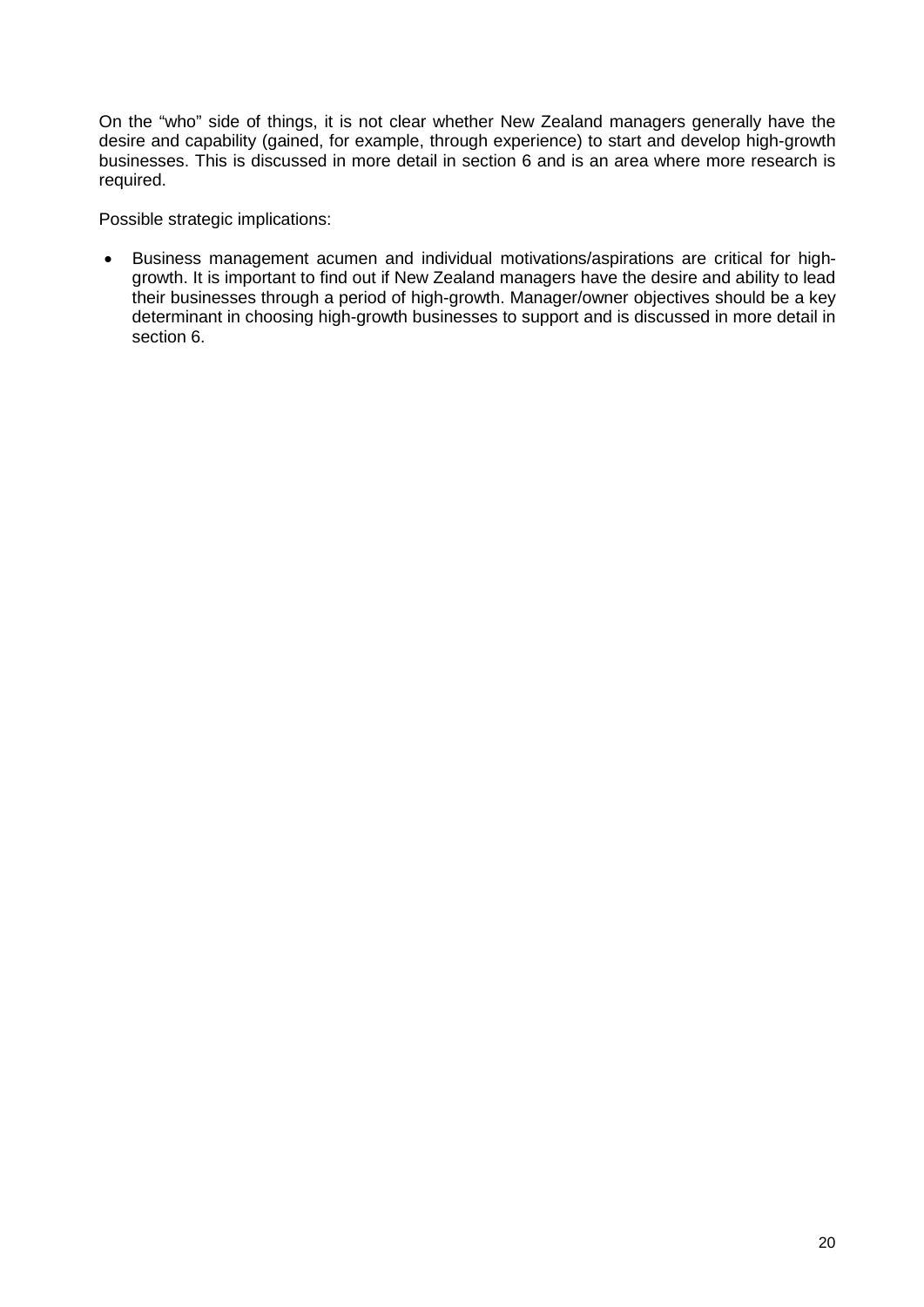## <span id="page-23-0"></span>**5. Defining high-growth in the New Zealand context**

Evaluating the success of policies related to the development of high-growth businesses and conducting research on New Zealand's high-growth businesses is difficult because there is no widely recognised definition of a high-growth firm in the New Zealand context. This section proposes use of a definition of high-growth relevant to the New Zealand situation that could sit alongside the OECD definition.

The OECD defines high-growth as:

All enterprises with 10 or more employees at the beginning of a three-year period that record average annualised growth (in employment or turnover) greater than 20 per cent per annum over the three-year period.

The OECD definition is useful for international comparisons. However, other ways of examining high-growth are of particular interest and use to New Zealand policy makers.

#### **Definition for use in New Zealand:**

We propose that in addition to the OECD definition, using the following definition would also be valuable in the New Zealand context:

Businesses with a three-year growth rate (in employment or profit) in the top 5% of all significant businesses in either relative or absolute terms. To be significant, businesses must have at least \$50,000 turnover at the beginning of the three-year period and at least \$500,000 turnover at the end of the three-year period.

As shown in section 2, high-growth occurs across all sectors of the New Zealand economy. When there is a particular interest in specific sectors, we propose adjusting the definition above as follows:

Businesses with a three-year growth rate (in employment or profit) in the top 5% of all significant businesses in their industry in either relative or absolute terms. To be significant, businesses must have at least \$50,000 turnover at the beginning of the threeyear period and at least \$500,000 turnover at the end of the three-year period.

Note that while this definition usefully captures whether a business is performing well relative to others, it does not capture whether there are "more" high-growth businesses than before. To ensure consistency, we recommend also using the OECD definition of high growth to measure the number and proportion of high-growth businesses in the economy and use profits as a metric in addition to sales and employment. An alternative would be to use the OECD definition but limit the population to businesses with six or more employees rather than 10 or more.

#### **Why use definitions relative to the performance of other businesses?**

Making high-growth relative to other businesses implicitly adjusts for cyclical movements (such as business cycles and financial crises) and exogenous factors (such as exchange rate fluctuations) while consistently pointing to the top performers. This is true at both a whole-of-economy and industry level. For example, some industries such as the construction sector are highly cyclical. There can also be significant variation in the typical level of employment between industries. Making high-growth relative to the performance of other businesses in the industry can iron out some of this variation.

Relative rankings implicitly contain a comparison with other businesses. This is useful when trying to assess the additionally of an intervention (although admittedly a rather crude method).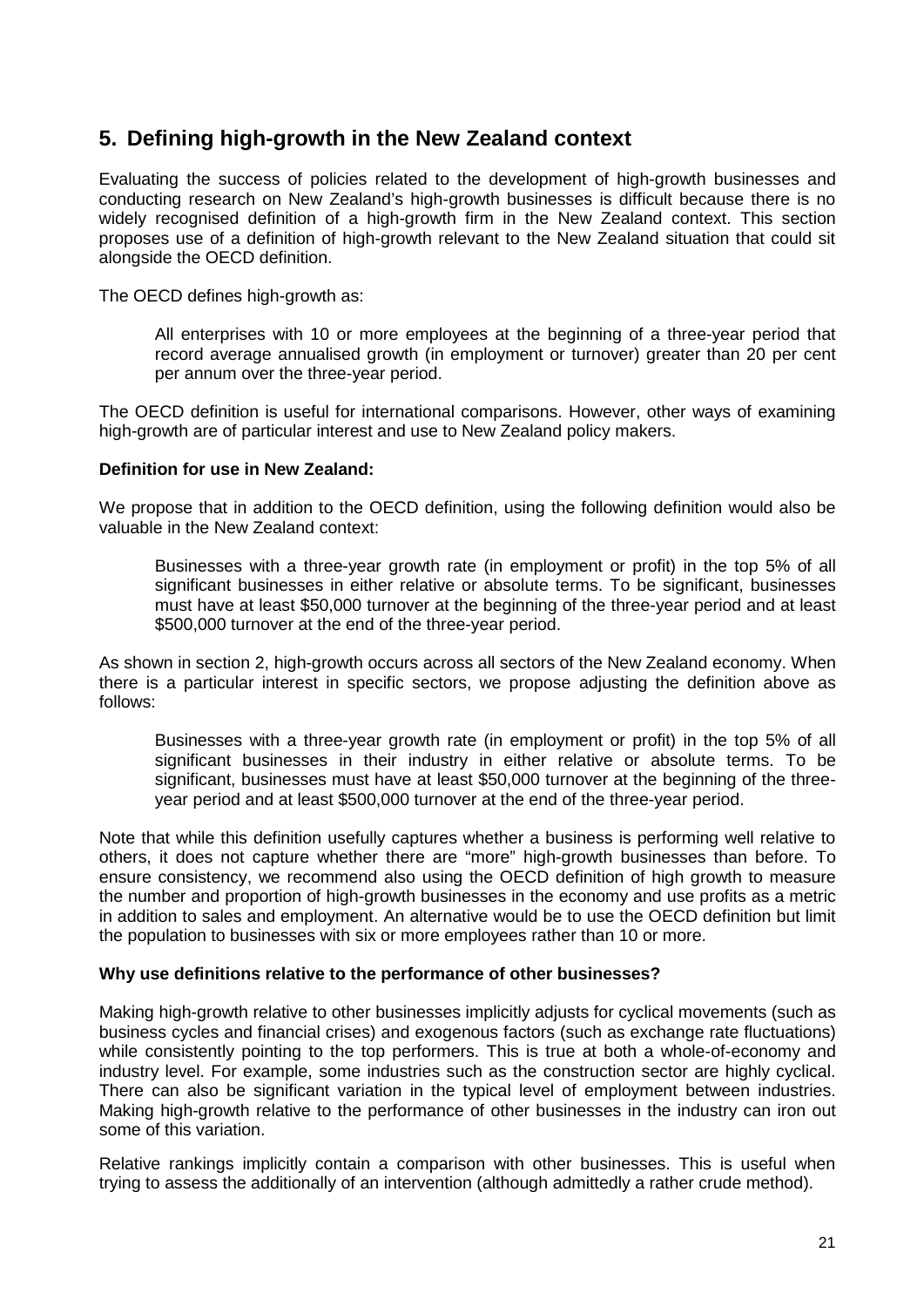#### **Why the top five per cent?**

One definition of high-growth used in the international literature is growth of 100% above the sector median (Moreno & Casillas, 2007). However, in the New Zealand context this would result in the inclusion of many businesses, because the median is below zero for most sectors. A more appropriate benchmark is the top 5% of businesses in the economy or industry. This captures roughly the same proportion of businesses in the economy as that captured by other definitions such as the OECD definition.

#### **Why include both relative and absolute growth?**

In terms of impact on the economy, absolute growth is what is important but may just be a function of business size. Relative growth, on the other hand, is important for assessing businesses that outperform others and have greater levels of innovation and productivity. These businesses are important for gaining insights regarding how to lift the whole economy.

A credible definition of growth would therefore seem to require both an absolute and relative component, as suggested by Story and Greene (2010).

#### **Why use three years as the period of measurement?**

We are most interested in those businesses that have sustained high-growth over a period because these are likely to have the greatest impact on the economy and may have duplicable characteristics that would help other businesses to sustain similar growth. However, in reality, high-growth is often a short lived and volatile affair (see Stylised Fact Five).

Measuring growth over a relatively short period, such as three years, acknowledges that highgrowth is generally a short-lived phenomenon, while simultaneously ironing out some of the volatility that exists in the data.

An alternative approach (for example as suggested by Hull & Arnold (2008)) would be to use a period of five years. This would focus attention on those businesses and their characteristics that sustain growth for extended periods. While this would be an interesting line of research, this may focus too much attention on the tiny number of businesses with sustainable growth and distract from the bigger picture. As shown earlier, selecting such businesses is difficult and the OECD suggests that a wider approach may be more appropriate. A three year time period is therefore more relevant.

#### **Why use employment and profits as metrics?**

Many businesses classified as high-growth by one metric are not high-growth by another. We therefore propose using a two-part measure to reflect the areas of most interest to policy makers.

Commonly used metrics to measure high-growth include sales turnover, profits, value-added, market share and employment. The metrics we have chosen are ones that give insights into characteristics of high-growth businesses that make them of interest to policy makers and of importance to the economy.

Employment growth reflects job creation and movement of resources to more productive uses.

One of the key reasons for targeting high-growth businesses is the disproportionate contribution that they make to job creation in the economy. This metric captures the accumulation of knowledge and IP that may be an important aspect of growth but does not show fluctuations the same as financial measures (e.g. due to labour hoarding).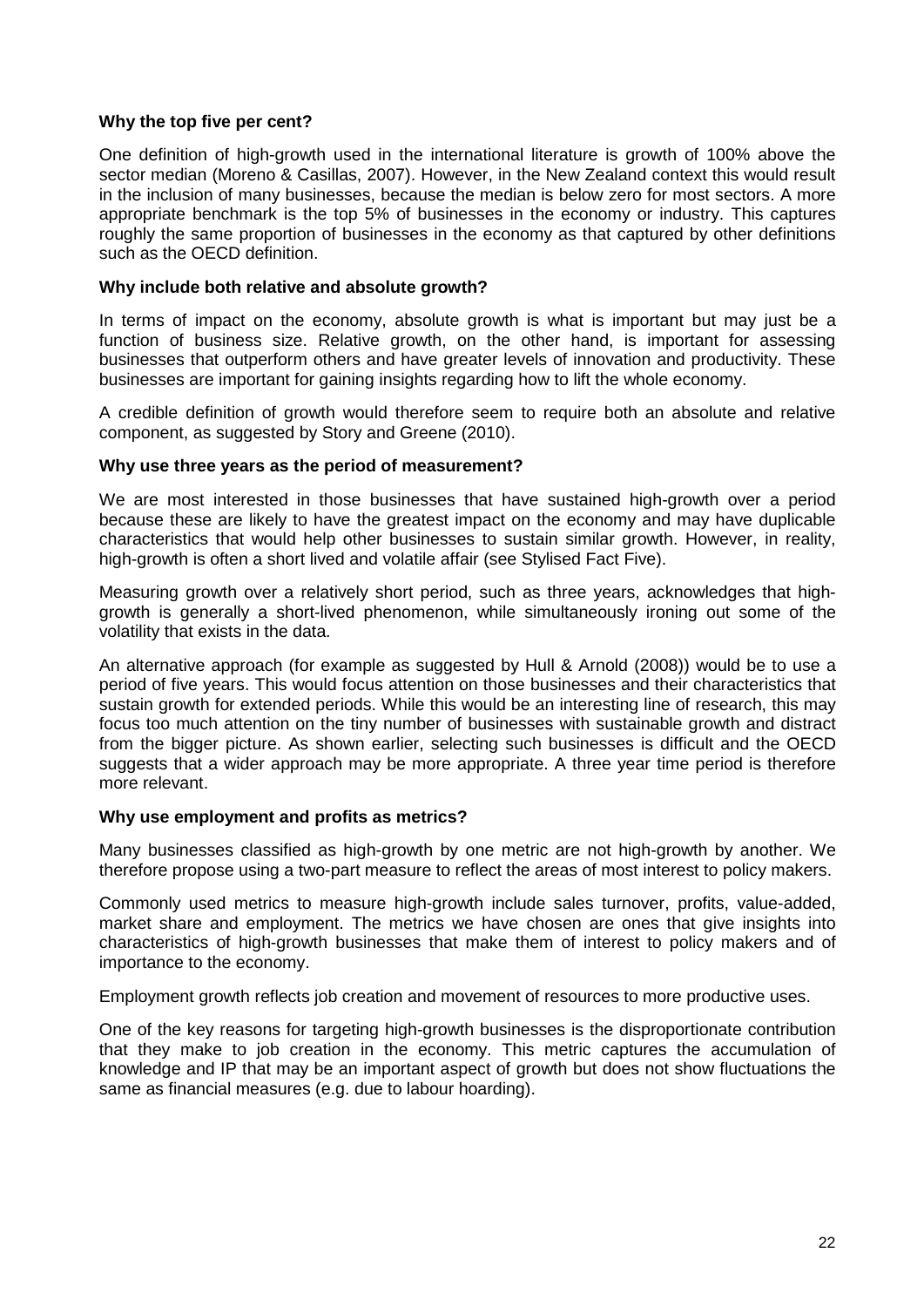Employment alone is not a perfect measure of high-growth. Employment may be outsourced and so underestimate growth. Note also that few businesses have employment growth as a target – they are largely concerned with profits and turnover. Employment growth is therefore a growth metric that is primarily of interest to government rather than businesses. This makes it desirable to have an additional metric with which to measure growth.

Growth in profits, apart from normal competitive factors, can reflect the productivity of businesses. This is important to the contribution that high-growth businesses make to the economy, along with the fact that profits can be reinvested to enable future growth.

Traditionally sales turnover is used as a measure of growth because it is relatively easy to collect and data on profits are often not readily available. New Zealand is in the enviable position of having access to a rich dataset (the IDI) which allows profit to be calculated for individual businesses across the entire business population.

Using profit is preferred over using sales because it is a better reflection of innovation and productivity than sales growth and is less susceptible to inflation. Profit is also a more common growth objective for businesses than employment growth.

Research based on New Zealand businesses shows that "interpreting sales turnover changes over time has such significant difficulties that it is a poor indicator of growth in the practical timeframes required by policy, policy implementation and evaluation… The difficulty with using turnover is its volatility. The volatility of NZ firm turnover makes it practically impossible to distinguish growth from volatility unless high definitions of growth are used, or long time frames of analysis are taken, such as ten years" (Hull & Arnold, 2008). The study suggests that a measure of profitability benchmarked against industry performance would be a better test of financial performance.

It should be noted that profit can be an imprecise measure. We propose we should define profit as EBITDA<sup>[13](#page-19-3)</sup> (total taxable profit + interest paid + depreciation/amortisation). We have used this definition to measure high-growth, as reported below.

#### **Why set restrictions of at least \$50,000 at the start of the period and \$500,000 at the end?**

A firm that grows from \$1 turnover to \$10 turnover exhibits phenomenal growth in relative terms, but insignificant growth in absolute terms. This illustrates two points: firstly, the starting point that growth is measured from matters and secondly, a definition needs to contain a threshold below which growing businesses have an economically insignificant impact on the economy.

The OECD definition does this by imposing a minimum of 10 employees on high-growth businesses (an absolute value, below which businesses are regarded, for this purpose, to be insignificant) and a growth rate of 20% per annum (a relative value). The requirement for 10 employees somewhat restricts New Zealand businesses, which may tend to be smaller than their international counterparts. By way of illustration, [Table 5](#page-17-0) shows that 40% of high-growth businesses in New Zealand fall in the 0-5 employee's category and another 36% in the 6-19 employees category. Restricting high-growth businesses to those with over 10 employees is likely to miss a significant part of the New Zealand business population.

Requiring a minimum of \$50,000 at the beginning of the period reduces the problem of having a very low, or zero starting point. The requirement for at least \$500,000 by the end of the period ensures that the business is economically significant and somewhat reduces the problem of small and young companies' volatile sales data clouding the growth figures. This threshold at the end of the measurement period is an approach also taken by Autio et al (2000) mentioned in Henrekson & Johansson (2008).

<span id="page-25-0"></span><sup>&</sup>lt;sup>13</sup> EBITDA in the IDI is calculated from IR10 variables.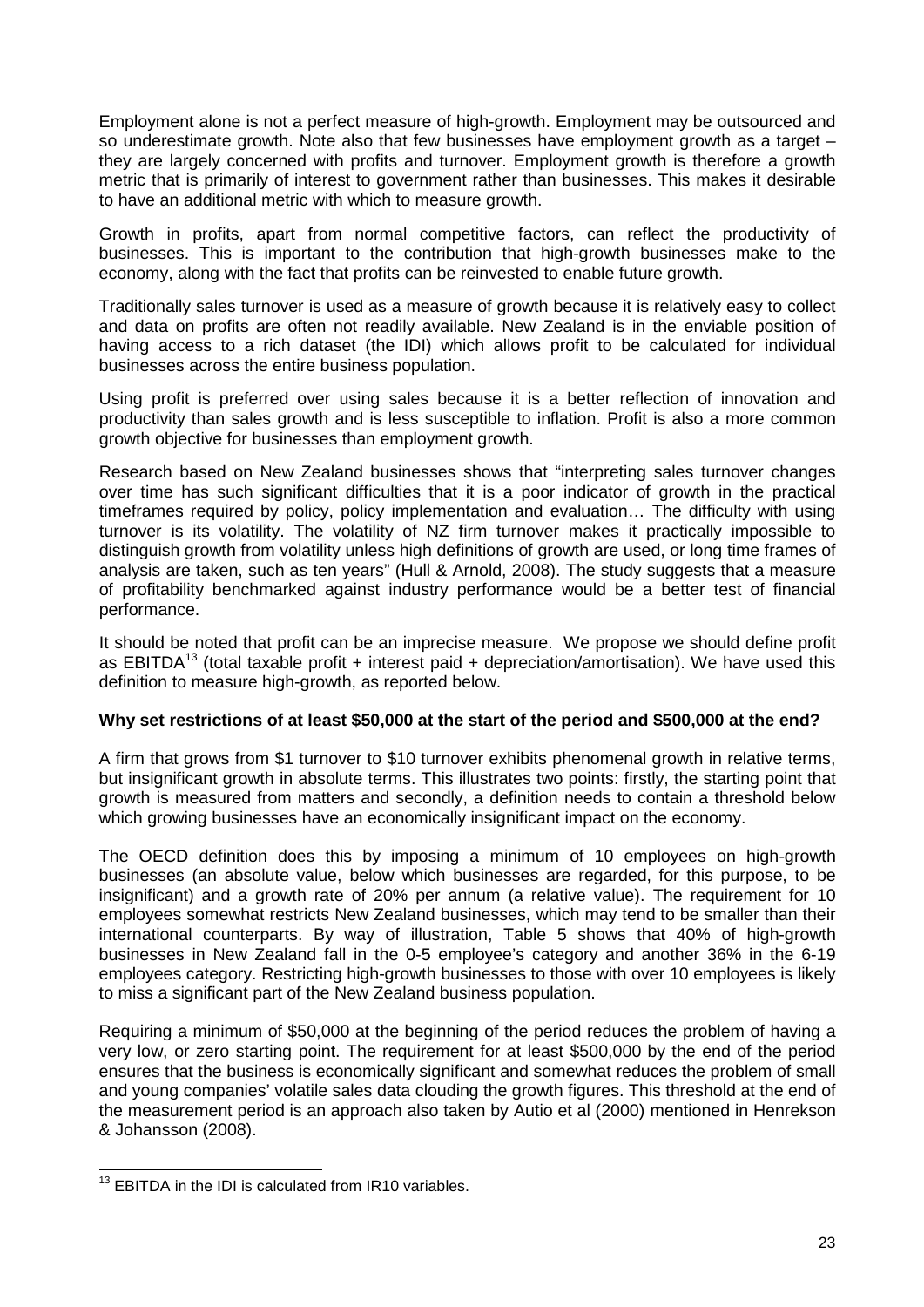At this stage, these parameters have been chosen to reduce the problems noted above and to present a working definition. It has been suggested that they may be too low and could be adjusted in future.

#### **Both organic growth and growth via acquisition should be included**

Growth primarily occurs either organically (i.e. the business expands over time) or via acquisition (one business merges with or acquires another business). The different modes of growth have different positive effects on the economy.

Organic growth is generally driven by increases in demand resulting in innovative and competitive advances (Delmar et al (2003) in McKelvie & Wiklund (2010)). There is some "consensus over the importance of seeking to measure only organic growth" (Coad, Frankish, Roberts, & Storey, 2011).

Growth via acquisition results in employment growth for the firm, but not necessarily new job creation at a macro level. In fact, growth via acquisition may reduce the total number of jobs due to consolidation and economies of scale. This mode of growth doesn't inherently create new markets or innovative ideas in the way that organic growth does. However, growth by acquisition may still be beneficial to the economy. Higher productivity businesses can tend to take over lower productivity businesses, resulting in a reallocation of resources to more productive uses and thereby contributing to improvements in the overall rate of productivity (Henrekson & Johansson, 2008). At the same time, many businesses buy smaller businesses in order to obtain their innovative capacity (Butler & Anderson, 2012) – leading to improvements in overall innovative capacity.

The bigger businesses that result from growth via acquisition may also have higher chances of survival in a competitive domestic and international environment and therefore be of benefit to the economy in the longer run.

Because organic growth is generally driven by increases in demand it is more likely to occur in a buoyant economy, whereas growth by acquisition is more likely to occur in a recession (Delmar et al (2003) in McKelvie & Wiklund (2010)). The growth of young and small businesses is more organic compared to that of large and old businesses (Henrekson & Johansson, 2008).

Organic growth and growth via acquisition are exhibited in different periods and by different types of businesses, but both result in benefits for the economy. It is therefore suggested that both are included in measures of high-growth.

#### **Testing the definition**

The definition proposed above has been tested in Statistics New Zealand's IDI, with the results shown in [Table 8.](#page-27-0) Key points of interest using this definition are:

- The average high-growth firm in either a relative or absolute sense is not a start-up, but to the contrary has been around for a number of years.
- These businesses have impressive value-added figures when compared to turnover.
- The highest growing businesses that appear to be having the biggest absolute impact on the economy are not, surprisingly, very large businesses, but rather businesses that are medium in size (based on RME). These are businesses that may be flying below the radar of general business and public awareness and debate.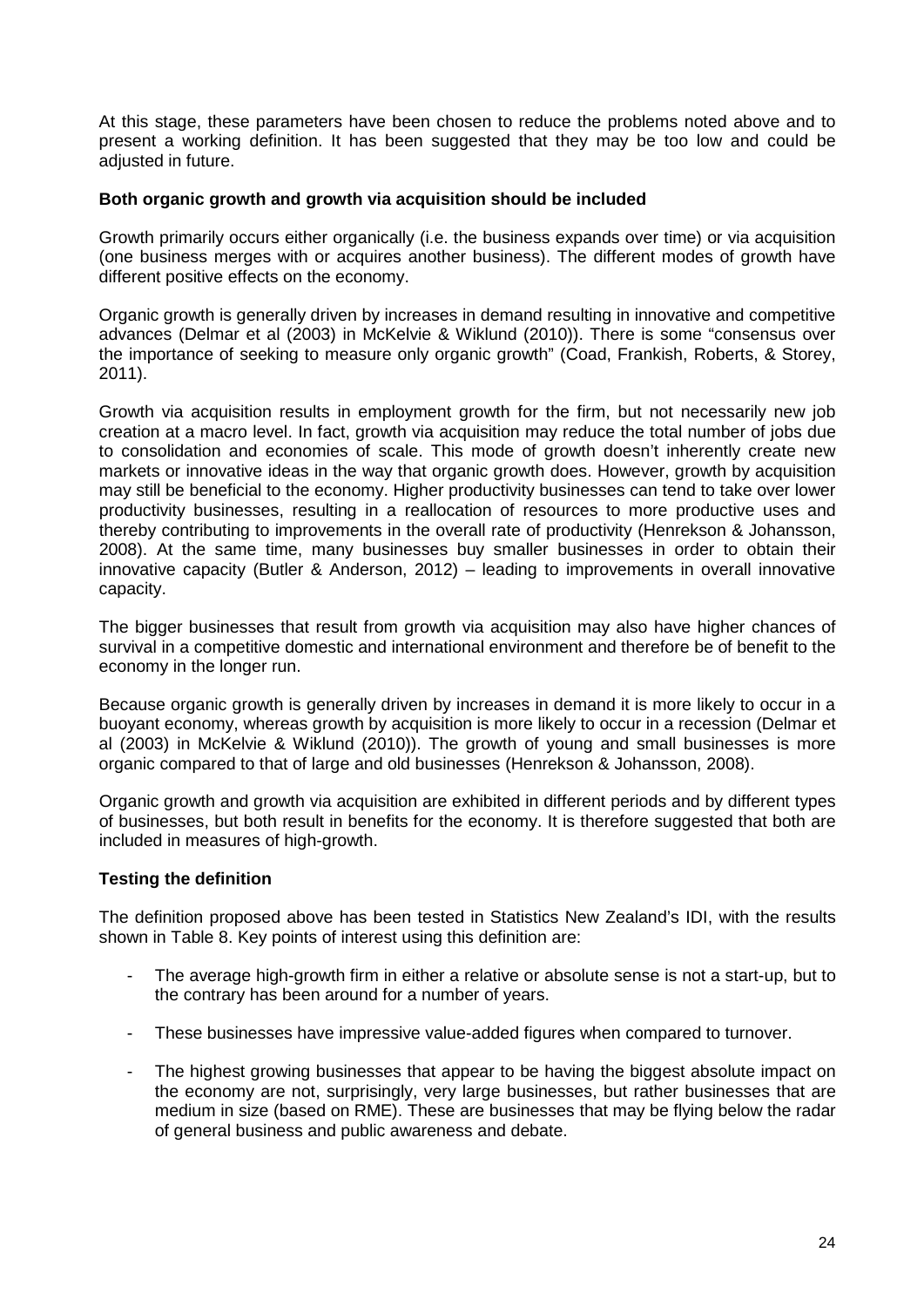- The highest growing businesses in absolute terms have a much larger capital:profit (EBITDA) ratio than the highest growing businesses in relative terms.
- The highest growing businesses are more likely to be exporters than the general population (where about 2-3% of businesses export – see [Table 7\)](#page-19-1). A high proportion of the businesses with the highest levels of absolute growth are exporters (an average of 23% of them) and these businesses have a greater proportion of foreign ownership.

| High-growth businesses in relative terms<br>2003-2011 |                     |           | High-growth businesses in absolute terms<br>2003-2011 |                     |            |
|-------------------------------------------------------|---------------------|-----------|-------------------------------------------------------|---------------------|------------|
| Variable                                              | <b>Observations</b> | Mean      | Variable                                              | <b>Observations</b> | Mean       |
|                                                       |                     |           |                                                       |                     |            |
| Age                                                   | 47,013              | 8.6       | Age                                                   | 53,994              | 13.8       |
| <b>RME</b>                                            | 47,013              | 14.7      | <b>RME</b>                                            | 53,994              | 73.6       |
| <b>Sales</b>                                          | 40,668              | 5,380,714 | <b>Sales</b>                                          | 52,521              | 27,900,000 |
| Value-added                                           | 40,668              | 1,901,481 | Value-added                                           | 52,524              | 10,300,000 |
| Capital                                               | 36,915              | 153,915   | Capital                                               | 43,239              | 1,065,988  |
| <b>EBITDA</b>                                         | 37,485              | 264,356   | <b>EBITDA</b>                                         | 38,091              | 1,218,225  |
| Foreign owned                                         | 34,347              | 3%        | Foreign owned                                         | 42,483              | 8%         |
| <b>Export indicator</b>                               | 47,010              | 10%       | <b>Export indicator</b>                               | 53,994              | 23%        |

<span id="page-27-0"></span>**Table 8: Results from the proposed definition of high-growth businesses**

Source: Provisional figures from Statistics New Zealand's IDI

To be truly meaningful, these results need to be compared to other businesses and there are many further tests that it would be interesting to carry out using this definition The figures above, however, suffice to illustrate that the definition 'works' and that it promises to provide interesting insights about New Zealand's top businesses. Further research could consider looking at things such as median values, differences across sectors and whether many of NZTE's Focus 500 businesses meet the definition.

#### **Other definitions of high-growth**

Throughout this paper, various definitions of high-growth are used. Figure 9 below compares a number of these different definitions of high growth, all based around some form of average growth of 20% over 3 years with varying types of growth (e.g. sales, value added or employment) and restrictions on which businesses are included.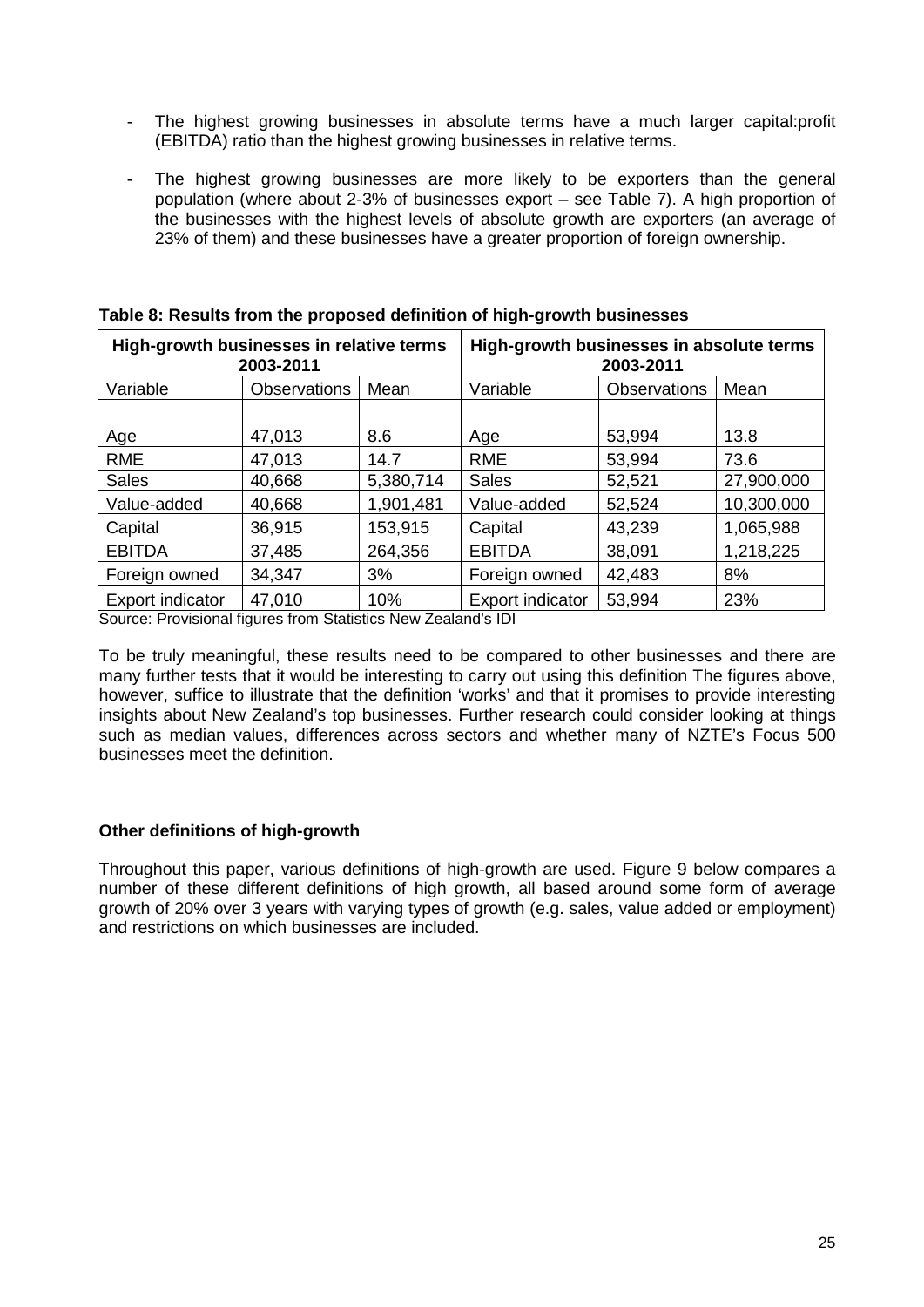

#### Notes to accompany figure 9

<span id="page-28-0"></span>

| Annual- | Growth has been averaged over the three years considered and averages at greater than 20% each year. One   |
|---------|------------------------------------------------------------------------------------------------------------|
| ised    | (or more) year(s) may have had growth of less than 20% but this was offset by growth in the other year(s). |
| рa      | Per annum. The firm experienced at least 20% growth each year                                              |
| w10     | Only companies with 10 or more employees were considered                                                   |
| w/o 10  | Companies with all numbers of employees were considered                                                    |
| Sales>0 | Only companies with sales > 0 were considered (similarly for sales>\$50,000, sales>\$500,000 and value-    |
|         | added)                                                                                                     |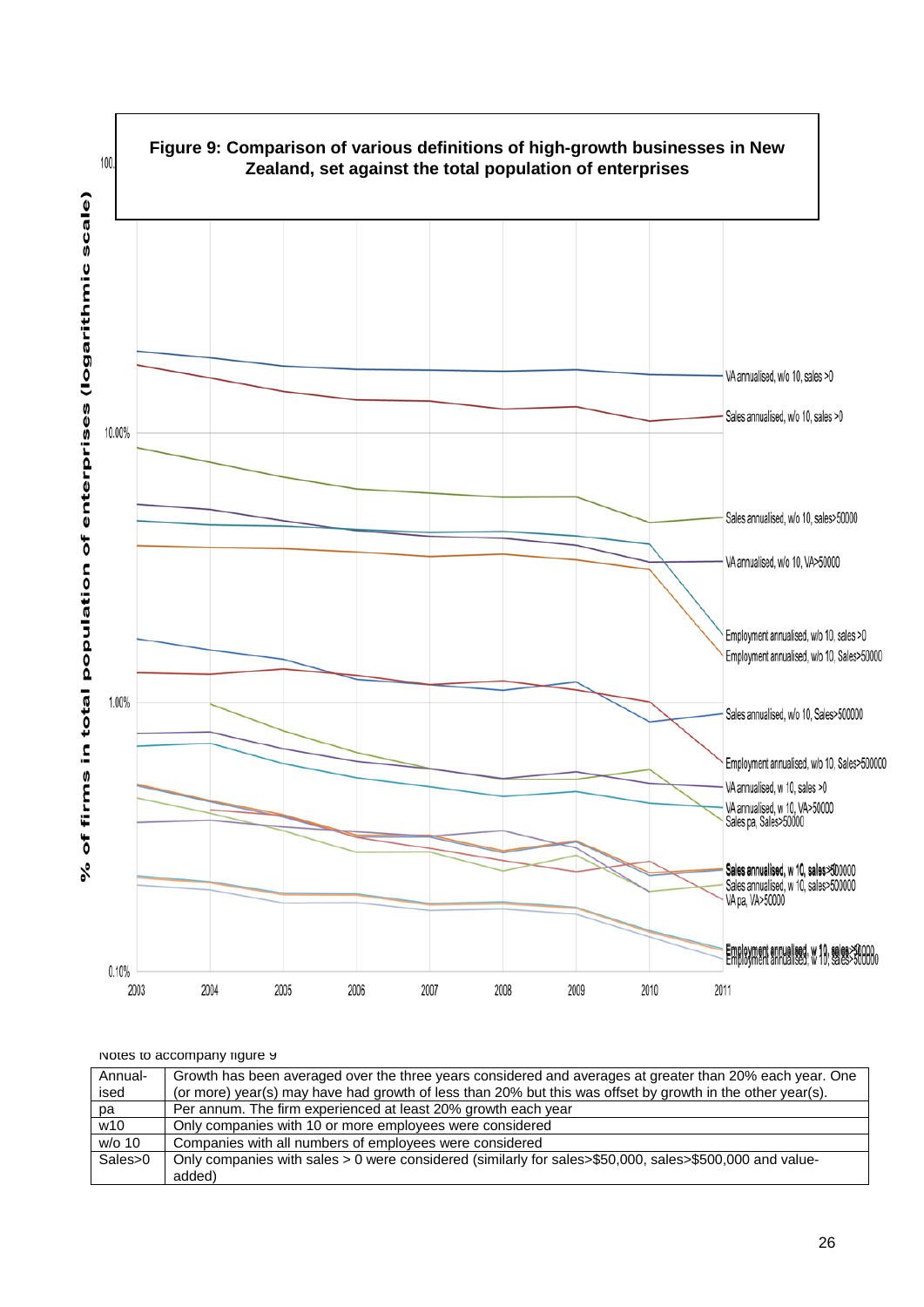## <span id="page-29-0"></span>**6. Leveraging high-growth**

It would be useful to know which factors can be leveraged, in order to create more high-growth businesses, enable high-growth in businesses to last for longer or develop high-growth businesses that are larger.

In order to do this, the key question to answer is what causes high-growth

There is little consensus around an answer to this. For example, one study states, "there is no single theory that adequately explains why some businesses grow whilst others do not nor… is there much likelihood of such a theory being developed in the future. The main reason is the variety of factors which can affect the growth of a business and the way these interact with each other" (Smallbone & Baldock, 2004).

The vast array of factors influencing growth in small businesses is illustrated in [Table 9](#page-29-1) below.

| <b>ENTREPRENEUR</b>        | <b>FIRM</b> | <b>STRATEGY</b>        |
|----------------------------|-------------|------------------------|
| Motivation                 | Age         | Workforce Training     |
| Unemployment               | Sector      | Management Training    |
| Education                  | Legal form  | External equity        |
| Management experience      | Location    | Technology             |
| Number of founders         | Size        | Market positioning     |
| Prior self-employment      | Ownership   | Market adjustments     |
| Family history             |             | Planning               |
| Social marginality         |             | New products           |
| Functional skills          |             | Management recruitment |
| Training                   |             | State support          |
| Age                        |             | Customer concentration |
| Prior business failure     |             | Competition            |
| Prior sector experience    |             | Information and advice |
| Prior firm size experience |             | Exporting              |
| Gender                     |             |                        |

<span id="page-29-1"></span>**Table 9: Factors Influencing Growth in Small Businesses**

Source: Storey (1994) in Cooney & Malinen (2004)

A recent survey of the relevant literature notes that "despite hundreds of studies into explaining firm-level differences, the main finding in this stream of literature is that researchers have been unable to isolate variables that have a consistent effect on growth across studies" (McKelvie & Wiklund, 2010). This finding includes links between high-growth businesses and the characteristics of their management. An "exhaustive review of the empirical evidence" by Storey & Greene (2010) notes that the literature does not support the notion that prior experience at starting and running a business reduces the likelihood of closure, although a few factors such as age, being male and being a limited company seem to explain some aspects of growth.

For New Zealand businesses, Fabling and Grimes (2007) looked at the impact of human resource practices on the performance of businesses in New Zealand. Businesses that adopt certain human resource practices (in particular performance pay and innovation-related employee training) perform better in terms of profitability, productivity and market share. Fabling and Grimes (2006) analyse the relationship of firm performance and business practices in New Zealand. They found that capital investment choices, R&D practices, market research and a range of employee practices are positively associated with firm success.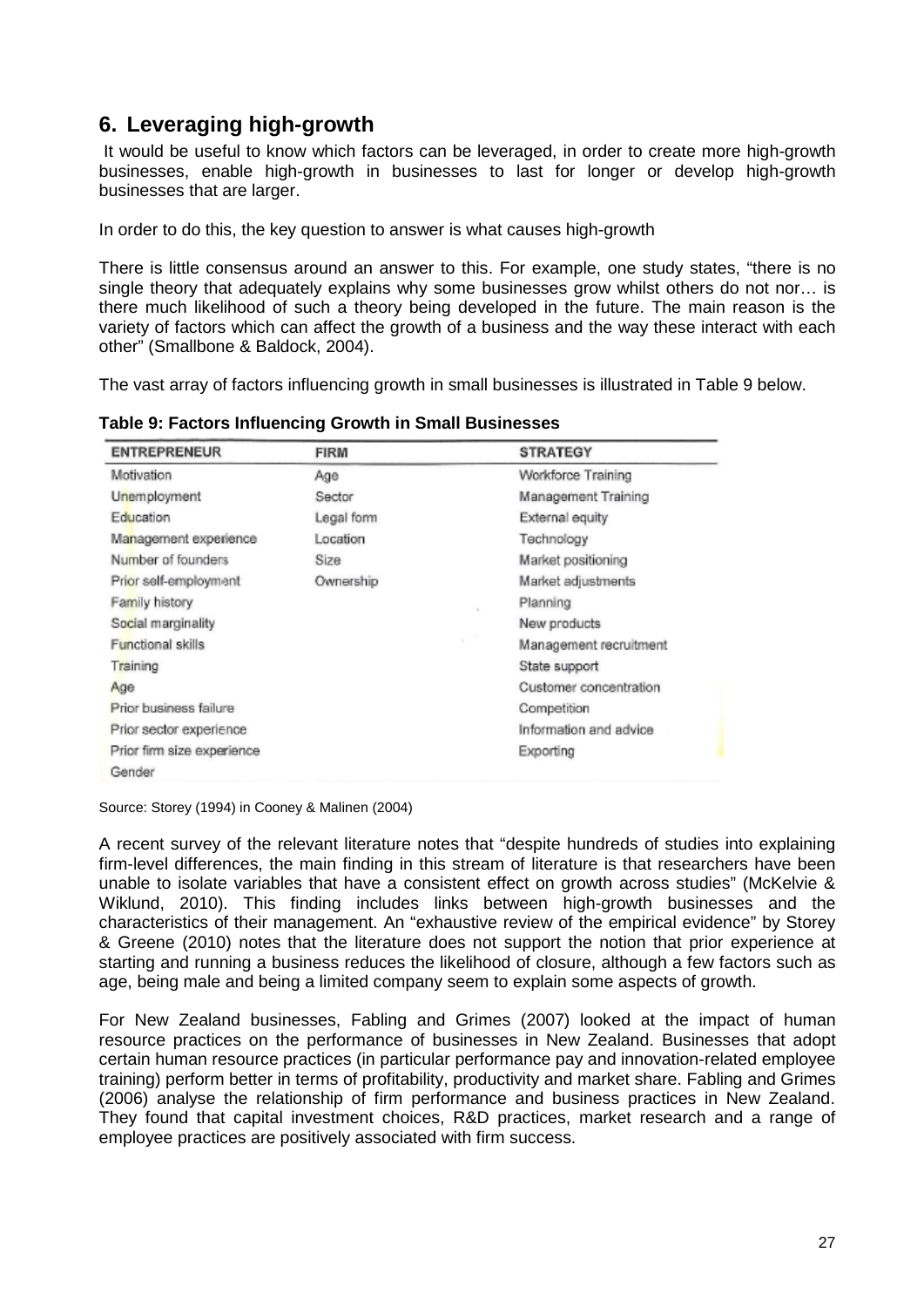Lee (2011) investigated what obstacles high growth businesses in the UK face. There are six areas where high growth businesses experience problems: obtaining finance, cash flow, recruiting staff, skill shortages, managerial skills and the availability and cost of premises.

In keeping with Stylised Fact Five, there is more agreement around the finding that growth is largely a random thing and cannot be systematically predicted. For instance, Coad, Frankish, Roberts, & Storey (2011) found that the dominant component of growth is a random walk, influenced by growth in previous periods and start-up size. This influence appears to be simply because growth in previous periods and higher start-up sizes increase the likelihood of survival and therefore the likelihood of future growth. They argue "the usual suspects" such as the age, gender, prior experience and education of the founder and sources of advice have a limited role to play."

Storey & Greene (2010) concluded that there is "very little general evidence to suggest that there was a ready-made formula or recipe that entrepreneurs followed to grow their business… [and] much business growth remains unexplained. This does not imply that business performance is purely a random walk, but it does imply that chance has a major role to play."

They go on to suggest, "What seems more plausible is that the entrepreneurial skill base of the enterprise has to 'fit' the circumstances faced by the business… Most businesses may experience spurts of growth when their entrepreneurial skill base is aligned to the external environment, but once these circumstances change, they return to more 'normal' performance."

One possible explanation for why growth appears to be largely random could be that different modes of growth have rarely been distinguished in the literature and may have different causes. When all are lumped in together, growth appears to be largely random (McKelvie & Wiklund, 2010). It would be advisable to attempt to separate the different modes of growth in future research as this may enable identification of the specific drivers of growth.

There is one thing that appears to influence whether a firm grows or not and that is the intention to grow. The profile of a firm is a reflection of the decisions taken by the entrepreneur  $-$  you cannot separate the entrepreneur from the firm (Cooney & Malinen, 2004). If a firm's management does not desire to grow the firm then it is unlikely that the firm will grow. MYOB (2009) Business Monitor identified some different 'types' of business owners in New Zealand. Fifty per cent of all business owners were classified as "Lifestyle Seekers", i.e. they do not want to make a lot of money and it is more a lifestyle choice for the owners. Direct comparability with other countries is not given but this percentage appears to be high.

Growth motives that are stable over time have been found to be effective predictors of firm growth (Delmar & Wiklund (2008) in Massey & Jurado (2008). It is also "clear that the intentions of the owner-manager and the way in which they interpret their economic and social worlds play a pivotal role in the growth orientation of small business" Gray (2000); in Massey & Jurado, 2008).

The OECD (2010) concluded that high-growth phases are temporary and can happen to nearly any enterprise and that while high-growth is due to a mix of factors, growth ambitions are critical.

## <span id="page-30-0"></span>**Approaches to leveraging high-growth**

There are primarily two approaches that can be taken to leveraging high-growth. Firstly, working with specific high-growth potential businesses or groups of businesses to increase the likelihood that they will experience a period of high-growth and secondly, creating an economic environment that generally fosters the development of high-growth businesses.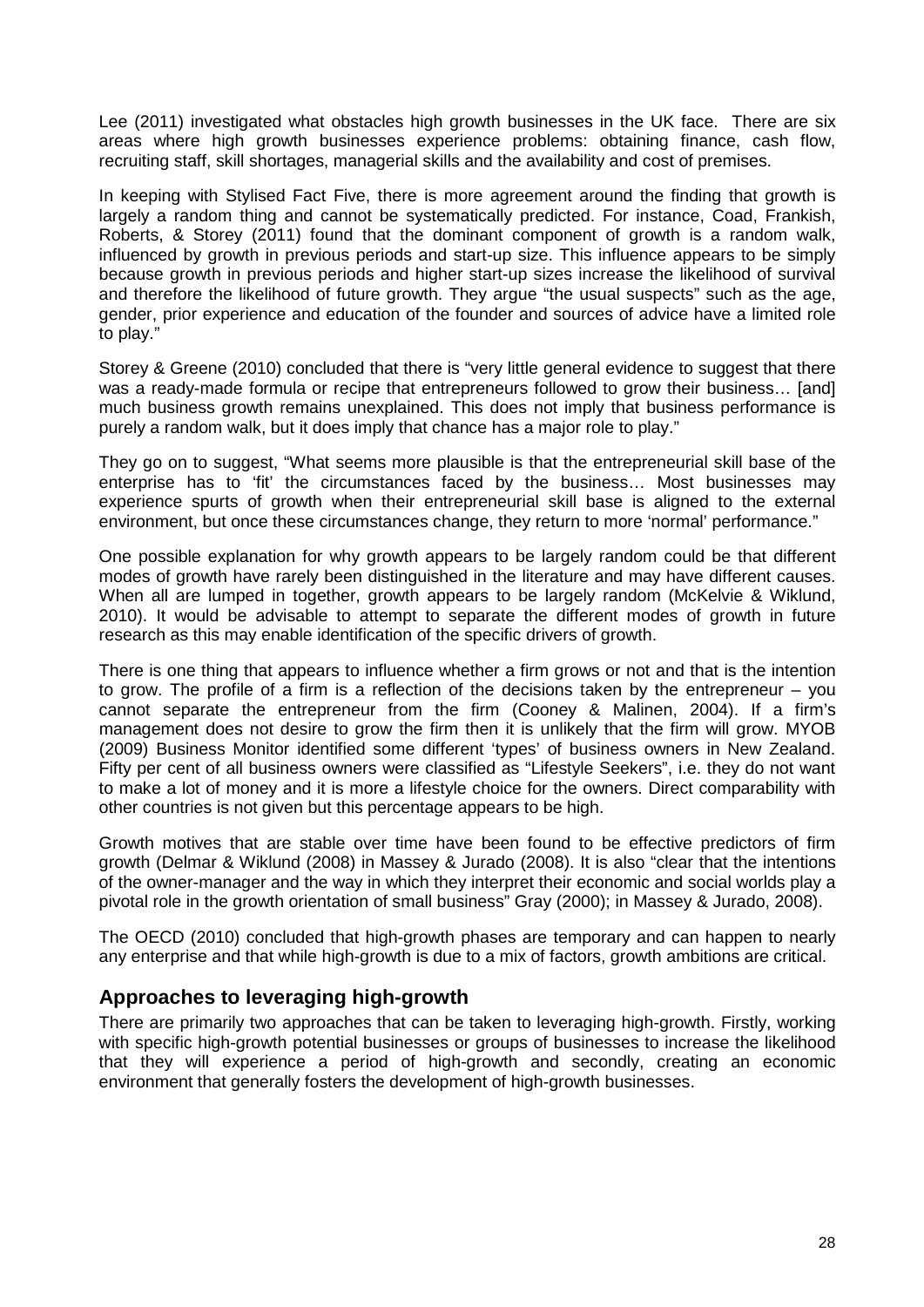#### **Working with potential high-growth businesses**

This approach is attractive because if done successfully then a significant impact can be achieved in a highly efficient manner due to the disproportionate impact that high-growth businesses have on the economy. If the number of high-growth businesses can be increased beyond the market equilibrium, then economic growth may be accelerated (an outcome preferable to that provided by the market when left alone).

A selective approach of "picking winners" was advocated by Storey and Johnson (1987) (noted in Smallbone and Baldock (2004)). The literature generally questions the feasibility of this. Attempts to pick high-growth businesses are likely to be unsuccessful primarily because (a) the fact that they are rare (Stylised Fact One) makes it more likely that losers will be picked than winners and (b) the lack of consensus on the factors causing high-growth makes it difficult to ex ante identify businesses with high-growth potential.

Even where there is consensus (for example on the need for managers to have growth ambitions) it is still very difficult to select those managers most likely to successfully grow their businesses. This is "because people possess varying characteristics and different career motivations, attempting to place any particular traits as primary requirements to becoming the founder of a fast-growth firm is fraught with difficulties" (Cooney & Malinen, 2004).

In addition to this, Cooney & Malinen (2004) warn that "becoming over concerned with developing a definitive identikit of the entrepreneur who establishes fast-growth companies is a regressive research activity. This is because it can lead key players (support agencies, venture capitalists, banks etc.) to eliminating potential successes due to their perception of an individual's failure to meet a set of criteria of entrepreneurial prerequisites."

A shotgun is largely ineffective at a distance. Scattering small interventions over a large number of businesses is similarly likely to be ineffective given that policy makers are typically distant from the internal workings of individual businesses. A study in the UK on advisory support for start-up businesses and SMEs obtained results suggesting that "a more focused, highly intensive profile of assistance works best. Deeper is better than broader… the poorest results come… where a relatively high proportion of businesses are provided with relatively limited intensive assistance" (Mole, Hart, Roper, & Saal, 2009). A recent evaluation of NZTE's Beachheads programme found a similar result – internationalisation advice was most effective when it was tailored to the specific needs of businesses using the programme (Ministry of Economic Development, 2012).

The Beachheads programme has worked with a high proportion of high-growth businesses [\(Table 10\)](#page-35-0). Internationalisation (the primary function of the programme) may therefore be linked with high-growth in New Zealand businesses. Working with specific successful businesses who want help to enter new foreign markets may be one way in which New Zealand is able to stimulate high-growth.

#### **Working with the economic environment**

The other primary approach to leveraging high-growth is to generally ensure that there is an economic environment that fosters the creation and development of high-growth businesses.

Barriers to growth can be internal or external. External barriers include things such as tax, product market regulation, the labour market, economic conditions, exchange rate, and market structure. Internal barriers are created by the firm as it grows and include management attributes and motivation, lack of finance, poor product, and other management deficiencies.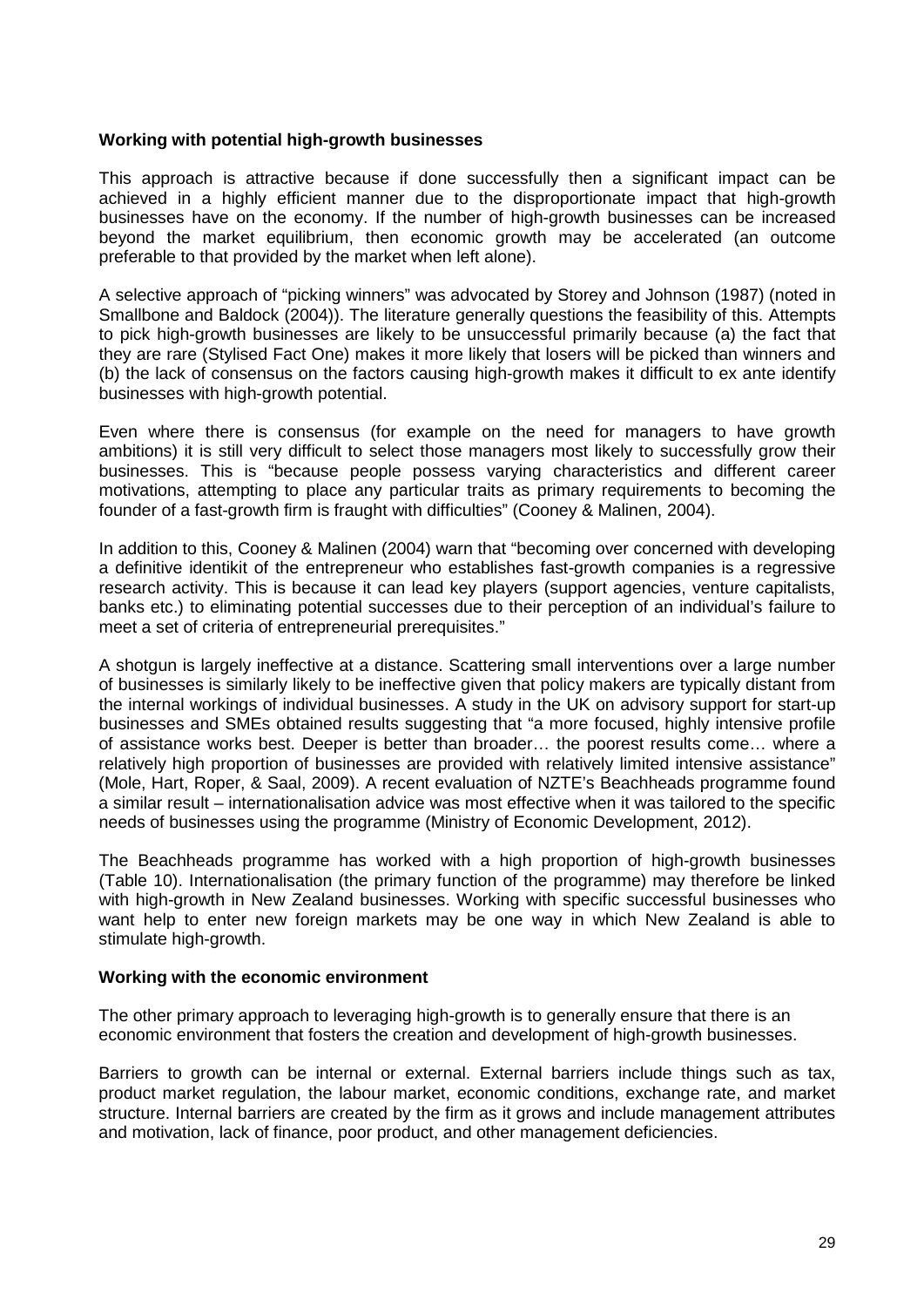Even if some of these barriers are perceived rather than real, once they exist in the mind of the entrepreneur, they will act as a deterrent to growth aspirations and practices. Managers' perceptions may therefore become barriers to growth in and of themselves.

Due to the difficulties in ex-ante selection of high-growth businesses, the OECD (2010) concludes that governments should seek to create the conditions that will assist any firm to experience a high-growth phase rather than focus on particular businesses. They suggest that appropriate policy strategies should consider attempting to do the following:

- a) Improve business environment to remove obstacles and disincentives for growth
- b) Encourage an entrepreneurial attitude of growth ambition
- c) Support the development of managerial skills and attitudes towards change
- d) Improve access to capital if necessary
- e) Promote innovation and internationalisation activities

When assessed against the suggested strategies above, New Zealand already tops the world in certain aspects of doing business, e.g. starting a new business. However, improvements in regulatory governance and the institutional settings could enhance New Zealand's economic performance (Conway, 2011). Businesses do not generally have abnormal difficulties in obtaining finance (New Zealand does have policies in place to address aspects of capital markets that may be suffering from market failure – such as the Venture Investment Fund for venture capital and the Seed Co-Investment Fund for angel investment). New Zealand also has policies in place to promote innovation (for example MBIE's Technology Transfer Voucher and Technology Development Grant) and internationalisation activities (for example New Zealand Trade and Enterprise's International Growth Fund and Beachheads programme etc.). Incubators can contribute to all the above strategies.

It would seem, therefore, that the key area requiring attention might be managers' attitudes towards growth and change<sup>[14](#page-25-0)</sup>.

The University of Auckland Business School has a Growing New Zealand Businesses (GNZB) research group, which is looking at (among other things) New Zealand managers' growth ambitions. This is an area for investigation that may reveal useful insights for developing policies that will enable more businesses to experience high-growth.

A GNZB survey<sup>[15](#page-32-0)</sup> in 2010-2011 (Auckland University Business School, 2011) found that:

"4% [of respondents] wanted to become smaller over the next three years, 19% wanted to stay the same size, 57% wanted to grow moderately and 20% wanted to grow substantially. Many with fast turnover growth also wanted to grow substantially, and many with no growth wanted to stay the same size or shrink [see [Figure 10\]](#page-33-0). High growth<sup>1</sup> aspirants were prevalent in medium-sized businesses, fast-growers, exporters, industrylevel innovators, high-tech manufacturers and newer businesses.

Those wanting to shrink or stay the same size, on the other hand, were prevalent in micro businesses, non-growers, non-exporters, non-innovators and (to some extent) business services. By size, 80% of those wishing to become smaller were micro businesses, 84% had no exports, and 30% had no competitors, compared with just 7% of those wishing to grow substantially.

[Where micro businesses have 0-9 employees, small businesses have 10-49 employees and medium-sized businesses have 50-249 employees.]

<span id="page-32-0"></span><sup>15</sup> The survey contained 1762 responses from New Zealand SMEs with less than 250 employees, covering both services and manufacturing.

<sup>&</sup>lt;sup>14</sup> See Department for Business Innovation and Skills, UK (2012) for some international research on this.

<span id="page-32-1"></span> $16$  It is unclear how the different levels of growth were defined in this survey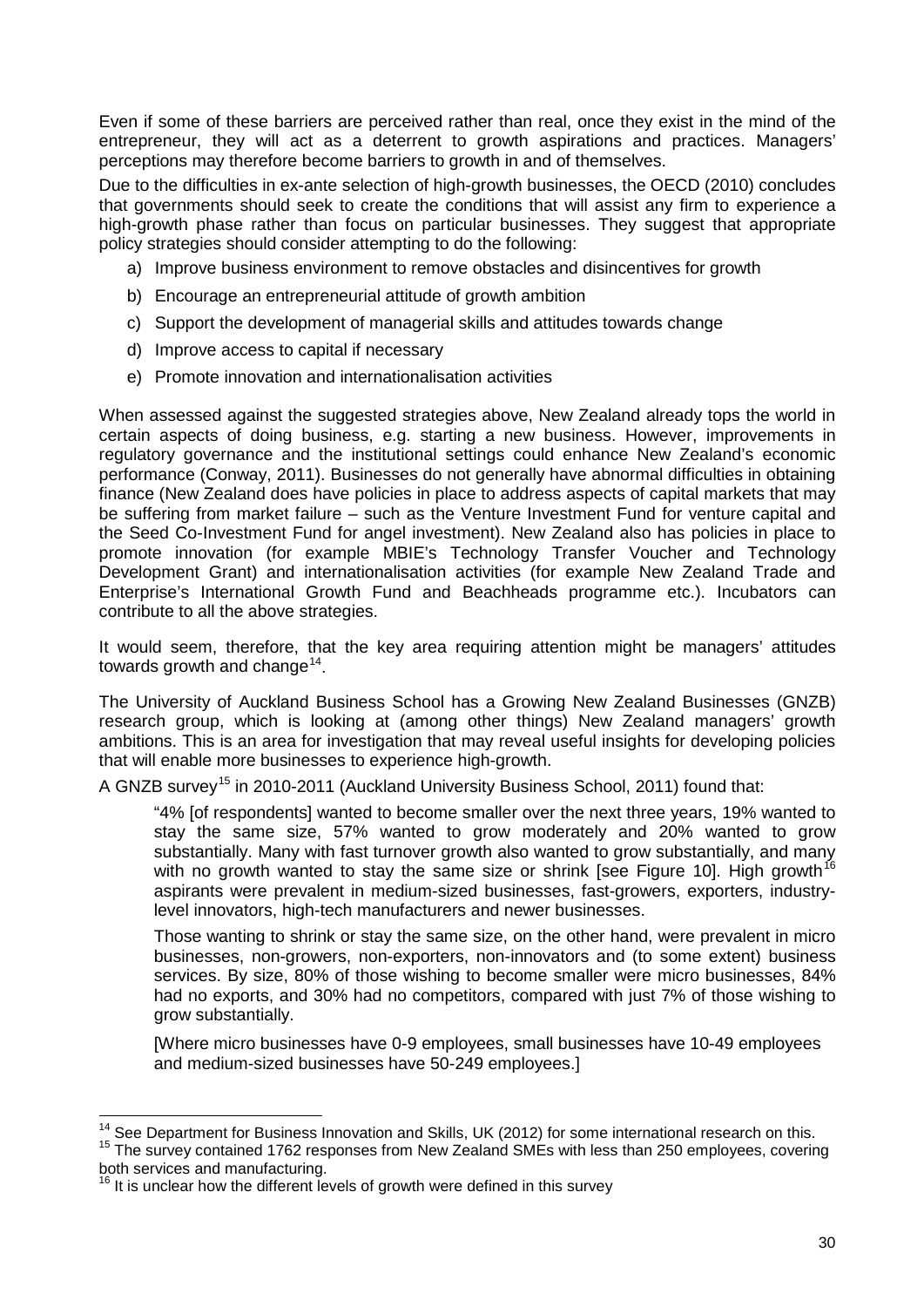Thus a group of CEOs – perhaps 20-25% of the total – have few aspirations to grow, innovate or export."



<span id="page-33-0"></span>**Figure 10: Level of turnover growth by growth aspiration** 

Source: GNZB survey (2011)

**Figure 11: Growth objectives**



Source: GNZB survey (2011)

This evidence supports the suggestion that there is a link between high-growth and managers' attitudes to growth. The GNZB project currently has work underway to generate international comparisons that will allow comment to be made on whether the level of managerial aspirations for growth is a problem or not in New Zealand.

Anecdotally, the 'lifestyle premium'<sup>[17](#page-32-0)</sup> in New Zealand is often mentioned as a barrier to growth. If this is the case, "eliminating growth defeating management practices might be more important than adopting growth promoting management practices" (Peterson et al (1995) in Cooney & Malinen (2004)).

Another reason why managers may be unwilling to grow their businesses is due to the risks involved in doing so. This may be a perfectly rational decision when taken from the perspective of the individual business, but does not take into account the wider benefits to the rest of the economy from the growth (or high-growth) of that business.

<span id="page-33-1"></span><sup>&</sup>lt;sup>17</sup> That is, owner-managers and entrepreneurs place a high value on the lifestyle that running their own business affords and are unwilling to trade leisure time in order to grow their business further. The three B's (boat, bach and BMW) are often quoted anecdotally as being the objective of many small business owners.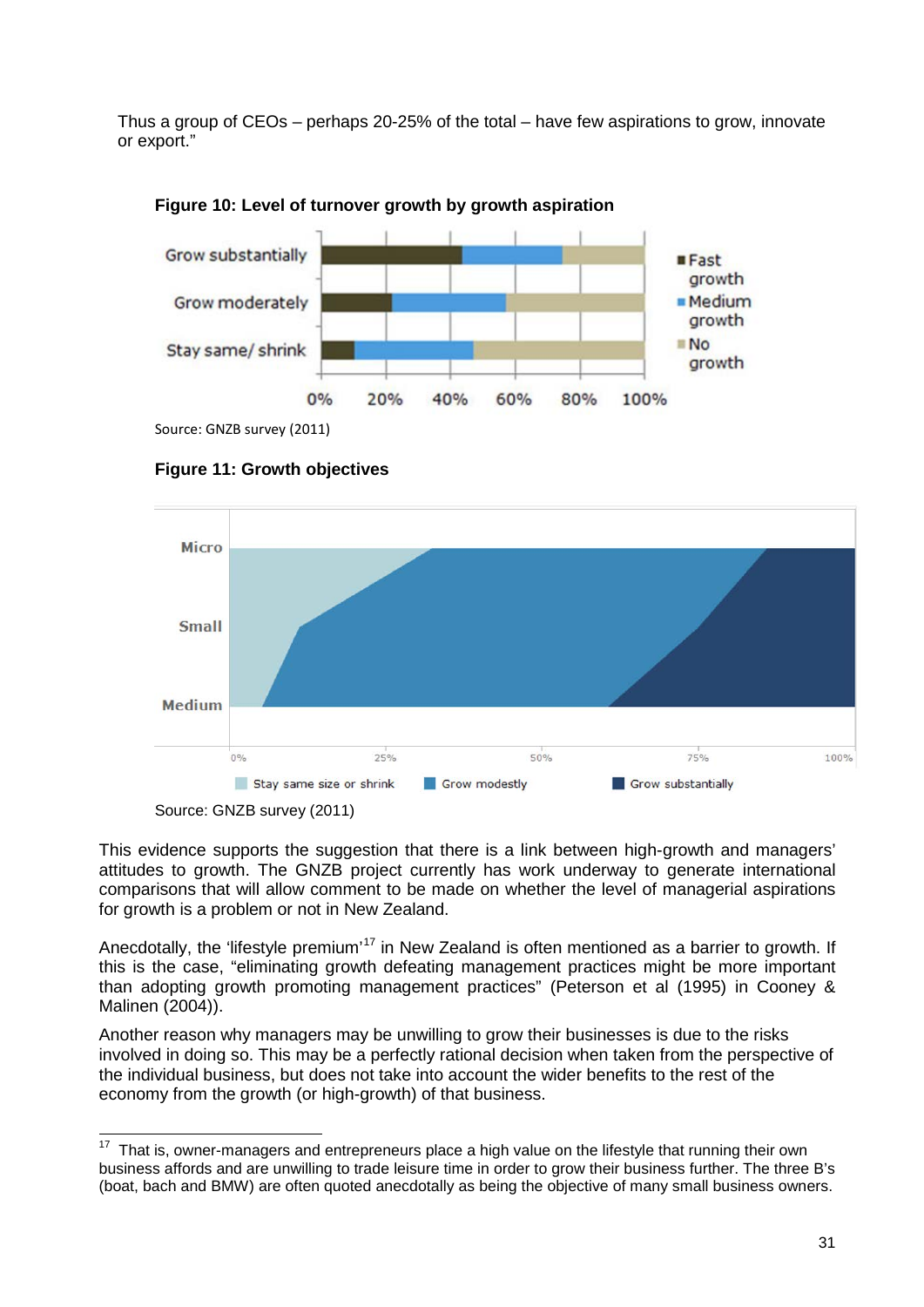An example of the riskiness of growth is export growth. Breaking into foreign markets is inherently risky. New Zealand's economy is relatively small and to continue growing, it may therefore be necessary for many businesses to internationalise – and at an earlier stage than their international counterparts. Small businesses with limited resources do not have the same capacity to diversify their activities as larger businesses might and are therefore less able to cope with setbacks and project failures<sup>[18](#page-33-1)</sup>. This may act as an effective barrier to growth via internationalisation.

With this in mind, it is interesting to note that the top growth businesses in the economy as measured by the definition proposed in section 5 are more likely to be exporters than the average company.

#### <span id="page-34-0"></span>**New Zealand's previous policy experience in seeking to leverage high-growth**

Over several years New Zealand policies containing objectives focused on leveraging highgrowth have included Incubators, the Seed Co-Investment Fund and Capability Development Vouchers.

#### **Incubators**

Incubator policy in New Zealand seeks to enhance the survival and growth of early-stage highgrowth potential businesses. A quantitative assessment of the effectiveness of New Zealand's incubators is included in section [7.](#page-36-0) The Business Growth Agenda has noted the potential value of incubators for New Zealand and specifically includes actions targeted at encouraging business innovation by identifying and implementing improvements to incubator settings.

#### **Seed Co-Investment Fund (SCIF)**

SCIF co-invests in selected businesses and funds market development initiatives with the aim being to "catalyse investment that would not have occurred without SCIF.to assist in reducing the barriers and difficulties in accessing finance for high-growth potential, innovative, and technology intensive start-up businesses, and businesses that have assets which are difficult to value."

#### **New Zealand Trade and Enterprise Capability Development Vouchers**

NZTE have promoted the vouchers to "be used to help you access services that build your management capabilities, which in turn may accelerate the growth of your business." To be eligible for the vouchers, businesses must, among other things, "demonstrate a desire to innovate and grow". The fact that the vouchers are only available to businesses that demonstrate a desire to innovate and grow means that they are more likely to go to businesses that are already highgrowth potential (as shown earlier, this desire is one of the only factors that can be linked conclusively to firm growth). However, because the vouchers are unlikely to go to managers who do not want to grow, the scheme does not amend managers' attitudes to growth and change.

#### **Growth Services Range (GSR)**

NZTE's GSR was a package of grants and services (Client Management Services, Growth Services Fund and Market Development Services) intended to "accelerate the development of businesses with high-growth potential and enhance their contribution to New Zealand's overall economic growth" [Cabinet Paper EDC (03) 55].

<span id="page-34-1"></span> $18$  While it is unlikely that government policy can do much to address the 'lifestyle premium' attitude of some managers, it may be able to help reduce the risks – either real or perceived – of internationalisation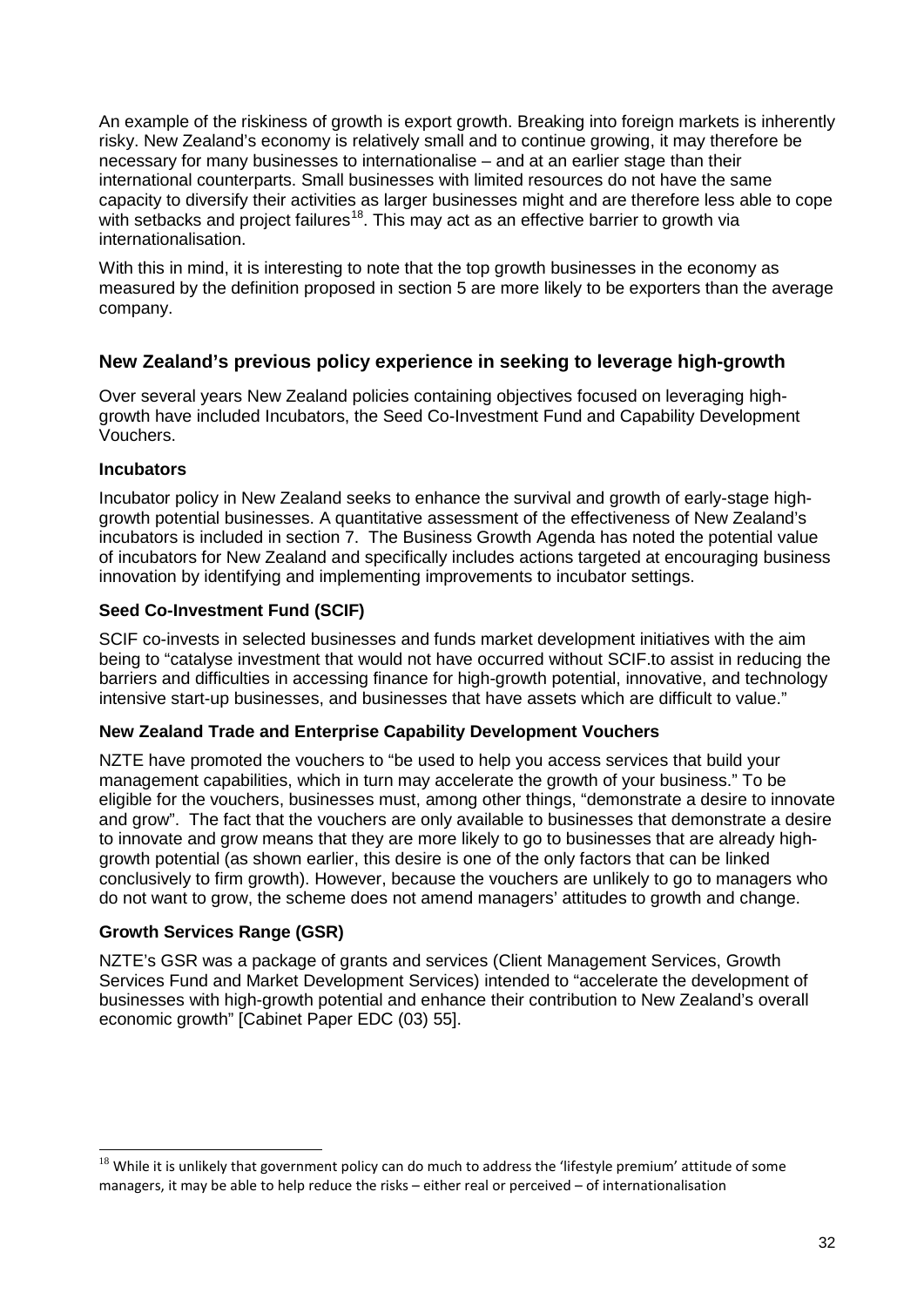The rationale for the GSR was that businesses were not investing sufficiently in expertise and information services that would help them achieve their growth potential. High-growth potential was defined as the potential to generate either average 20% per annum revenue growth sustainable for five years, or revenue of \$5m within five years, although there was no formal checklist for determining whether a firm had high-growth potential or not. A 2009 evaluation of the GSR, using econometric measurement, found that it had had a significant positive impact on the sales of businesses receiving assistance, but was less conclusive regarding the impact on value-added and productivity.

#### **Clusters**

Another way of working with potential high-growth businesses is via cluster policy. "A cluster stimulates the innovation process and economic growth, while offering a favourable business environment" (Mitusch & Schimke, 2011). Cluster policy takes a reasonably targeted, deep approach without necessarily trying to pick individual winners (beyond the group of businesses that has been chosen) and may assist in enabling businesses to experience high-growth. An example of a New Zealand cluster that appears to be experiencing some success is Dairy SolutioNZ – a subsidiary of Innovation Waikato Limited (Ministry of Business, Innovation and Employment, 2012).

#### **Prevalence of high-growth businesses through or in various support programmes 2000 to 2008**

It is interesting to look at what proportion of businesses in various government support programmes were high-growth businesses. The programmes engaging with the highest proportion of high-growth businesses (Beachheads and Better-By-Design) both work at a management capability level.

The table below indicates that some other policies have aspects of leveraging high growth. For instance, programmes such as Beachheads and Better by Design appear to be interacting with significant numbers of high-growth businesses (although this does not necessarily mean that they are creating high-growth businesses). Note that the percentage of high-growth businesses may reflect programme selection criteria. To measure the additionality of the programmes a robust econometric analysis is required that compares businesses in the programme with similar, nonparticipating businesses.

<span id="page-35-0"></span>

| Table 10: Prevalence of high-growth <sup>19</sup> businesses in various support programmes 2000- |  |  |
|--------------------------------------------------------------------------------------------------|--|--|
| 2008                                                                                             |  |  |

| Government Assistance Programme                  | Percentage of businesses through the programme<br>who have experienced high-growth |
|--------------------------------------------------|------------------------------------------------------------------------------------|
| Tech NZ                                          | 4.5%                                                                               |
| Venture Investment Fund                          | 5.6%                                                                               |
| Better By Design                                 | 14.9%                                                                              |
| <b>Beachheads</b>                                | 17.2%                                                                              |
| <b>Client Management Service</b>                 | 11.7%                                                                              |
| Escalator                                        | 4.1%                                                                               |
| <b>Incubators</b>                                | 4.8%                                                                               |
| Government service providers (GSP) <sup>20</sup> | 7.9%                                                                               |
| Invoiced jobs $(IVJ)^{21}$                       | 10.5%                                                                              |

Source: provisional figures from Statistics New Zealand's IDI

<span id="page-35-1"></span><sup>&</sup>lt;sup>19</sup> 20% growth in value-added per annum over 3 years with minimum of \$50,000 VA in year 1.<br><sup>20</sup> Government service providers (GSP): a group of smaller or older schemes including Australia New Zealand Biotechnology Partnership Fund, Business Growth Fund, Enterprise Awards Grants, Enterprise Development Fund, Growth Services Fund (and precursors), Strategic Investment Fund, and World Class New Zealanders.<br><sup>21</sup> NZTE services delivery directly to businesses by New Zealand and international offices.

<span id="page-35-3"></span><span id="page-35-2"></span>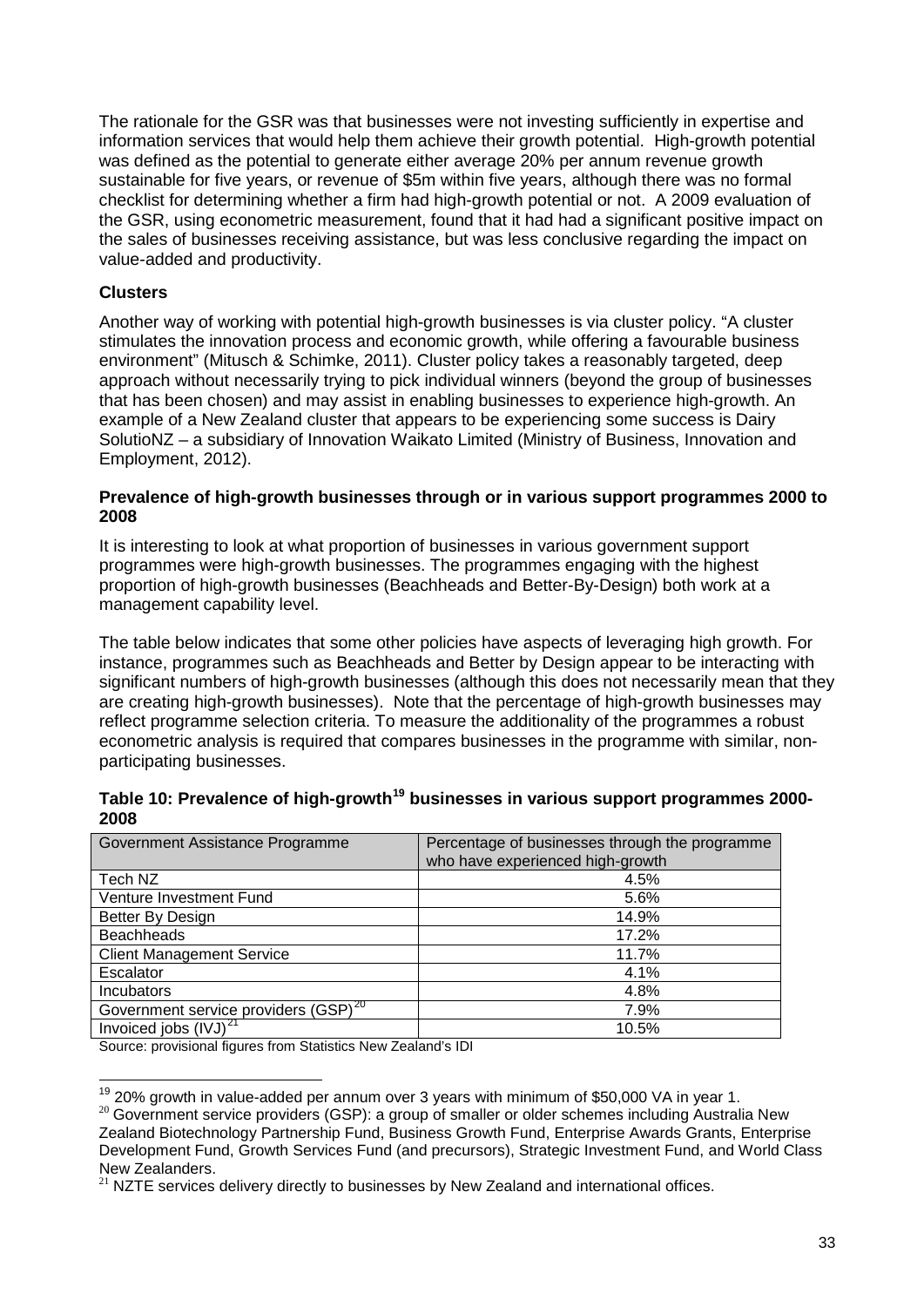## <span id="page-36-0"></span>**7. Measuring the effectiveness of policies targeting high-growth: NZTE's incubator programme**

### <span id="page-36-1"></span>**Programme objectives and rationale:**

The primary objective of the Incubator Support Programme<sup>[22](#page-35-3)</sup> was to enhance the survival and growth of early-stage high-growth businesses via the development of high-quality incubators.

The Incubator programme's intermediate objectives were to:

- a) Focus incubation activities on start-up businesses with potential to become high-growth, as this is where the market failures are greatest.
- b) Promote best practice among incubators in New Zealand, so as they can be more effective at assisting start-up businesses.
- c) Enhance networking among incubator managers and with organisations that have an interest in incubation and incubated businesses (i.e. angel investors, venture capitalists); and
- d) Enhance networking between incubators and Crown Research Institutes (CRIs) and universities to encourage technology transfer and commercialisation.

The goal of NZTE funding of business incubators was to contribute to economic growth by fostering the development of new business and entrepreneurs with high-growth potential. It was the intention that the business incubators would nurture companies to become more successful or achieve success faster than they would have otherwise.

There are two key rationales for government funding for business incubators:

- That the net benefits to New Zealand would be positive and the expected private returns are insufficient to justify the risk that would be incurred by a private organisation, and
- They would help overcome information and coordination problems for start-up businesses.

(MBIE, 2012)

## <span id="page-36-2"></span>**Incubators and high-growth businesses**

Since 2009, NZTE has used the following qualitative assessment of whether a firm that exits the programme has the potential for high-growth or not.

"A high-growth exit occurs when a business leaves the incubator with the following characteristics: is globally ambitious, has a well-thought out and executable business plan; has a thorough understanding of their target market; has a strong and experienced management team, has good independent governance."

This definition can only be used by the incubators themselves because an intimate knowledge of the business is required to make the judgement. According to this definition, 42% of exits from 2009-2011 have been *potential* high-growth exits (Ministry of Business, Innovation and Employment, 2012).

However, when a definition of actual high-growth<sup>[23](#page-36-3)</sup> is applied to incubated companies, only 4.8% have been high-growth at any stage [\(Table 10\)](#page-35-0). While this is higher than the economy-wide proportion of about 0.5% (using this definition) it is substantially lower than 42%.

<span id="page-36-3"></span><sup>&</sup>lt;sup>22</sup> EDC (08) 184 on the 22 September 2008<br><sup>23</sup> 20% growth in value-added per annum over 3 years, with minimum of \$50,000 value added in year 1.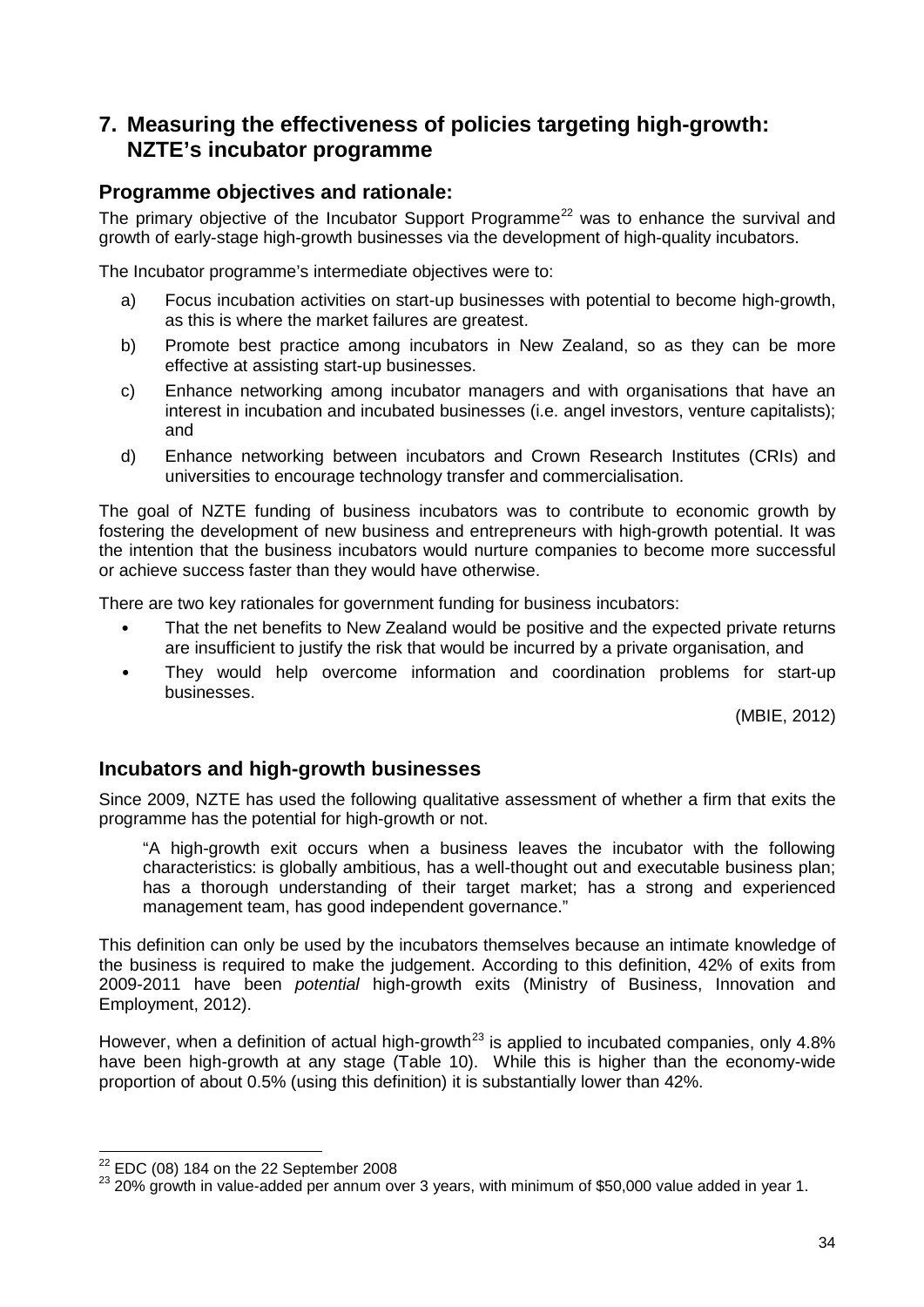This is not to say that incubated businesses will not become high-growth businesses over time. It is important to remember this when interpreting the results of the econometric analysis below and when attempting to arrive at a conclusion regarding whether the policy has been successful or not. Be that as it may, the 42% potential is in stark contrast to the actual number of high-growth businesses produced.

Following a qualitative evaluation of NZTE's Incubators Support Programme more work has now been done to provide information about incubated businesses in New Zealand and an econometric analysis of additionality of the Incubator Support Programme. This analysis is discussed below.

## <span id="page-37-0"></span>**Context and methodology**

Worldwide, business incubators aim to stimulate entrepreneurship and business growth. Robust evaluation of policies targeting high-growth is critical for enabling the allocation of resources to the most efficient and effective policies. However, methodologically sound empirical research on the impact of incubators is rare. Most evaluations do not consider that some companies would have grown outside the incubator; some companies move into the incubator at a later stage of their growth attracted by cheap office space; and some business entrepreneurs who are selected into incubation programmes may be more motivated and more educated than the average new business owner.

In order to evaluate the effectiveness of business incubation, it is necessary to understand what would have happened in its absence. The few sound evaluations suggest that incubators fail in supporting entrepreneurship and business growth (Tavoletti, 2012).

Suitable methods for analysing the impact of incubators are the before-and-after comparison and the use of a control group. The effect of incubation can be estimated from the average performance difference of businesses assisted compared to very similar businesses that received no assistance. The econometric analysis of incubated companies presented here is the first of its kind in New Zealand and uses a quasi-experimental design to infer the effectiveness of the incubator program. It uses quantitative performance measures. The available data sources are discussed below.

In a quasi-experimental approach, there are two groups of companies: a treatment group, i.e. companies that participated in the incubation program and those companies that did not (control group or comparison group). If the two groups are equivalent except for the treatment, the effectiveness of the programme can be estimated through differences in outcomes of the two groups.

The theory of quasi-experimental design is straight forward, but in practice, a number of difficulties arise. Incubator companies are not randomly assigned to the treatment group. Companies are partly self-selected into incubation, i.e. only those companies that expect a benefit from incubation or feel a need for incubation will do so. Whether these self-selected companies are in general higher performing companies or companies that lag behind in their economic performance is hard to assess. Entrepreneurs who apply to be admitted into incubation may be more educated and more motivated or just more connected to the business network than the average entrepreneur. Usually no information on why companies choose incubation is available.

In addition, most incubators do not accept all applicants: incubators admit those companies that they consider most likely to be successful in the future. This competitive selection or screening process tends to ensure that only the most promising companies are admitted into incubation. Selected businesses may therefore perform better than non-selected businesses due to selection bias rather than incubation.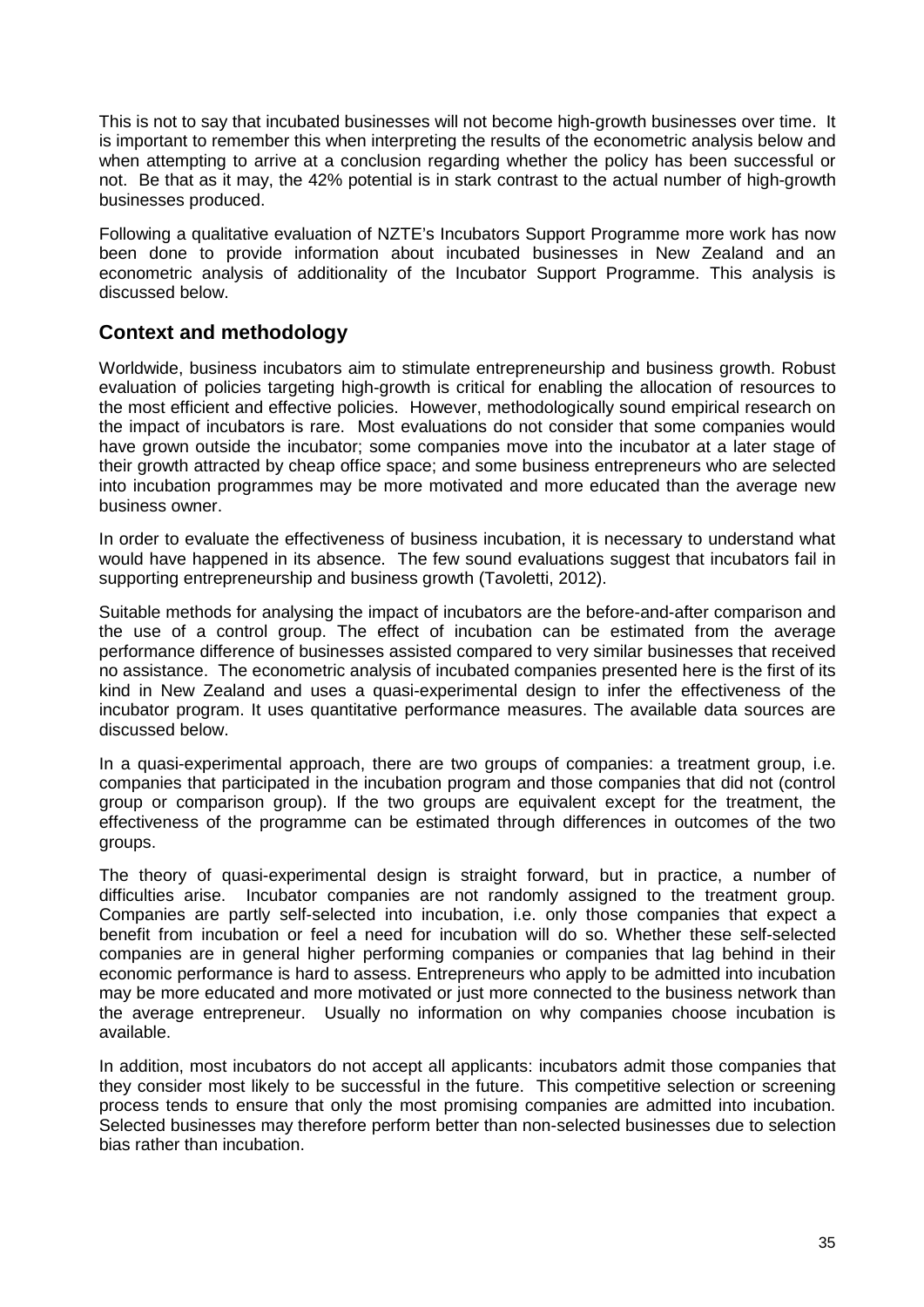Incubators in New Zealand have focussed on young, often start-up, businesses that have highgrowth ambitions. Incubators have rigorous selection processes in which they assess the businesses' needs and usually they are accepted if the incubator has the ability to provide assistance in meeting those needs. There are not usually specific criteria e.g. 'a firm must be less than five years old'. Most of the incubators run 'entrepreneurship competitions' as one source of potential clients. Of the hundreds of people /teams who enter such competitions, only a handful of the "best" become incubator clients.

For the reasons mentioned above selection-bias is presumed to be present because businesses are not randomly assigned in the treatment group. Selection bias can be mitigated with statistical adjustments ("selection on the observables"). These adjustments rely on the observed business characteristics such as age of the company, sector, and capital/labour ratio. Unlike "selection on observables" the "selection on unobservables" approach focuses on unobserved characteristics of companies and encompasses, e.g. the difference-in-differences estimator to assess the effectiveness of a programme.

#### **Data sources**

The data for the analysis comes from Statistics New Zealand's Integrated Data Infrastructure (IDI). The IDI contains business-related data for financial years 2000 to 2011 from a number of sources. The main unit of analysis for our purpose is the enterprise and the IDI records firm characteristics and changes in these characteristics over time. The IDI is able to identify the predominant industry affiliation of a firm (ANZSIC code) and several administrative data sources are also attached to the IDI. These include Goods and Services Tax (GST), tax returns (IR4), financial accounts (IR10), and aggregated Pay-As-You-Earn (PAYE) returns provided by the Inland Revenue Department (IRD) and Customs merchandise trade data. Several Statistics New Zealand business surveys are also attached, including the Annual Enterprise Survey (AES), which is the primary data source for calculating the National Accounts; the Business Operations Survey and the Research and Development Survey.

We included participation data for incubated businesses. NZTE and the incubators provided a list of businesses that were in incubation with information on the duration of incubation. These details were matched with GST numbers (where supplied) or linked on name and contact details to the existing companies in the IDI.

Since 2001, 552 businesses participated in one of the incubators supported by NZTE's incubator support programme. Of these, 315 of them could be identified in the ID) of Statistics New Zealand. This information provides a good database to monitor the performance of incubated companies over time and to investigate the role of incubators in enhancing economic growth and supporting potential high-growth companies. For each year, we found the following number of observations:

| Year | Incubated companies with value added data |
|------|-------------------------------------------|
| 2000 | 30                                        |
| 2001 | 42                                        |
| 2002 | 69                                        |
| 2003 | 105                                       |
| 2004 | 141                                       |
| 2005 | 171                                       |
| 2006 | 207                                       |
| 2007 | 240                                       |
| 2008 | 264                                       |
| 2009 | 273                                       |
| 2010 | 285                                       |
| 2011 | 279                                       |

**Table 11: Number of value-added observations for incubated companies in the IDI** 

Source: Provisional figures from Statistics New Zealand's IDI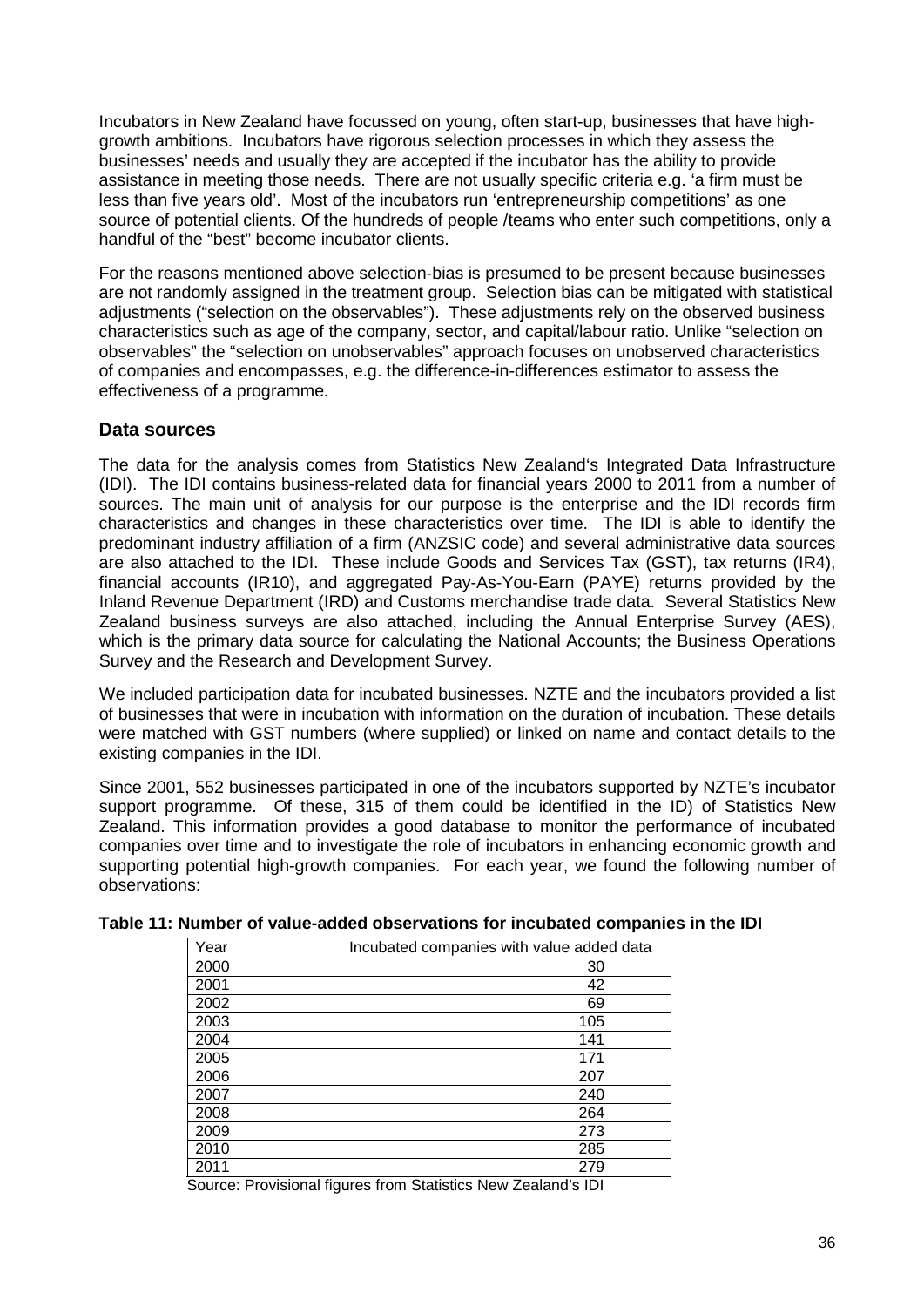For a before-and-after comparison we obtained the following number of observations on incubated companies (year  $0 =$  year they exited from incubation).

<span id="page-39-1"></span>

| Table 12: Number of before and after observations for incubated companies in the IDI |  |
|--------------------------------------------------------------------------------------|--|
|--------------------------------------------------------------------------------------|--|

| Years before entry<br>and after exit | Incubated companies<br>with value added data |
|--------------------------------------|----------------------------------------------|
| -5                                   | 45                                           |
| $-4$                                 | 69                                           |
| $-3$                                 | 114                                          |
| $-2$                                 | 159                                          |
| $-1$                                 | 216                                          |
| 0                                    | 252                                          |
| 1                                    | 228                                          |
| 2                                    | 195                                          |
| 3                                    | 159                                          |
| 4                                    | 117                                          |
| 5                                    | 78                                           |
| 6                                    | 39                                           |
| 7                                    | 12                                           |
| 8                                    | $\star$                                      |
| 9                                    | $\star$                                      |
| 10                                   | $\star$                                      |

<sup>\*</sup> Confidential due to low numbers of businesses

Source: Provisional figures from Statistics New Zealand's IDI

The available data is sufficient in terms of number of observations and period of observation for a positive impact to be apparent if it exists.

The IDI allows us to obtain information on non-incubated businesses. This is a major advantage over previous evaluations and overseas analyses, where information on non-incubated businesses has been extremely difficult to obtain.

We established a comparison ('control') of businesses of a similar age together with other comparable characteristics). We compared incubated businesses in their first year with all other companies in their first year of activity at that time. Similarly, we compared incubated companies in their second year with all other companies two years after birth, etc.

Other firm characteristics such as the sector in which a business is trading or its export status were included in the analysis. However, these additional traits did not have any significant influence on the performance difference between incubated and non-incubated companies. Therefore, age was retained as the only matching variable between the two groups. Comparisons were also made with the average New Zealand firm.

## <span id="page-39-0"></span>**Headline results**

The average incubator business is already almost three years old when it enters the incubator and thus is not newly established. Businesses stay on average almost two years in an incubator.

The mean figures for employment, sales and value added for different years (entry year into incubation, exit year and one year later) are reported in [Table 13](#page-40-0) below.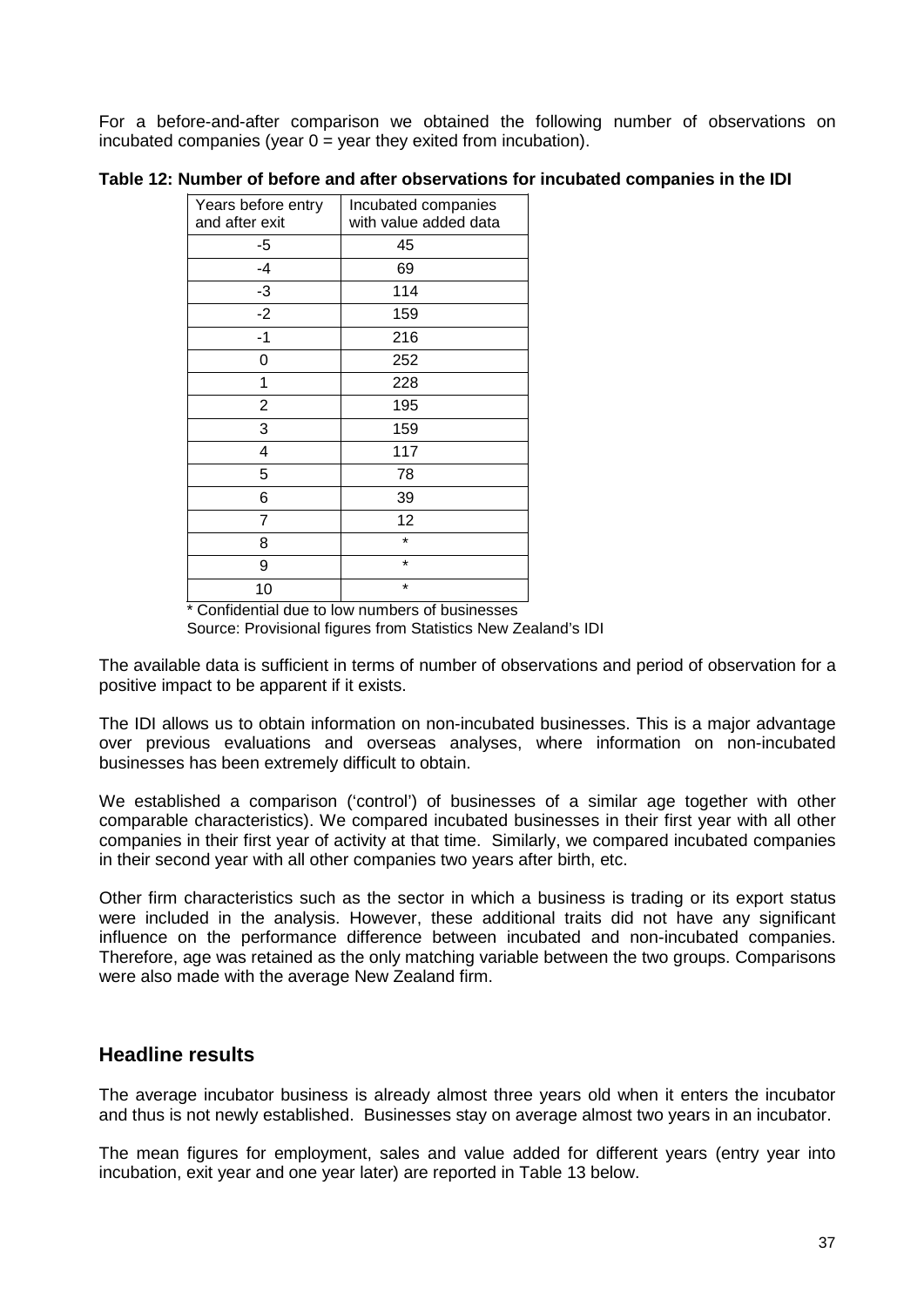| Mean          | Entry year | Exit year | Exit year +1 |
|---------------|------------|-----------|--------------|
| Employment    | 1.3        | 2.4       | 2.9          |
| <b>Sales</b>  | 141,158    | 264,445   | 379,199      |
| Value Added   | 29,213     | 55,479    | 147,231      |
| Foreign owned | 2%         | 2%        | 1%           |
| Exporter      | 6%         | 11%       | 14%          |

#### <span id="page-40-0"></span>**Table 13: Incubated businesses**

Source: Provisional figures from Statistics New Zealand's IDI

Of all incubated businesses two present are foreign owned and six present were already exporters when they enter incubation.

The econometric analysis could not reveal clear evidence of a positive effect.

[Figure 12](#page-40-1) compares the mean value-added of incubated businesses with the counterfactual of non-incubated New Zealand businesses of the same age. Where the vertical axis crosses indicates the year that the firm left incubation. This figure does not show clear evidence of a positive effect from incubation.

As we move further from the point when a firm exited incubation, the results become statistically insignificant due to the low number of observations and the high variation in the data [\(Table 12\)](#page-39-1). Therefore, although it appears that mean value added is higher for incubated businesses from four to eight years after they exited from incubation [\(Figure 12\)](#page-40-1), this result cannot be attributed to participation in an incubator.

<span id="page-40-1"></span>



Source: Provisional figures from Statistics New Zealand's IDI

For the nine years of valid data points (given the churn and lead times) for incubated companies no firm conclusion can be drawn whether the NZTE Incubator Support Programme had an impact on firm performance (measured in higher sales, employment or value added).

It is possible that a clear effect might be found with more data, i.e. over time. As shown in [Table 4](#page-16-2) high-growth most frequently occurs between 5 to 9 years after the birth of a company. This implies that companies incubated after 2007 will experience their high-growth within the next years to come.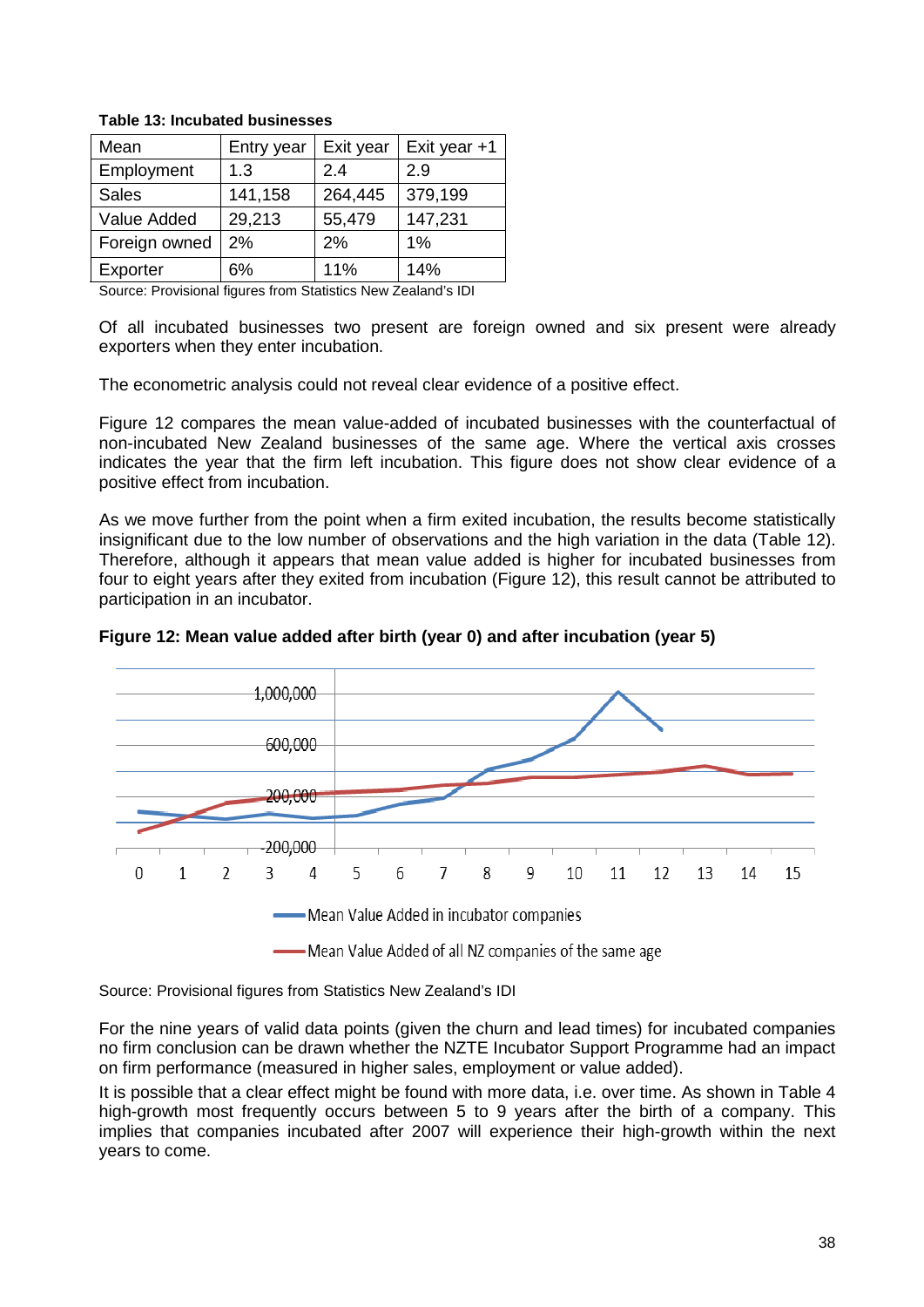It is hard to make any sound claims about the 237 businesses (total 552 incubated businesses – 315 businesses with data) for which no statistical data is available. If at all, it appears that incubators help businesses to abandon their (unsuccessful) ideas quicker and exit the market. These incubated companies should exhibit a higher failure rate compared with businesses outside incubators.

The median value added of incubated businesses is very volatile between 2000 and 2011 and in general lower than the median value added of all New Zealand companies.



**Figure 13: Median value added 2000 - 2011**

Source: Provisional figures from Statistics New Zealand's IDI

The mean value added of incubated companies is generally lower than the mean value added of all New Zealand companies with an upward trend in recent years.



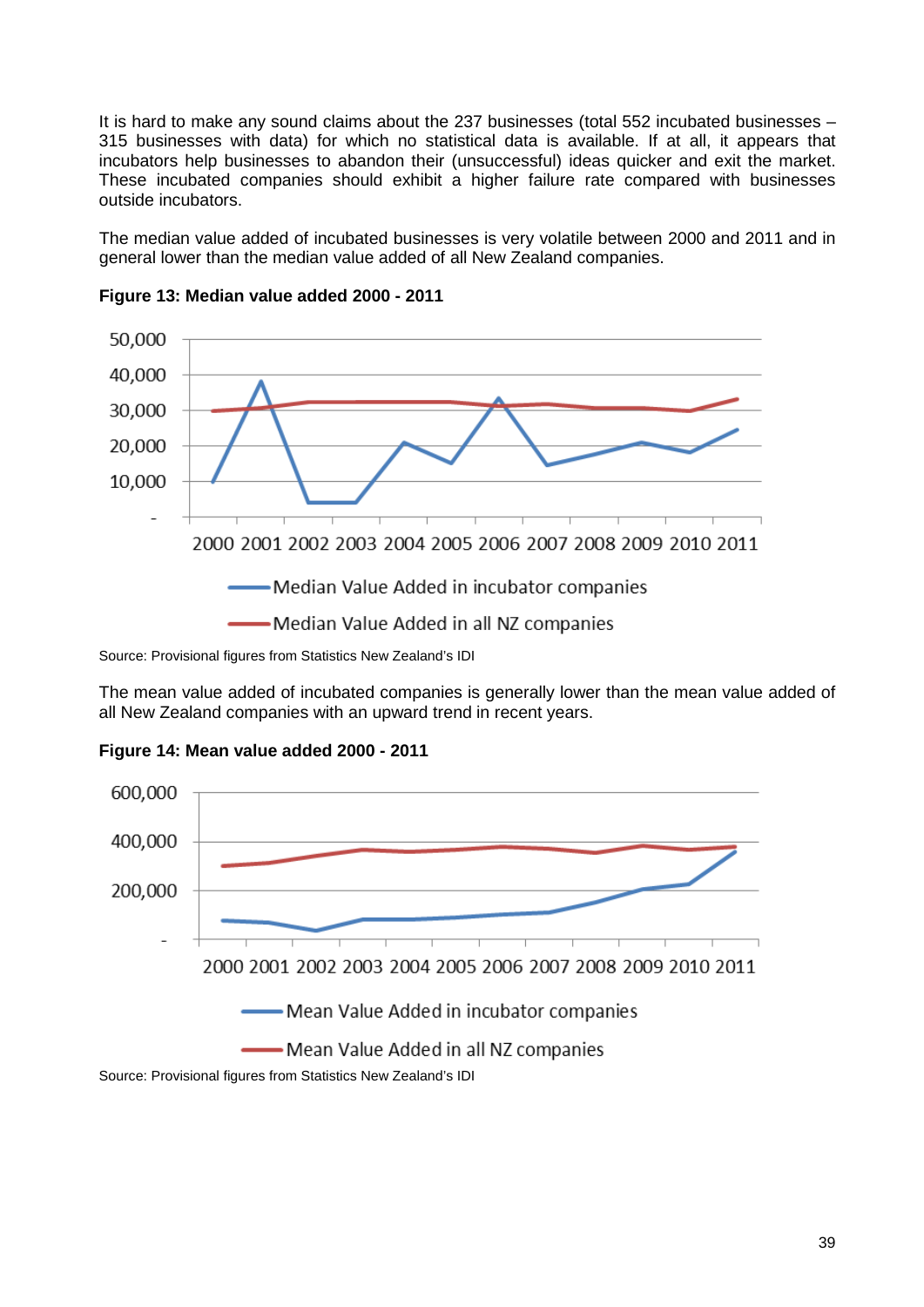In summary, the results of our quantitative analysis could not show a significant positive impact on business performance, i.e. the level of performance of incubated businesses is not superior to that of similar, non-incubated businesses. This is not a complete surprise. Results from overseas research on incubators point in the same direction and in particular the empirical research evidence with a control group show that incubators do not fulfil their expected positive impacts (see Tamasy (2007), Siegel; Westhead; Wright (2003), Colombo; Delmastro (2002), Westhead; Story (1994)).

#### <span id="page-42-0"></span>**Qualitative aspects**

All incubators have a number of common activities like selecting a pipeline of businesses, mentoring business formation, market and business networks and capital-raising. Incubators try to identify motivated entrepreneurs with promising business proposal and work with the entrepreneur to develop the business.

Each incubator model is, however, unique and adapted to the local entrepreneurship environment. Some incubators focus on identifying IP suitable for commercialisation and forming the business around an idea. Both selection models can be successful and often a mix of both models is practiced.

Incubator policy is aimed at businesses wanting to grow. Both young and old businesses can grow and both young and old businesses have been incubator clients. Incubators have rigorous selection processes in which they assess businesses' needs and usually they are accepted if the incubator has the ability to provide assistance in meeting those needs. There are not usually specific criteria e.g. 'a firm must be less than five years old'. Most of the incubators run entrepreneurship competitions and this is one source of potential clients. Of the hundreds of people /teams who enter such competitions, only a handful of the best usually end up as incubator clients.

The different incubators have different processes and may have different impacts on incubated businesses. Some incubators are considered better than others. Businesses that were incubated prior to 2004 may have received different services from those that have been in incubators since<br>2010. The incubation process has changed over time and continues to change as the The incubation process has changed over time and continues to change as the entrepreneurial environment changes. Differences between incubators also reflect differences in the local entrepreneurial environment.

The quantitative analysis could not take into account these qualitative differences in the incubator operating models, nor the changes that have occurred to the incubator models over time.

As mentioned above incubated companies typically entered into an incubator three years after birth and were resident in an incubator for two years during the observation period 2001-2011. However, the length of time businesses are resident in an incubator has decreased over the decade. Businesses entering incubation between 2001 and 2005 remained longer in incubation than those after 2005. Between 2005 and 2010 usually 35-45% of incubated businesses exited the incubator after a year. This trend indicates that most incubators changed their business model between 2005 and 2007. In addition, NZTE also encouraged incubators to increase firm exits (refer also to Figure 10 of Evaluation of the NZTE Incubator Support Programme, (Ministry of Business, Innovation and Employment, 2012)).

Another indicator that incubators have changed their behaviour (i.e. improved their selection process) since 2007 is the number of identified potential high-growth businesses. Using the NZTE potential high-growth definition, there have been more potential high-growth exits in recent years (refer also to Figure 8 of the Evaluation of the NZTE Incubator Support Programme).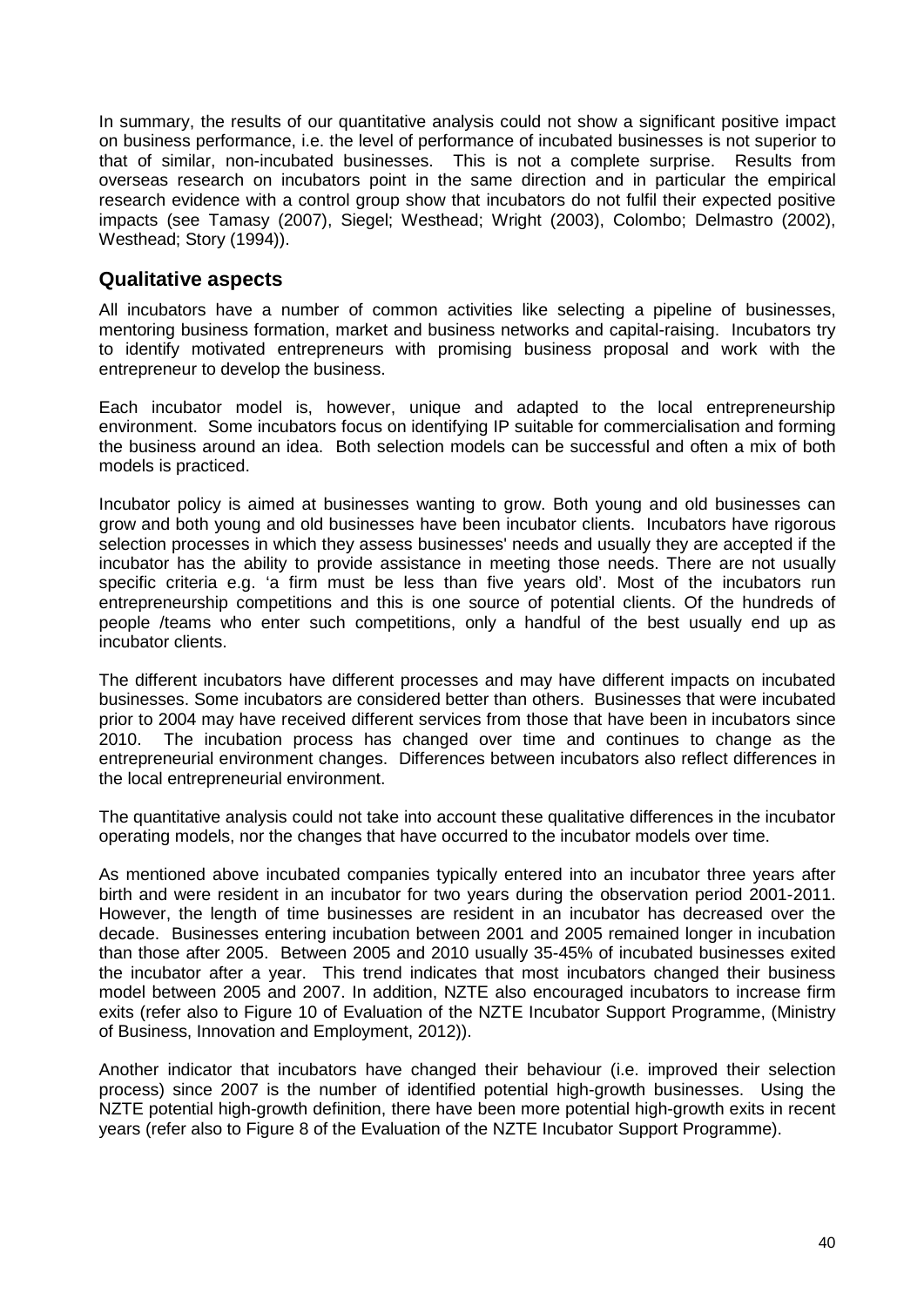## <span id="page-43-0"></span>**References**

- Arundel, A., C. Bordoy, M. Karneva, (2008). *Neglected Innovators: How Do Innovative Businesses That Do Not Perform R&D Innovate? Results of an analysis of the Innobarometer 2007* survey No. 215. INNO-Metrics Thematic Paper.
- Autio, E., & Hölzl, W. (2008). *Addressing challenges for high-growth companies: summary and conclusions of the Europe INNOVA gazelles innovation panel.* Luxembourg: Office for Official Publications of the European Communities.
- Butler, O. R., & Anderson, R. J. (2012). *Risky business: A study of physics entrepreneurship*. Physics today, 65(12), 39-45.
- Coad, A., Frankish, J., Roberts, R. G., & Storey, D. J. (2011). *Growth Paths and Survival Chances*. *SPRU*  Electronic Working Paper Number 195.
- Colombo, M. & Delmastro, M. (2002), *How effective are technology incubators? Evidence from Italy,* Research Policy, 31, pp. 1103-1122.
- Conway, P. (2011). *How to Move Product Market Regulation in New Zealand Back Towards the Frontier*. OECD Economics Department Working Papers, No. 880
- Cooney, T. M., & Malinen, P. (2004). *Firm Growth as a Research Issue*. 1st. Inter-RENT online publication, 4-16.
- Daunfeldt, S-O, &□ D. Halvarsson (2012) *Are high-growth businesses one-hit wonders? Evidence from Sweden*, Working paper
- Delmar, F., & Wiklund, J. (2008). *The effect of small business managers' growth motivation on firm growth: A longitudinal study.* Entrepreneurship Theory & Practice*, 32*(3), 437-457.
- Deloitte/Management Magazine. (2012, December). *New Zealand's Top 200 Companies*. New Zealand Management: the leaders' magazine, pp. 52-65.
- Department for Business Innovation and Skills, UK. (2012). *Business Growth Ambitions Amongst SMEs*.
- Fabling, R., & Grimes, A. (2006). *Practice Makes Profit: Business Practices and Firm Success*, Ministry of Economic Development, Occasional Paper 06/01
- Fabling, R., & Grimes, A. (2007). *HR Practices and Firm Performance: What Matters and Who Does It?* Ministry of Economic Development, Occasional Paper 07/02
- Fabling, R., & Sanderson, L. (2008). *Firm Level Patterns in Merchandise Trade.* Wellington: Ministry of Economic Development.
- Green, R., Agarwal, R., Brown, P., Tan, H., & Randhawa, K. (2010). *Management Matters in New Zealand - How does manufacturing measure up?* Wellington: Ministry of Economic Development.
- Henrekson, M., & Johansson, D. (2008). *Gazelles as Job Creators - A Survey and Interpretation of the Evidence.*
- Hull, L., & Arnold, R. (2008). *New Zealand firm growth as change in sales turnover.* Wellington: Ministry of Economic Development.
- Lee, N. (2011). Free to grow? *Assessing the barriers faced by actual and potential high growth businesses*, Nesta Working Paper 11/01
- Massey, C., & Jurado, T. (2008). *The social and economic factors that contribute to business growth in small businesses: A review of the published research.* Massey University, New Zealand Centre for Small and Medium Enterprise Research.
- McKelvie, A., & Wiklund, J. (2010). *Advancing Firm Growth Research: A Focus on Growth Mode Instead of Growth Rate.* Entrepreneurship Theory and Practice, 261-288.
- MED, Treasury, Statistics New Zealand. (2011). *Economic Development Indicators.* Ministry of Economic Development, The Treasury, Statistics New Zealand.
- Ministry of Economic Development. (2011). *SMEs in New Zealand: Structure and Dynamics*. Wellington: Ministry of Economic Development.
- Ministry of Economic Development. (2012). *Should the focus of publicly provided small business assistance be on start-ups or growth businesses?* Occasional Paper 12/02.
- Ministry of Business, Innovation and Employment. (2012). *Evaluation of the Enterprising Partnerships Fund*. Wellington: Ministry of Business, Innovation and Employment.
- Ministry of Business, Innovation and Employment. (2012). *Evaluation of the NZTE Incubator Support Programme.* Wellington: Ministry of Business, Innovation and Employment.